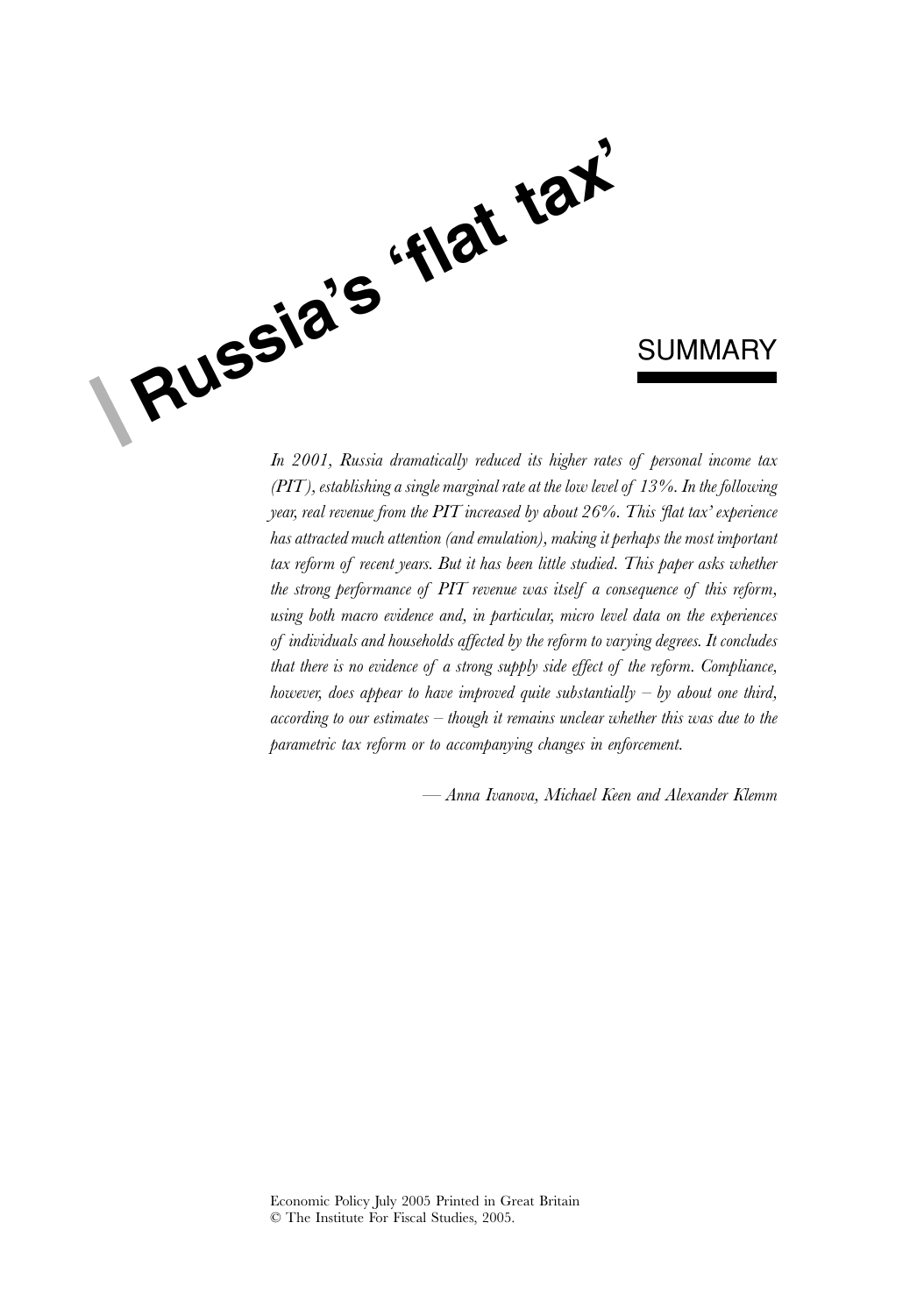# **The Russian 'flat tax' reform**

# Anna Ivanova, Michael Keen and Alexander Klemm

International Monetary Fund; International Monetary Fund; Institute for Fiscal Studies and University College London

# **1. INTRODUCTION**

At the start of 2001, Russia unified its marginal rates of personal income taxation – previously at 12, 20 and 30% – at the single rate of 13%. In the year following the adoption of this 'flat tax', $\frac{1}{1}$  revenue from the personal income tax (PIT) increased by about 46% (about 26% in real terms); relative to GDP, PIT revenues increased by nearly one-fifth. Such a strong revenue performance following a marked reduction of marginal tax rates quickly attracted attention and emulation in East Europe. While the Baltic countries had preceded Russia in introducing single rate income tax structures<sup>2</sup>

We thank Richard Blundell, Dale Chua, Bob Conrad, Gohoon Kwon, Victoria Perry, Ian Preston, John Odling Smee, Nienke Oomes, David Owen, Pierre Pestieau, Carlos Silvani, Stephen Smith, Antonio Spilimbergo, Victor Thuronyi, Andrés Velasco, and participants at the panel meeting for comments and suggestions. Opinions expressed here are those of the authors, and do not necessarily represent the views or policy of the IMF; nor those of the Institute for Fiscal Studies, which has no corporate views. At the IFS, the work was partially funded by the ESRC Centre for the Microeconomic Analysis of Public Policy.

The Managing Editor in charge of this paper was Paul Seabright.

 $1$  This term has come to be used extremely loosely. The Russian version was not a flat tax in the sense of Hall and Rabushka (1995), which is essentially an expenditure tax implemented by combining a flat tax on wage income and a cash flow business tax levied at the same rate (although Rabushka (2003) has spoken positively of the Russian experience). More generally, the various 'flat taxes' adopted in Russia and elsewhere differ quite markedly from one another, including in whether the rate of corporation tax (or even VAT) is aligned with that of the PIT (with the Russian variant in this respect being one of the less dramatic reforms). Hence the inverted commas in our title.

<sup>&</sup>lt;sup>2</sup> Outside Europe, Bolivia has had such a tax system since 1986. Other small states and territories (such as Jersey) have had flat rate income taxes for decades.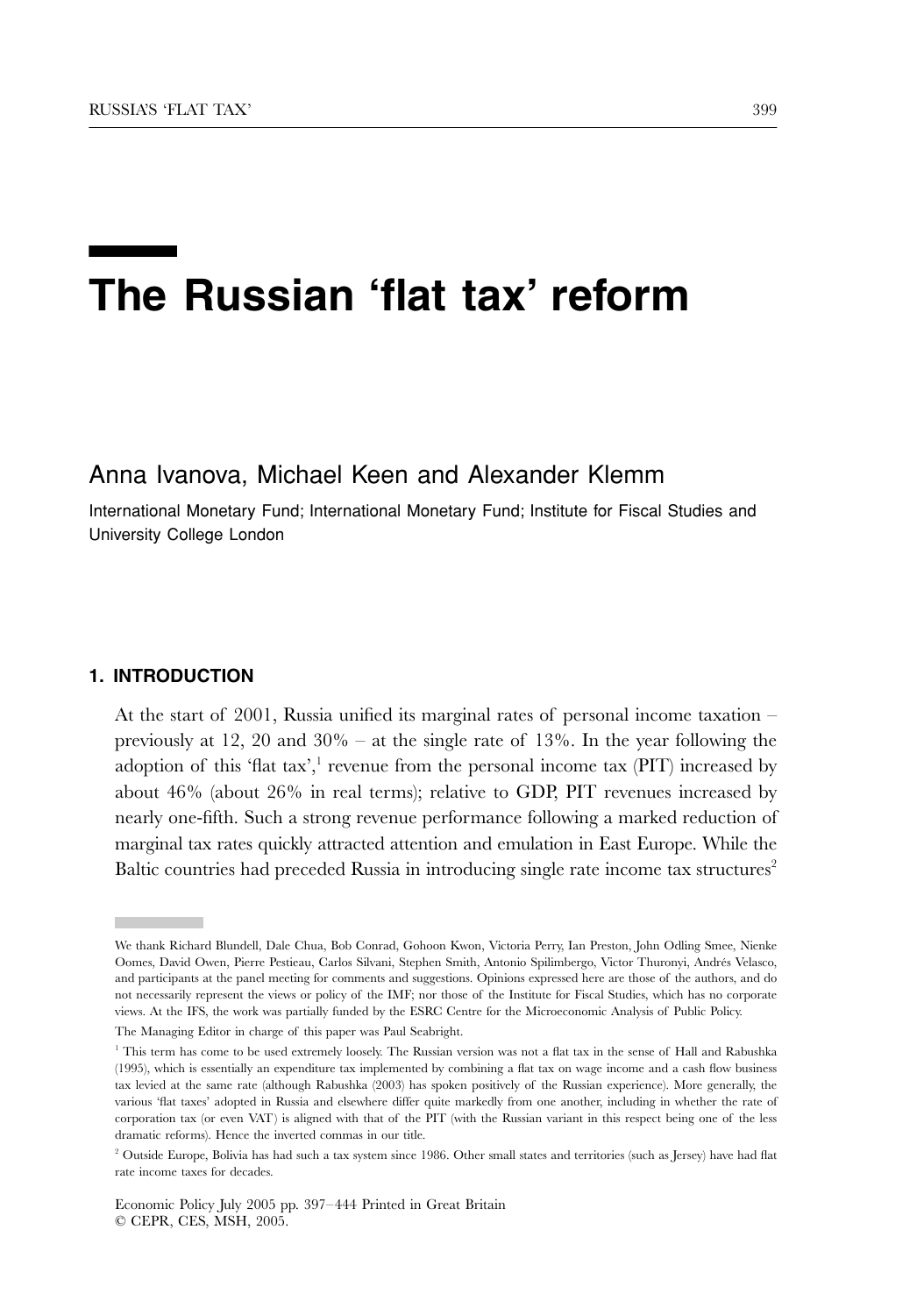– Estonia leading the way in 1994 – the Russian experience was clearly the most influential. It was followed by the adoption of various forms of flat tax – the common element being a single, low marginal rate of PIT – in Serbia, the Ukraine and Slovakia (in 2003), and most recently by Georgia and Romania (in 2005), with rates ranging from 12 (Georgia) to 19% (Slovakia). Similar reforms have been under consideration in Belarus, Guatemala, the Kyrgyz Republic, El Salvador, Paraguay and Poland.<sup>3</sup> More recently, the 'flat tax' has come to feature prominently in policy debates in Western Europe and the United States.<sup>4</sup> The Russian reform has thus come to be extraordinarily influential, making it arguably the most important tax reform of the last decade.

Given the importance of the reform not only for Russia itself but also for the many countries that have adopted, or are considering adopting, similar measures, it is clearly important to understand the experience there, and the lessons that can appropriately be drawn from it. Did the reform indeed have the strong positive effects on compliance and/or labour supply (especially the former) that its advocates have claimed? Were these effects even so strong that the lower tax rates 'paid for themselves'?

The purpose of this paper is to address these and related questions, both by taking a macroeconomic perspective on wider revenue developments at this time and, in particular, by using the individual- and household-level panel data that are now available in the Russian Longitudinal Monitoring Survey (RLMS), spanning pre- and post-reform periods, to provide a clear assessment of the impact of the reform on tax revenue, work effort, wage rates and taxpayer compliance.

Though it has been much commented on, and admired, the Russian experience has been subject to very little rigorous empirical analysis.<sup>5</sup> The only econometric analysis of which we are aware is presented in a series of papers from the Institute for Economies in Transition. The empirical strategy in this work – as in Sinelnikov-Mourylev *et al.*  $(2003)$ <sup>6</sup> for instance – has been to use the RLMS to construct observations at the level of the regions of Russia and ask whether the implied PIT base has increased more in those regions where the weighted average marginal tax rate was most reduced. The conclusion drawn is that there has indeed been a significant effect of this sort, with the authors ultimately attributing about half of the revenue gain to the reduction in marginal rates. Though striking, these results are subject to a number of limitations. It could be the case, for instance, that those regions in which the proportion of incomes subject to the higher rates of tax prior to reform was greatest were also systematically those which saw, for some reason, the

<sup>&</sup>lt;sup>3</sup> As a variant, Armenia has redesigned its progressive PIT and regressive social insurance schedule so that the combination of the two has a single positive marginal rate.

<sup>4</sup> See, for example, the positive assessment in *The Economist* of 14 April 2005. A useful summary of recent flat tax proposals is in Grecu (2004).

<sup>5</sup> Informal accounts are provided in IMF (2002) and Chua (2003).

<sup>6</sup> See also Chapter 4 of Glavatskaya and Seryanova (2003).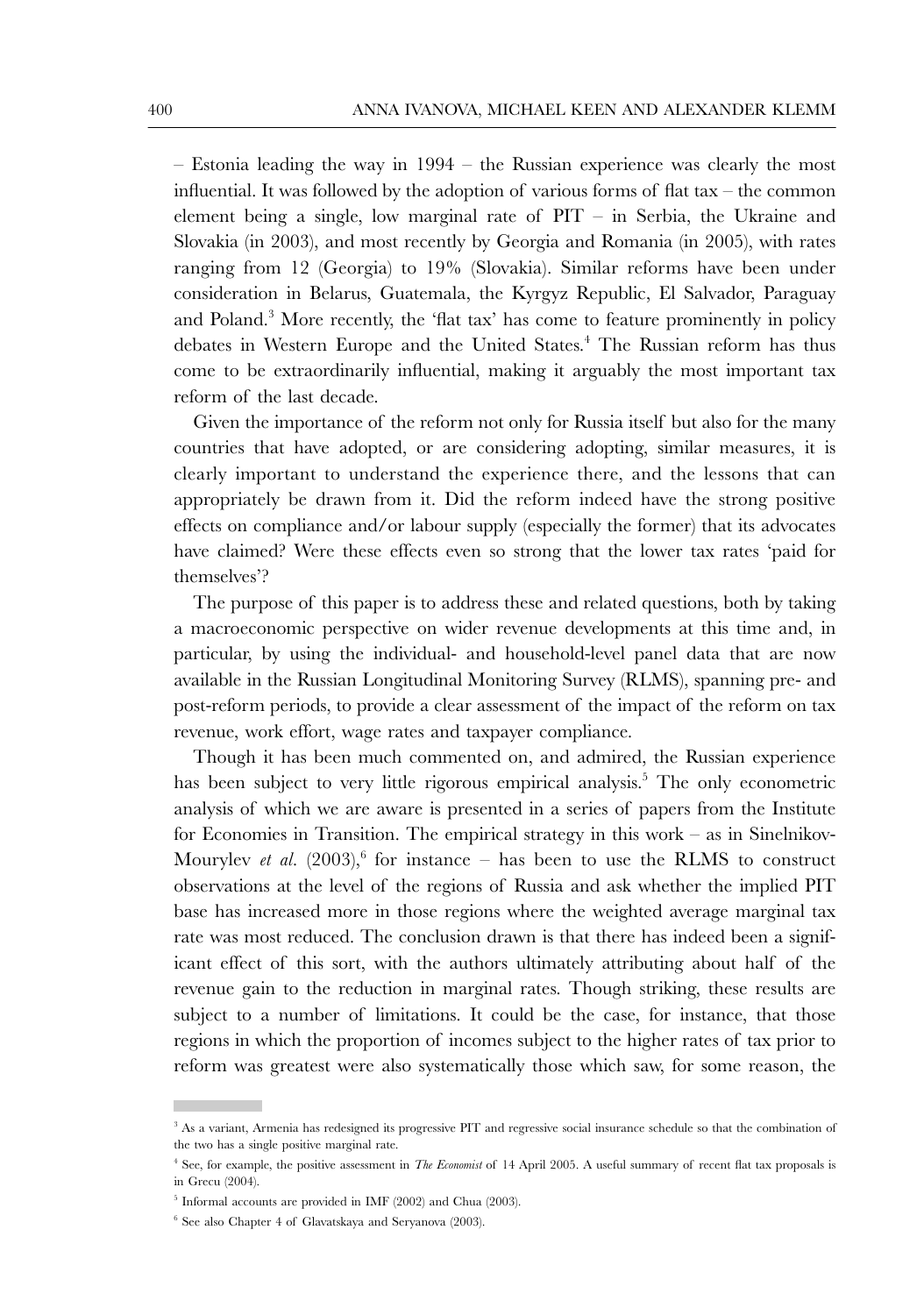greatest increase in the incomes of those subject to essentially the same marginal rate before and after reform (and hence also the greatest increase in the tax base). Micro-level panel data are needed to identify such possibilities, offering potentially the best basis upon which to assess the implications of the reform. That is the approach pursued here.

The concern in this paper, it should be stressed, is solely with positive aspects of the reform, in terms of its impact on revenue, compliance and labour supply; we do not attempt to gauge the extent of any efficiency or welfare gains, or to evaluate its distributional impact.<sup>7</sup> The focus is also only on relatively short-term effects, though it could be that full supply responses to the reform occur only after some time, either because of market rigidities, or because the reform was not initially perceived as permanent.

The structure of the paper is as follows. Section 2 describes the PIT and (important in understanding its effects) related tax reforms in 2001. Section 3 briefly reviews the lessons of theory as to the likely effects of the reform, and Section 4 takes a macro perspective on the assessment of the reform. The main analysis, based on micro panel data, is in Section 5, which describes the data and methodology used, and in Section 6, which reports results. Section 7 concludes.

# **2. PIT AND THE 2001 TAX REFORMS**

This section describes the PIT reform and other tax changes that took place around the same time.

#### **2.1. Reform of the taxation of income**

The change in the rate structure of the PIT, which took effect on 1 January 2001, is summarized in Table 1.

The threshold level of taxable income at which the higher rates began prior to reform was high: about 187% of the average wage in 2000. It should be noted too that although the basic exemption grew by 30% in real terms between 2000 and 2001, it remained roughly unchanged relative to the average wage (at about  $12\%$ ).<sup>8</sup>

Strictly, the post-reform PIT was not a single rate tax, since some kinds of income – from gambling, lottery prizes, some insurance payments, the benefit from loans obtained at less than market rates<sup>9</sup> and 'excessive' bank interest<sup>10</sup> – were taxed at

<sup>7</sup> Sinelnikov-Mourylev *et al.* (2003) argue that reduced evasion (and hence higher tax payments) by higher-rate taxpayers actually increased the effective progressivity of the PIT with respect to wage income (while finding no conclusive result for its progressivity with respect to total income).

<sup>8</sup> Both before and after reform, this allowance was withdrawn in discrete jumps at higher levels of income (as described in the data appendix). This is taken fully into account in the empirical analysis reported below, but for simplicity ignored in the discussion that follows and in Table 1 and Figure 1.

<sup>9</sup> This was calculated as the difference between the interest implied by the market rate (calculated as 75% of the Central Banks' refinancing rate on the date of receipt of a ruble loan or 9% for loans received in foreign currency) and that actually paid.

 $10$  Bank interest became taxable if paid at a rate exceeding 75% of the Central Banks' refinancing rate on ruble deposits or 9% on foreign currency deposits. Since most deposits earned less than this, interest income was generally untaxed.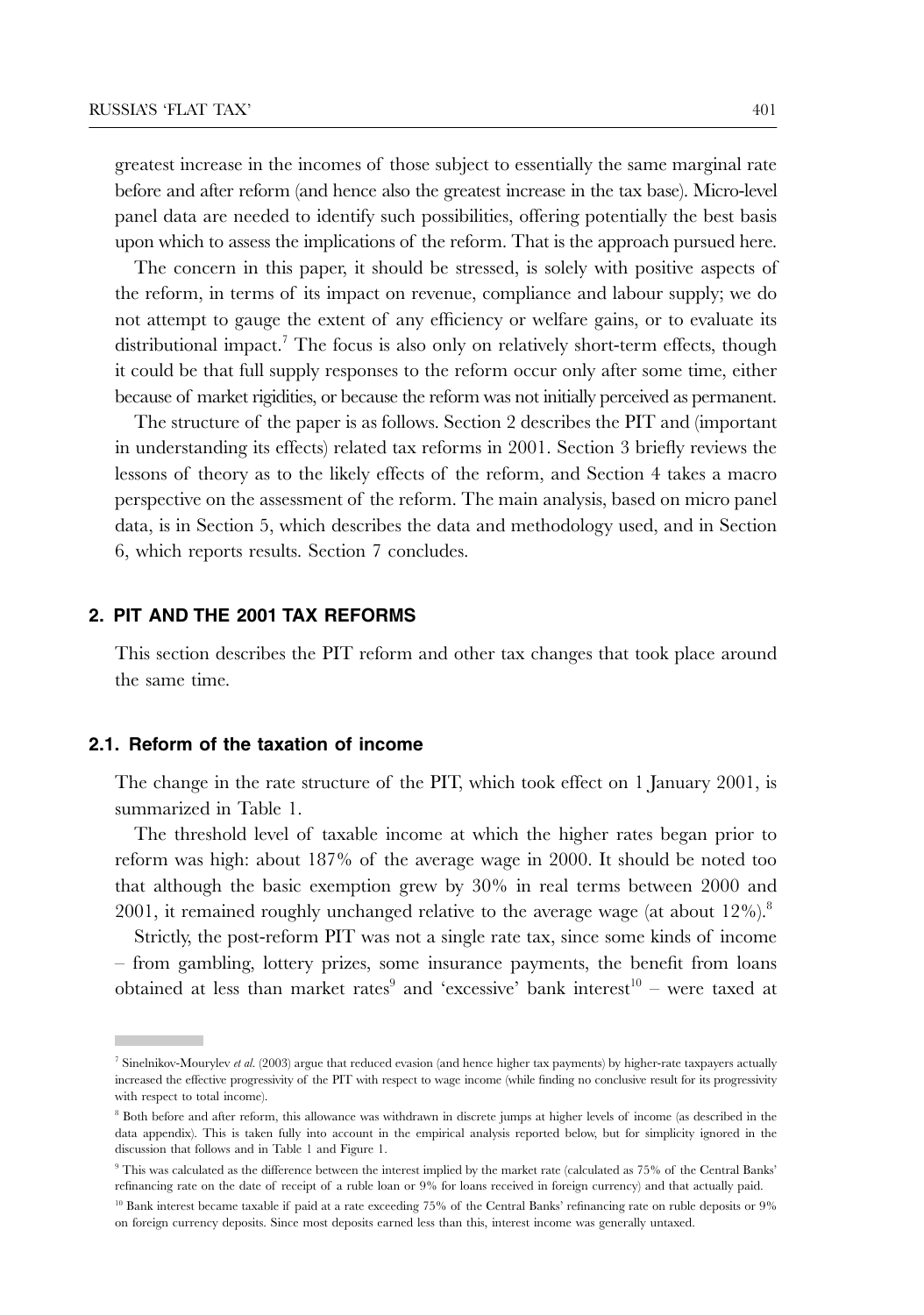| Marginal rate before reform (2000) |          | After reform $(2001)$ |      |  |
|------------------------------------|----------|-----------------------|------|--|
| Bracket (rubles <sup>a</sup> )     | Rate     | Bracket (rubles)      | Rate |  |
| Below $3,168$                      | $\theta$ | <b>Below 4,800</b>    |      |  |
| 3,168 to 50,000                    | 12       | Above $4,800$         | 13   |  |
| 50,000 to 150,000                  | 20       |                       |      |  |
| Above 150,000                      | 30       |                       |      |  |

**Table 1. The PIT rate structure before and after reform**

<sup>a</sup> For comparison, the average annual salary was 26,676 rubles in 2000 and 39,384 rubles in 2001. The official exchange rate expressed in rubles per US dollar was 28.13 in 2000 and 29.17 in 2001. *Source:* Russian Tax Code, Part II.

35%, approximating combined rates of the PIT and unified social tax (discussed below), in an attempt to close popular avoidance schemes (some of which showed impressive adroitness).<sup>11</sup> For similar reasons, dividends were taxed at  $30\%$  (up from 15% in 2000) but with the introduction of a non-refundable credit for underlying CIT paid.

There were also changes in 2001 to the base of the PIT, with the elimination of various exclusions for military servicemen and expatriates and the introduction of a simplified system of deductions (standard, social, property and professional). Moreover, there was a modification of the agreement for sharing PIT revenue between federal and regional governments: in 2000 regional governments received only 80% of PIT revenues, from 2001 they received 100%. This may have strengthened the collection incentive of regional governments.

Importantly, however, these changes to the PIT structure were not the only tax reform at this time. Most significant for present purposes, Part II of the new tax code also significantly altered the structure of social insurance payments, as shown in Table 2. Prior to the reform, separate contributions were paid to the pension, social, medical and employment funds at a combined rate, at all income levels, of 38.5% on the employer and 1% on the employee (this last to the pension fund). After the reform, a single 'unified social tax' (UST) was charged on the employer – for firms meeting various additional requirements<sup>12</sup> – at marginal rates decreasing from 35.6 to 5%, with the lowest marginal rate applying to salaries in excess of (the very high level of  $)$  600,000 rubles.

<sup>&</sup>lt;sup>11</sup> Under one scheme, for instance, the enterprise purchased insurance against a very low probability event (deducting its premiums). At the same time, its employees entered a contract with the same insurance company for a very high probability event. Employees thus received compensation in the form of an insurance payout, which was not taxable.

 $12$  To qualify for the regressive rate, the average payment per employee had to be above a threshold (2500 rubles in 2001) when a certain number of employees with the highest incomes were excluded from the calculation. The rationale for this was apparently to encourage compliance on a broad base by denying benefit to firms that declared only a few highly paid individuals. Moreover, to discourage income shifting, the regressive social scheme in 2001 could be applied only by taking into account average payment per employee in 2000.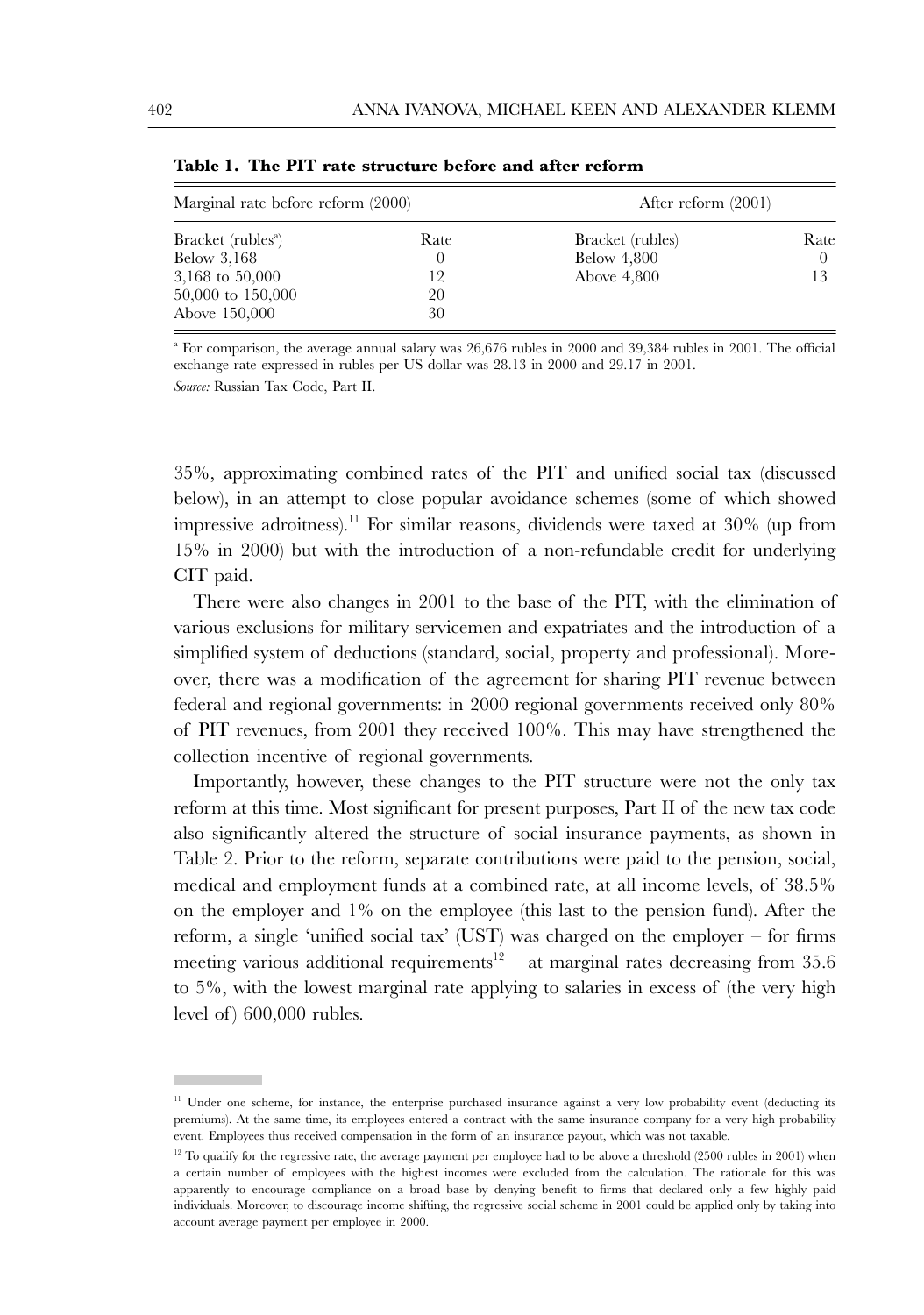|                      | Before Reform (2000) |                |                                                                                    | After Reform (2001)                                |  |
|----------------------|----------------------|----------------|------------------------------------------------------------------------------------|----------------------------------------------------|--|
| Legal incidence      | Income range         | Marginal rate  | Income range                                                                       | Marginal rate                                      |  |
| Employee<br>Employer | All<br>All           | $38.5^{\rm b}$ | All<br><b>Below</b> 100,000<br>100,000-300,000<br>300,000-600,000<br>Above 600,000 | $\theta$<br>35.6<br>20<br>10<br>5 (from $2002:2$ ) |  |

Table 2. Social tax rate structure before and after reform<sup>a</sup>

<sup>a</sup> Different rates apply to agricultural workers, lawyers, self-employed and Northern ethnic communities. In some regions some additional charges were levied, for instance in Moscow an Education Levy of 1%. <sup>b</sup> This was made up of contributions to the Pension Fund (28%), Social Insurance Fund (5.4), State Employment Fund (1.5), and Medical Insurance Fund (3.6).

*Source:* Russian Tax Code, Part II.



**Figure 1. Marginal tax rates (including social taxes) before and after the reform**

*Note:* The density shown is the kernel of the distribution of gross incomes in 2000. One individual reporting earnings of 2,353,564 rubles was dropped to improve clarity of the chart. (This individual did not participate in the 2001 survey, so is not included in the regression analysis either).

The combined effect of both reforms on effective marginal tax rates is shown in Figure 1, which plots marginal tax rates before and after the reform against the income level. For those initially paying  $\overline{PIT}$  at the lower rate of  $12\%$  – a particularly important group for our later analysis—the net effect of the 2001 reforms was a reduction in the combined marginal rate of PIT and social insurance of about 1.3 percentage points.<sup>13</sup>

<sup>&</sup>lt;sup>13</sup> Because the social taxes are charged on a tax-exclusive basis, this is calculated as the difference between  $(0.12 + 0.01 + 0.385)$ /  $(1.385)$  and  $(0.13 + 0.356)/(1.356)$ .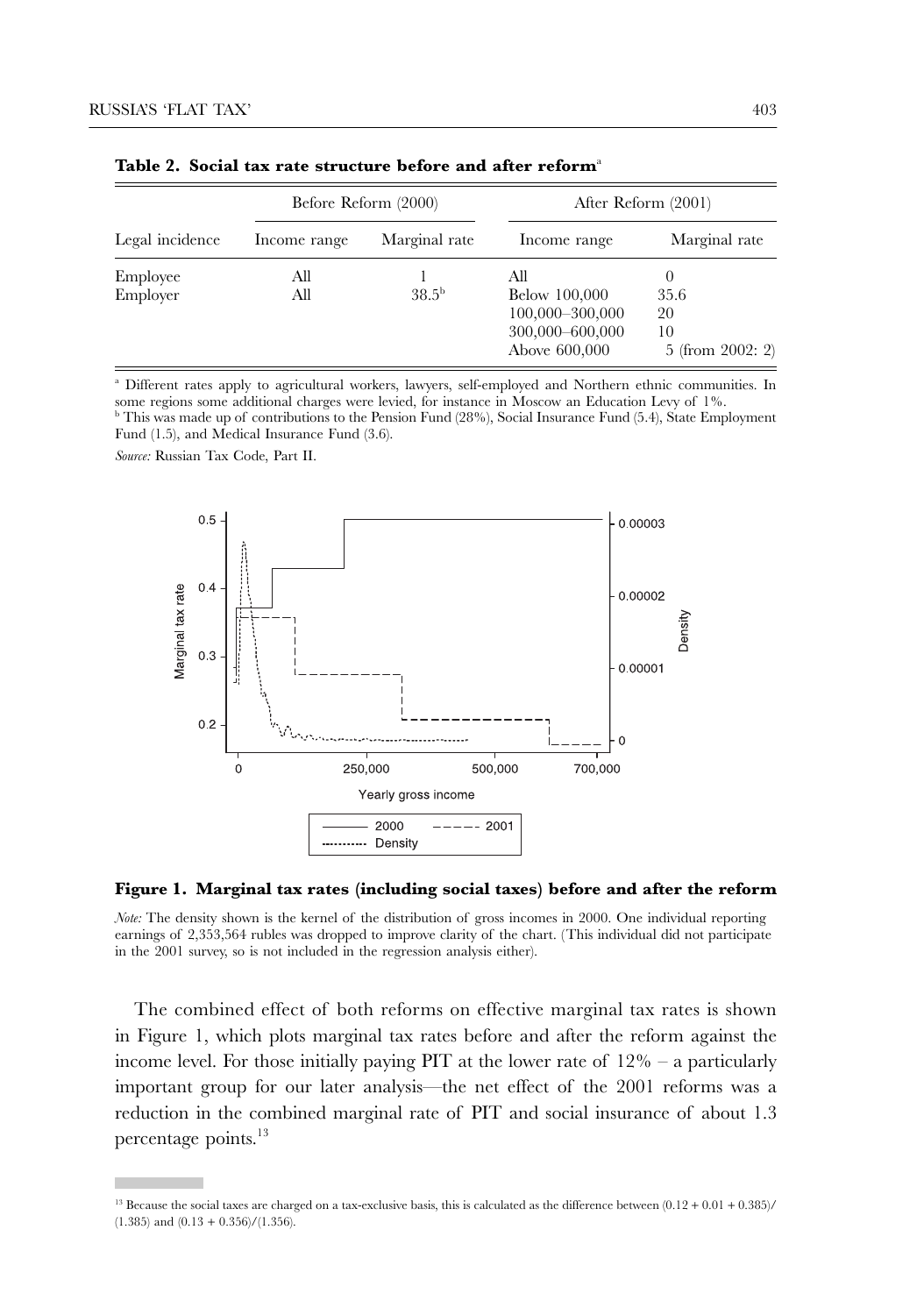| Type of tax             | Rate                                                                                                                               | Base                                                                                                  | Other changes                                                                                                                                                                                                                              |
|-------------------------|------------------------------------------------------------------------------------------------------------------------------------|-------------------------------------------------------------------------------------------------------|--------------------------------------------------------------------------------------------------------------------------------------------------------------------------------------------------------------------------------------------|
| Corporate<br>Income Tax | Combined maximum<br>rate increased from<br>30 to $35\%$                                                                            |                                                                                                       | Federal rate $(11\%)$ and<br>regional rate (up to $19\%$ )<br>remained unchanged but<br>municipalities were allowed<br>to impose an additional<br>rate of $5\%$                                                                            |
| Value<br>Added Tax      | No changes                                                                                                                         | Scaling back of<br>exemptions,<br>including a<br>narrowing of the<br>exemption for<br>pharmaceuticals | a) Shift from the origin to<br>the destination basis for trade<br>with other CIS countries<br>(except Belarus, and on<br>$\langle$ energy), b) adoption of<br>measures directed at<br>reducing the compliance<br>burden for small traders. |
| Turnover<br>taxes       | The Social Infrastructure<br>Maintenance Tax of 1.5%<br>was abolished, and the<br>Road User Tax reduced<br>from $2.5$ to $1.5\%$ . |                                                                                                       |                                                                                                                                                                                                                                            |

**Table 3. Major other changes in Russian Federation tax code in 2001**

#### **2.2. Other tax changes**

Several other tax changes that also took effect at the start of 2001 are summarized in Table 3.

Tax administration was also undergoing significant change at the time of the PIT reform, as described in Chua (2003). Through the latter 1990s, there is no doubt that the system was in something close to chaos, with very poor compliance, widespread use of tax offsets, and difficult relations between levels of government. Gaddy and Gale (2005) cite estimates that in the mid-1990s only 8% of large enterprises paid their tax bills in cash, 63% effectively paid in kind and the rest did not pay at all. Brooks (2001) quotes an estimate that 90% of private sector income was concealed from the tax authorities, and reports dramatic difficulties in collecting tax on the other 10%: in 1996, '26 tax collectors were killed, 74 were injured in the course of their work, 6 were kidnapped and 41 had their homes burnt down'. Salaries of tax officials were very low, contributing to an environment of corrupt practices and further undermining respect for government and tax administration.

Part I of the new tax code, which became effective on 1 January 1999, sought a thorough modernization of tax administration. It provided for the introduction of a common taxpayer identification number and allowed, in certain cases, for the indirect assessment of tax liability. More authority was also given to the State Tax Service, in particular, in allocating income, deductions and credits across related taxpayers, and in enforcing debt repayments by liquidated companies. Importantly, Part I also eliminated a ceiling on interest charged on overdue taxes. Some of its provisions, however,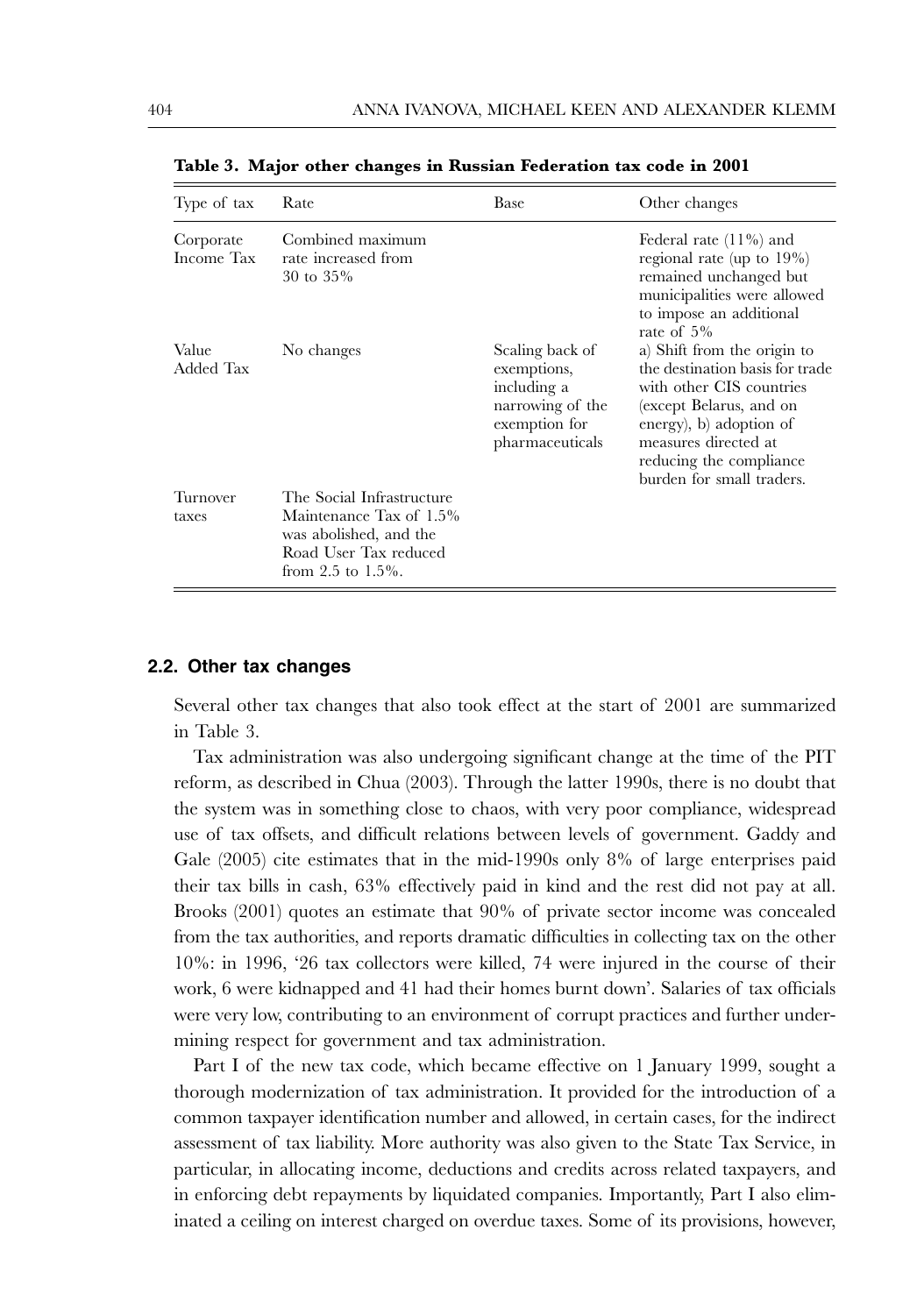worked in the opposite direction: for example, tax obligations were deemed discharged once the taxpayer had provided a payment order to a bank, which allowed taxpayers to claim fulfilment of their obligations without actually paying any tax. On balance, the general thrust of the administrative reforms at this time was to strengthen the effectiveness and powers<sup>14</sup> of the tax administration – at least potentially. In the oil sector, there are signs of strengthened enforcement, including a meeting between President Putin and 21 leading oil oligarchs to discuss the passage of new laws designed to curtail the use of tax avoidance schemes (Desai *et al.* 2004). But how and when the reforms in the legal framework and political environment changed practice through the wider tax system is very hard to judge; we have not been able to find any direct evidence on this, and opinions on how much actually changed at this time do vary.

There was thus much more going on at the start of 2001 than simply the change in the rate structure of the PIT. One key implication is that it is difficult to isolate effects of the PIT reform alone. The reductions in social insurance taxes, in particular, would be expected to trigger quite similar behavioural responses, making it especially difficult to disentangle the two.

## **3. PREDICTIONS OF THEORY**

To provide a stylized framework for coming to grips with the anatomy of the 2001 reform, write revenue from the personal income tax,  $R$ , as  $\tau \lambda w L$ , where  $\tau$  denotes the (tax-exclusive) tax rate,  $\lambda$  the ratio of declared taxable income to true taxable income (so describing the degree of compliance, with  $\lambda = 1$  corresponding to fully truthful reporting), *w* the gross wage rate and *L* the level of employment (here abstracting, for simplicity, from capital income components of the PIT base). Denoting proportionate changes by hats, the revenue effect of any reform is then approximated by

$$
\hat{R} \approx \hat{\tau} + \hat{\lambda} + i\hat{v} + \hat{L}.\tag{1}
$$

Though some elements of the 2001 PIT reform tended to increase revenue at unchanged behaviour, these – though certainly important for some individuals – were relatively minor (the most important probably being the elimination of the exemption for military servicemen). Thus the reform corresponds, for those initially paying PIT at a higher rate, to a substantial reduction in  $\tau$ . The question is whether the three types of response to the reform remaining on the right of (1) could have led to such an increase in the tax base as to account, to any substantial degree, for the strong performance of PIT revenue subsequent to the reform. The rest of this section considers each in

<sup>&</sup>lt;sup>14</sup> In particular, the tax police were authorized to conduct tax audits if sufficient evidence of a suspected tax crime was available, and to investigate non-tax commercial crimes such as money laundering.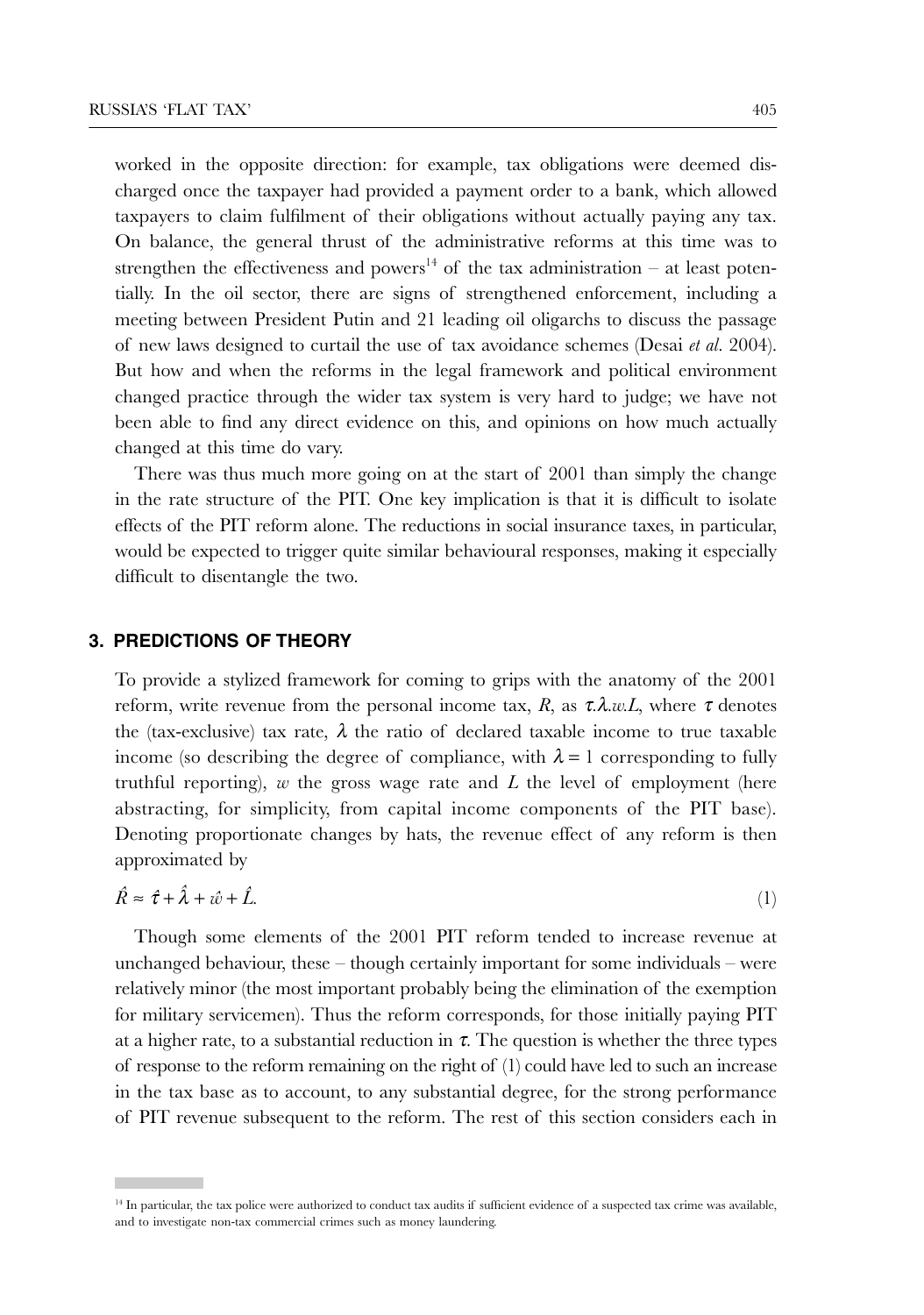turn, and the possibility that the reform may have led to some income-shifting between the CIT and PIT.

#### **3.1. Gross wage rates**

In the formal sector, one would expect the gross wage *w* to fall as a consequence of the reduced tax wedge (both PIT and social taxes).<sup>15</sup> Translated into the terms of the empirical exercise below, the implication is that gross wage rates of groups most affected by the reform should have fallen relative to those of groups less affected. In the informal sector, the gross wage might conceivably have risen (in order to leave take-home wages in line with those available in the formal sector); but this would have had no direct impact on tax revenue.

#### **3.2. Work effort**

Effects on labour supply might be expected from both the change in gross wage rates and the change in the parameters of the PIT and social taxes. The former depends routinely on the elasticity of labour supply, so the latter is the focus here.

To simplify, imagine a reform that leaves the exempt amount and starting marginal rate of tax unchanged but lowers, to the same level, the (single) top rate. (In fact, as seen above, the starting marginal rate – inclusive of social insurance – fell by  $1.3$ percentage points and the pattern of effects at the higher rate was more diverse). As shown in Figure 2,<sup>16</sup> by reducing the higher marginal rate to the level of the standard rate the reform has the effect of rotating the budget constraint relating before- and after-tax income anti-clockwise around the kink point (at the level of income at which that higher rate initially applied) until the budget constraint becomes a straight line.

$$
\hat{w} = \left(\frac{e^{S}}{e^{S} + e^{D}}\right)\left(\frac{\lambda \tau}{1 - \lambda \tau}\right)(\hat{\tau} + \hat{\lambda})
$$

$$
\hat{R} = \left[ \left( \frac{e^{S}(1-e^{D})}{e^{S}+e^{D}} \right) \left( \frac{\lambda \tau}{1-\lambda \tau} \right) + 1 \right] (\hat{\tau} + \hat{\lambda}).
$$

A necessary condition for revenue to increase (given  $\hat{\tau} + \hat{\lambda} < 0$ ) is thus that the elasticity of labour demand exceed unity. Given this, the increase is larger the greater is the elasticity of the supply of labour, the higher is the tax rate and the higher is the initial level of compliance.

<sup>&</sup>lt;sup>15</sup> Take, for instance, the natural benchmark case of a competitive labour market, characterized by equality between the demand for labour,  $D(w)$ , and the supply of labour,  $S[w(1 - \lambda \tau)]$  (taken to depend on the wage net of taxes actually paid, so ignoring for simplicity the risks associated with non-compliance). Denoting the elasticities of labour demand and supply by  $e^D$  and  $e^S$ (both defined to be positive numbers) it is then routine to show that

so that the gross wage falls unless compliance increases by a greater proportion than the tax rate falls. Using this relationship (and now ignoring, counter-factually but for clarity, the social taxes that would also be expected to affect net wage and hence labour supply), it is straightforward to show that in this simple framework the overall effect on PIT revenue is

<sup>16</sup> After-tax income, on the vertical axis, corresponds to consumption; and pre-tax income, on the horizontal axis, is proportional (assuming that the gross wage rate is independent of hours worked) to labour supply. So the figure just shows the consumer's choice between consumption and leisure.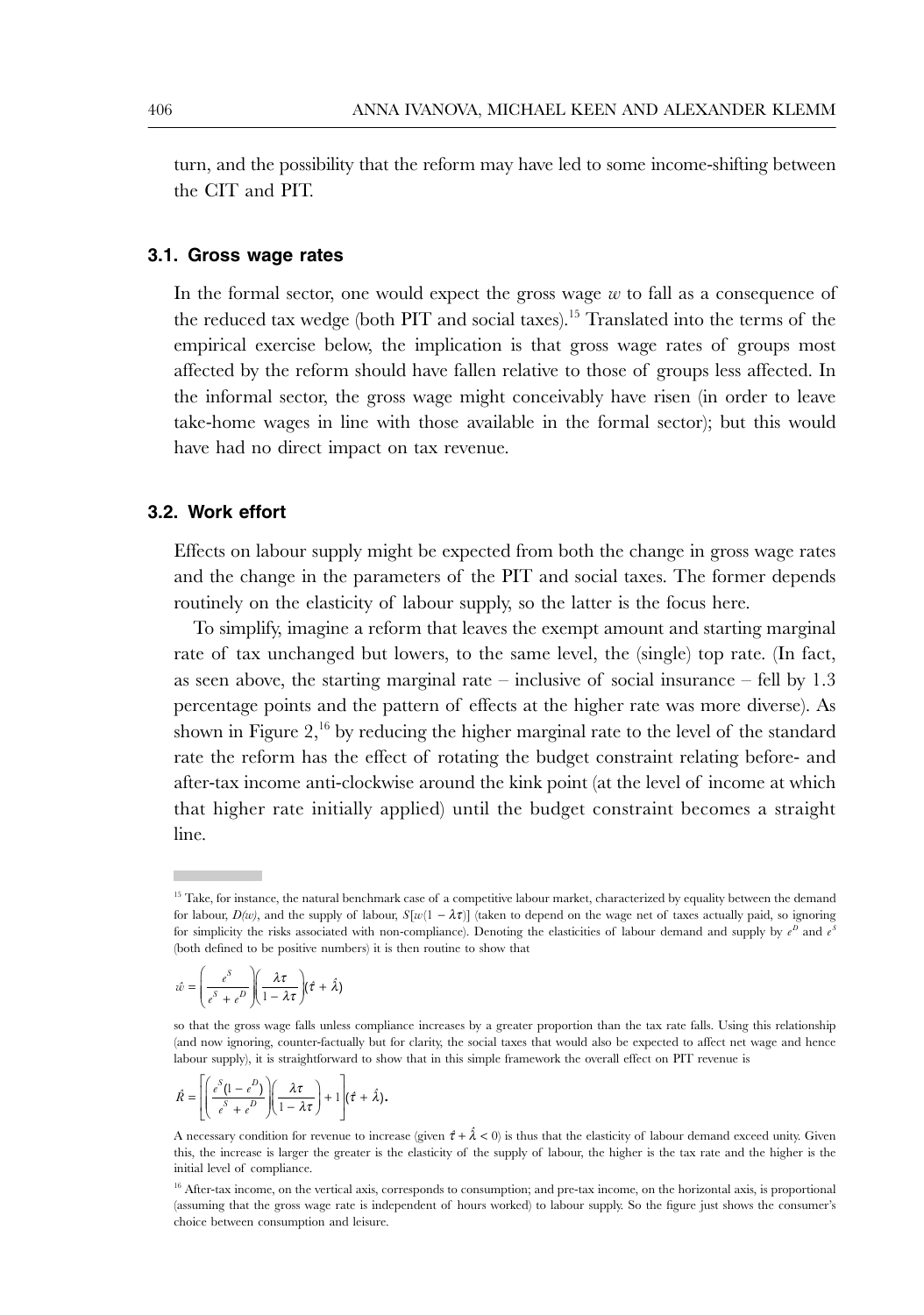

**Figure 2. Labour supply before and after reform**

The upper panel of Figure 2 illustrates the impact of this on a taxpayer who pays at higher than the standard rate prior to the reform. The substitution effect of the reform – isolated by comparing the initial choice at *a* to that which would be made under the hypothetical dashed budget constraint passing through *a* but parallel to the new budget constraint – is to increase pre-tax income, to a point like  *(and hence* also to increase the tax base), reflecting the reduction in the marginal tax rate. Acting in the opposite direction is an income effect – represented by the comparison between *b* and the choice that would be made under the post-reform budget constraint – that arises not only from the increase in the marginal wage but also from the increase in net income consequent upon the reduced taxation of intra-marginal income initially taxed at the higher rate. Under the standard assumption that leisure is normal, this tends to reduce work effort, and, hence, the tax base. For such an individual, the labour supply effect of the reform is thus ambiguous  $-$  a familiar conclusion. For an individual who, prior to the reform, locates interior to the segment of the budget constraint corresponding to the standard rate it is clear – and so not illustrated – that the reform simply has no effect on work effort or, hence, the tax base.

There is, however, another important possibility. The individual shown in the middle panel of the figure locates, prior to reform, exactly at the kink point at which the higher rate of tax begins. In this case the reform has only a substitution effect,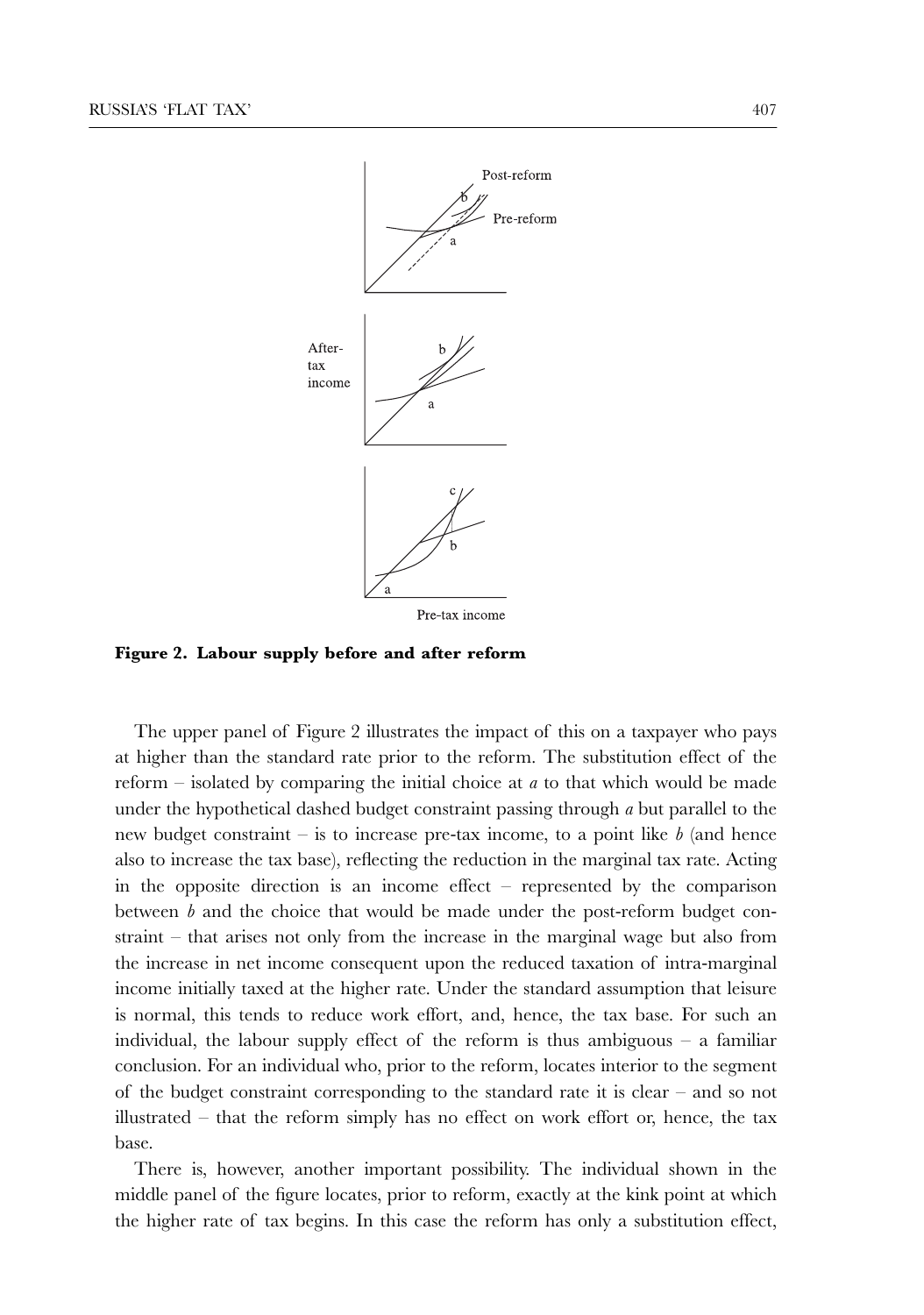and work effort increases from that at *a* to that at a point like *b*. This may seem an extreme case – though one might in principle expect some 'bunching' of taxpayers at kink points of this kind – but points to a possibility of some importance to our empirical work. Suppose that individuals do not choose, as has been implicit in the figures so far, between a continuum of possibilities along the budget constraint but rather must choose between distinct alternatives located discretely along the budget line. Consider, for example, the individual shown in the third panel, who can choose only between gross income levels at *a* and at *b*. Prior to the reform, *a* is preferred: the individual pays tax at the standard rate. After the reform, however, the contract offering the higher level of gross income – the net income from which has now increased to  $c$  – becomes the more attractive of the two. In such a case the reform elicits a positive supply response even from an individual who, prior to the reform, paid tax at the lower rate. Similar effects may obviously arise if individuals simply make errors in their optimization. Recognizing this possibility  $-$  that the reform might increase the work effort of those not directly affected by  $it -$  will be important in the empirical work below.

There is another case in which the reform might increase work effort: workers who face some fixed cost in working might shift, as a consequence of the reform, from inactivity to earning a level of pre-tax income higher than that at which the higher rate previously began. It could not be optimal to enter work at a lower income level, since that option was available but rejected prior to the reform. But this seems very unlikely to have been important in practice, given the high income level at which the higher rates began.

#### **3.3. Compliance**

The analysis above assumes that individuals are perfectly truthful in their tax affairs. The second main route by which the reform might affect the tax base, however, is through an impact on compliance.<sup>17</sup> And indeed this is the route that tends to be stressed in positive assessments of the reform.

It seems to be widely believed – indeed taken as obvious – that a reduction in the rate at which a tax is levied will tend to improve compliance with it. The theoretical literature, however, paints a more subtle picture. In Slemrod's (2001), model of tax avoidance, for example, reducing the tax rate does indeed lead to reduction in the proportion of income that taxpayers shield, at some cost, from taxation.<sup>18</sup> On the other hand, in Allingham and Sandmo's (1972) model of tax evasion as a gamble, if

<sup>&</sup>lt;sup>17</sup> Labour supply and compliance decisions are in principle inter-related. But the analysis of that joint decision proves cumbersome, and for present purposes adds little to the insights gained by considering each in isolation (as discussed, for instance, by Slemrod and Yitzhaki 2002).

<sup>18</sup> There are other models that give the same conclusion. Engel and Hines (1999), for instance, show that increased tax rates may also lead to more evasion when individuals are aware that past declarations will be re-opened if they are selected for audit.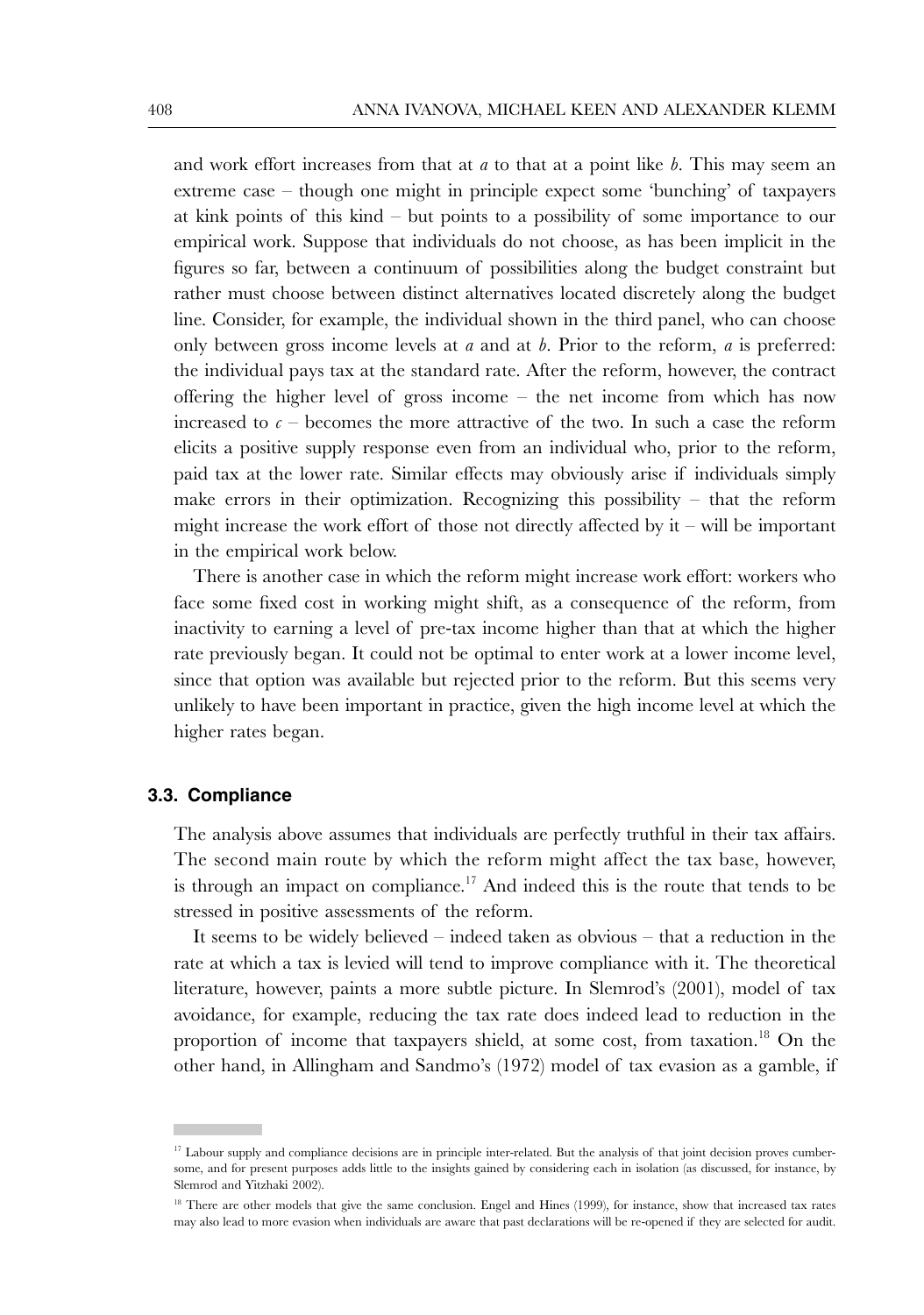the fine in the event of being caught increases with the amount of tax evaded then, as shown by Yitzhaki (1974), a cut in the tax rate actually leads to an increase in the extent of evasion. The same is also true in simple models of bargaining between taxpayer and corrupt inspector, so long as the penalties depend on the tax evaded.

A key factor shaping the relationship between tax rates and compliance, and helping to reconcile these diverse results, is whether the costs of attempting to reduce tax payments depends on the extent of the tax reduction itself (as in the Yitzhaki version of Allingham–Sandmo) or on the extent of the income that must be concealed to bring it about (as in Slemrod).<sup>19</sup> The reason for this is straightforward. A taxpayer will presumably attempt to reduce tax liability up to the point at which the marginal benefit of doing so equals the marginal cost. Since the marginal benefit from a dollar of taxes saved is independent of the tax rate, so too, in equilibrium, must be the marginal cost. If that cost itself depends on the amount of tax concealed, then the amount of tax concealed must be constant. But the only way to keep the amount of tax concealed unchanged when the tax rate goes down is to conceal more income: that is, a reduction in the tax rate must worsen compliance, as in Yitzhaki– Allingham–Sandmo. If, on the other hand, the cost of concealment depends on the amount concealed, then since a reduction in the tax rate reduces the benefit of concealing a given amount of tax liability, it will lead to improved compliance, as in Slemrod.

It is natural, then, to wonder which form of cost structure better characterizes the very poor compliance in Russia in the late 1990s. Fines for tax evasion did in principle increase more than proportionately with the extent of the attempted evasion.<sup>20</sup> But the costs of evasion are more than simply the prospective penalty. Keeping out of the tax system, in particular, may require keeping out of the formal sector more generally, with attendant costs (perhaps such as restricted access to credit, including the ability to take a mortgage) that depend on the size of the business operations concealed. Thus theory gives no very firm guidance as to the likely sign of the relationship between the tax rate and the degree of compliance.

Nor has econometric work led to any clear-cut conclusion as to the sign of the effect in practice: the review by Andreoni *et al.* (1998) found that empirical conclusions have been mixed. The same is also true of more recent work: Schneider and Enste (2000) conclude that high tax rates encourage the concealment of activity; Friedman *et al*. (2000) find the opposite.

<sup>&</sup>lt;sup>19</sup> This is indeed the key point made by Yitzhaki as an observation on the Allingham–Sandmo model. The point seems, however, to be of even wider applicability. All this does not mean, however, that the nature of concealment costs is the only determinant of the sign of the relationship between the tax rate and compliance. One of the key lessons from Allingham and Sandmo (1974), for example, is that since the change in the tax rate affects the level of income at unchanged evasion its impact will be shaped in part by attitudes to risk.

 $^\mathrm{20}$  For instance, failure to pay taxes due as a result of understatement of the tax base or incorrect assessment was subject to a fine of 20% of the unpaid tax if the omission was unintentional, and 40% if intentional. Moreover, the effective penalty rate will be increasing with the amount evaded to the extent that the interest rate charged on overdue payments exceeds the taxpayer's cost of capital.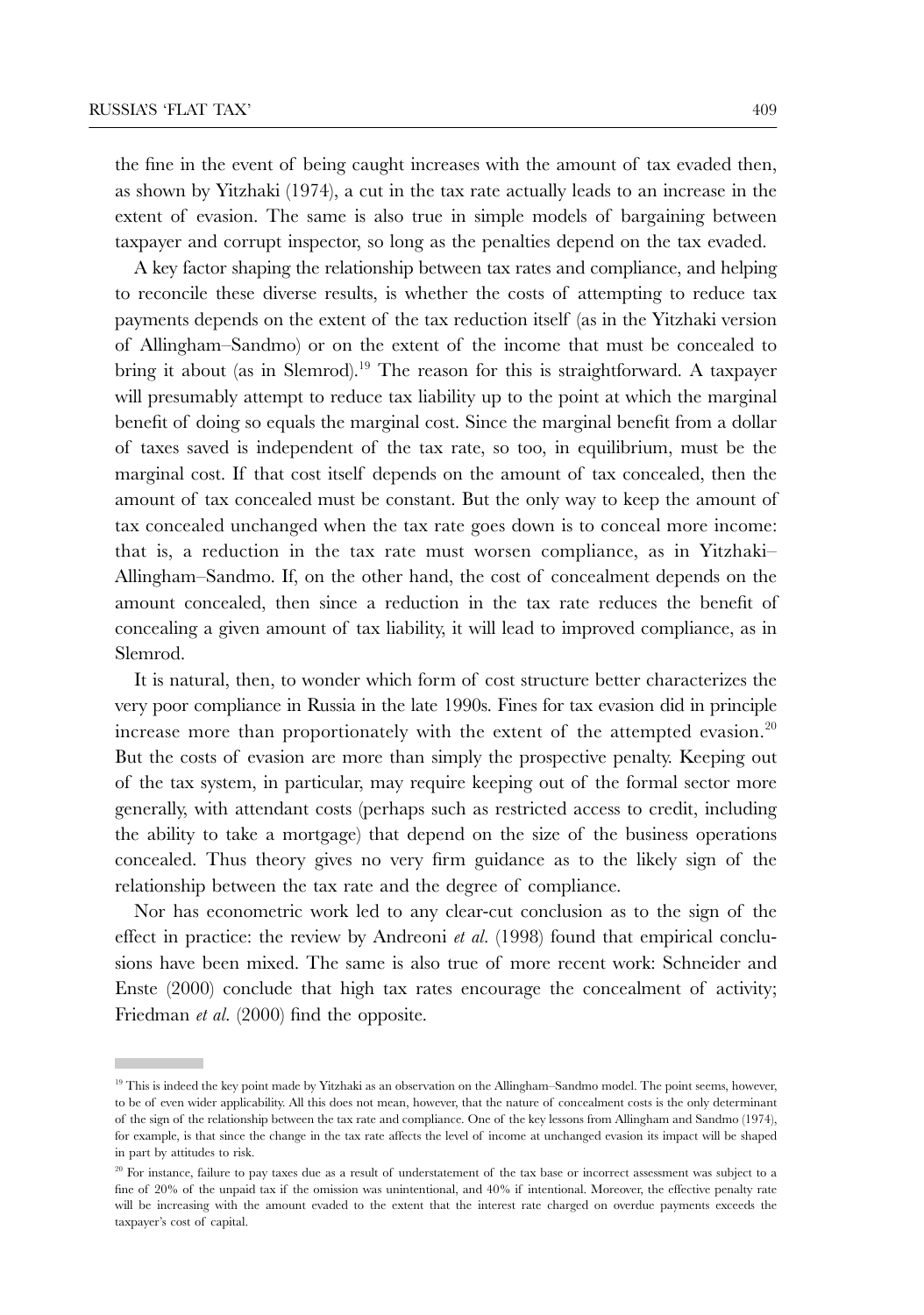#### **3.4. Income shifting**

Apart for the incentive and compliance routes, there are two other ways in which the reform might have affected the PIT base.

The first is by inducing a reclassification of income as personal rather than corporate, either by an explicit change in organizational form or implicitly by firms paying out earnings to those with an ownership interest (or related parties) as salary or in other forms, such as pensions or interest, that generate deductions against the business tax but are taxable as personal income.<sup>21</sup> With both the maximum corporate tax rate and the tax on dividends increased at the start of 2001, at the same time as the higher rates of PIT and social taxes were cut, it might seem that receiving payments as personal income rather than in the form of retained earnings did indeed become more attractive. Two considerations seem likely to have mitigated this, however. The first is the adoption of imputation in 2001, which reduced the effective tax rate on distributed corporate earnings from  $40.5\%$  (= 1 – (1 – 0.15)(1 – 0.3)) to 35% (the imputation credit being non-refundable). Second, whereas the most marked reduction in the PIT and social insurance rates only applied to income in excess of the pre-reform thresholds for the higher rate, this reduction in the rate on distributed corporate earnings applied essentially to all profits. Thus the tax advantage of personal income may not have increased by as much as it at first seems. Whether the reform is likely to have led to significant recharacterization is thus *a priori* unclear.

Second, since the reform was preannounced in June 2000, higher rate taxpayers will have had an incentive to shift taxable income into 2001, so generating an artificial increase in the taxable incomes of those who were in higher bands pre-reform. Thus if income shifting did take place it would reveal itself in the analysis below in the form of increased incomes of those initially paying tax at a higher rate.

# **4. THE PIT REFORM IN A WIDER CONTEXT**

Before turning in the next section to evidence on behavioural responses to the reform at the individual and household levels, it is instructive to consider what the available macroeconomic data suggest to have been its impact. For this we look first at the revenue performance of the wider tax system over the same period, and then examine official data on movements in the aggregates underlying PIT revenue.

#### **4.1. Revenue performance**

To provide a broad context within which to evaluate the reform, Table 4 shows the level and composition of general government revenues – consolidated, that is,

<sup>&</sup>lt;sup>21</sup> Gordon and Mackie-Mason (1994) and Gordon and Slemrod (2000) find this to have been of some importance in the United **States**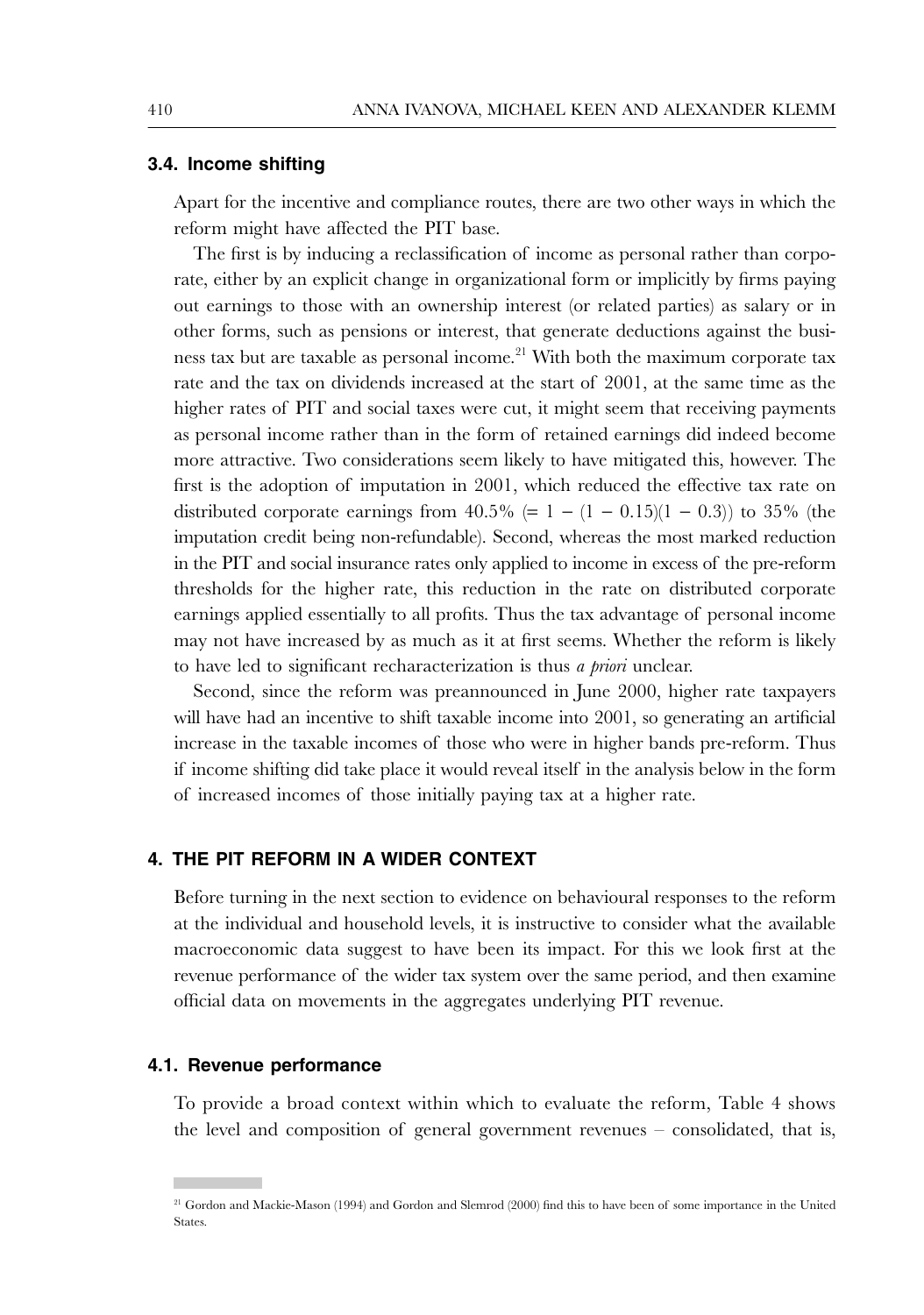|                              | 1994 | 1995 | 1996 | 1997 | 1998 | 1999 | 2000 | 2001 | 2002 | 2003 |
|------------------------------|------|------|------|------|------|------|------|------|------|------|
| Total Revenue<br>of which    | 34.6 | 36.8 | 35.8 | 39.3 | 34.4 | 33.6 | 36.9 | 37.4 | 37.6 | 36.6 |
| Personal income tax          | 2.9  | 2.6  | 2.8  | 3.2  | 2.7  | 2.4  | 2.4  | 2.9  | 3.3  | 3.4  |
| Profit tax                   | 8.0  | 8.2  | 4.9  | 4.4  | 3.7  | 4.5  | 5.5  | 5.8  | 4.3  | 4.0  |
| VAT                          | 7.0  | 6.9  | 7.6  | 7.3  | 6.4  | 5.9  | 6.3  | 7.2  | 6.9  | 6.6  |
| Excises                      | 1.2  | 1.7  | 2.8  | 2.7  | 2.7  | 2.2  | 2.3  | 2.7  | 2.4  | 2.6  |
| Taxes on trade               | 1.0  | 1.7  | 1.1  | 1.2  | 1.3  | 1.8  | 3.1  | 3.7  | 3.0  | 3.4  |
| Payroll taxes <sup>a</sup>   | 8.9  | 8.1  | 8.2  | 9.7  | 8.4  | 7.7  | 7.7  | 7.3  | 8.0  | 7.8  |
| Resource taxes               | 0.0  | 0.9  | 1.1  | 1.5  | 0.9  | 0.9  | 1.1  | 1.4  | 3.1  | 3.0  |
| Other tax revenue            | 5.1  | 3.4  | 3.6  | 4.9  | 3.6  | 2.9  | 2.8  | 2.4  | 2.8  | 2.3  |
| Non-tax revenue              | 0.0  | 1.5  | 1.2  | 1.2  | 1.5  | 1.7  | 1.8  | 2.3  | 2.5  | 2.6  |
| Budgetary funds <sup>b</sup> | 0.5  | 1.9  | 2.4  | 3.2  | 3.1  | 3.4  | 4.0  | 1.8  | 1.3  | 0.9  |
|                              |      |      |      |      |      |      |      |      |      |      |

**Table 4. General government revenues (in percent of GDP), 1994–2003**

<sup>a</sup> Payroll taxes include annual accumulation of a fully-funded state pension system.

**b** Budgetary funds inclusive of on-budget and off-budget regional road funds.

*Sources:* Ministry of Finance, CBR, Goskomstat, and IMF staff estimates.

across all levels of government – for the years up to and immediately after the 2001 reform.

Revenue from the PIT increased following reform at the start of 2001 by about  $20\%$  relative to GDP;<sup>22</sup> in nominal terms, it increased by about 46%, and in real terms by around one-quarter. But what is also striking from the table is that – with three exceptions, to which we shall return – revenue from all sources, not just the PIT, increased substantially in 2001, relative to GDP. The PIT showed the greatest increase, but the indirect and trade taxes performed almost as well. The breadth of this increase in revenues, which was itself to a large degree a recovery towards levels prior to the 1998 crisis, points to some common underlying cause.

The most obvious candidate is the increase in energy prices from late 2000. Natural gas prices reached a peak in 2001, declined in 2002 and then increased in 2003; oil prices increased and peaked somewhat earlier. Oil-related revenues (largely in the form of excises and export taxes) accounted at this time for about one-third of federal government revenues, so that – given the potential impact on the wider macroeconomy – one might expect substantial revenue gains as a result. Indeed Kwon (2003) attributes about 80% of the recovery of revenues after the crisis to the strength of the oil and gas sector (which accounted for about 20% of GDP). As one would expect, revenues from resource taxes, and excises and taxes on trade, track energy prices quite closely. The likely impact on profit tax receipts is less clear-cut, with gains from the sector itself and reduced profitability of oil/gas users acting in the opposite direction.

The link between energy prices and PIT revenue, however, is much less direct. There can have been only very limited positive effects through levels of employment,

<sup>&</sup>lt;sup>22</sup> Officially reported GDP in Russia, used throughout this paper, includes an estimate of unreported activity (which is in the order of 25% of reported GDP).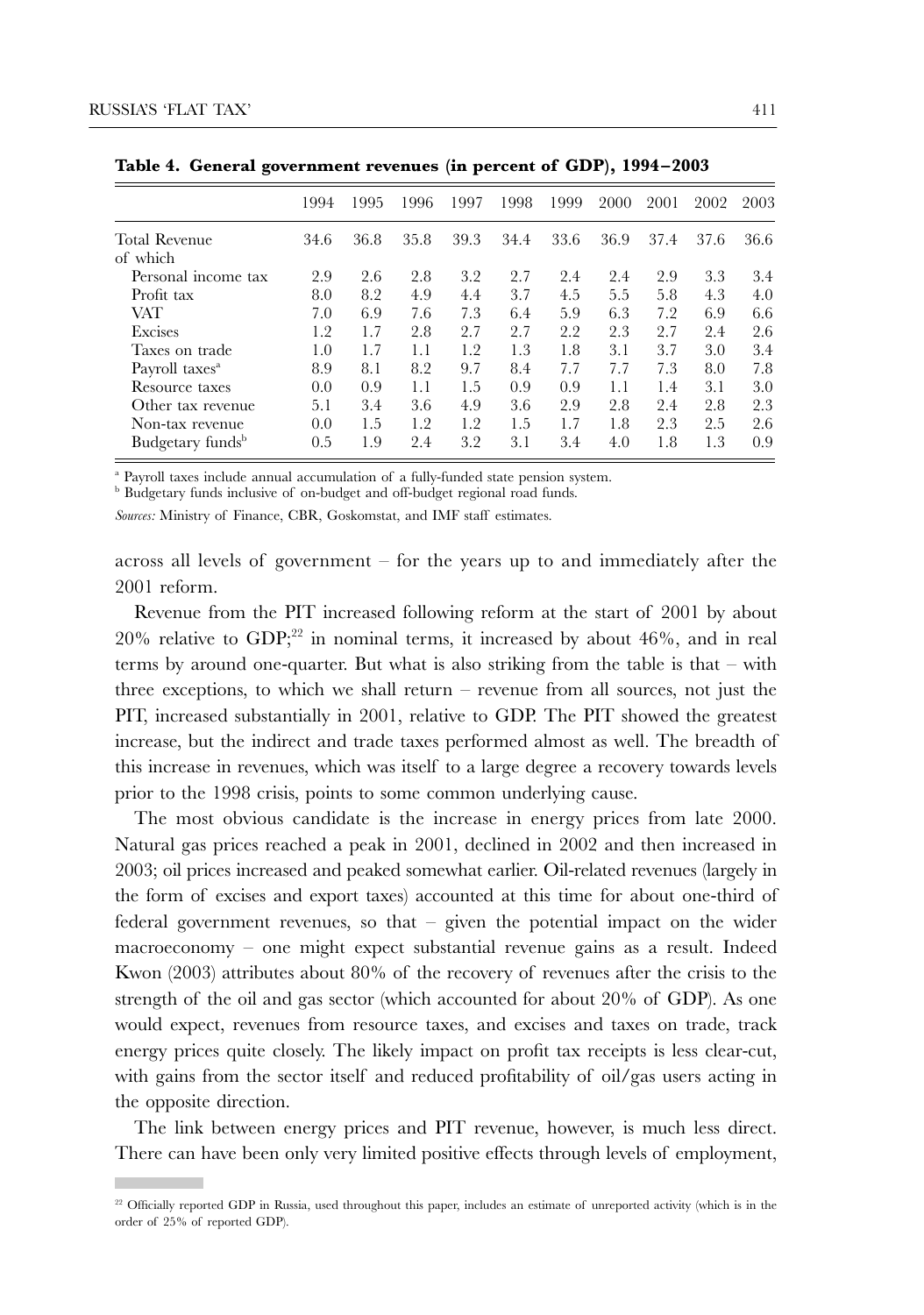which increased by just  $1.3\%$  over  $2001$ ,<sup>23</sup> mostly in small businesses (which account for about one-third of all employment). Moreover, it is striking that the increase in PIT revenues continued into 2003, when other sources declined – suggesting that this was not simply a consequence of strong energy prices. All this makes it hard to attribute the strong performance of the PIT to the strength of energy prices alone.

As noted, revenues from three sources actually fell, relative to GDP, between 2000 and 2001. The decline in budgetary fund revenue is attributable mostly to the reduction in the turnover taxes. There is no obvious single explanation for that in 'other tax revenue', which includes small business taxes, property taxes, and many other small items. Most interesting for present purposes is that payroll taxes, which are levied on a similar base to that of the PIT, fell by about 5% relative to GDP – increasing in nominal terms by only about  $16\%$  – at the same time as PIT revenues rose so strikingly. This seems to reflect the marked reduction in the combined rate of the social tax, which unlike the PIT reductions, reduced tax rates throughout the entire range of incomes. Still, revenues from this source fell by less than would have been expected had real incomes remained static.<sup>24</sup> Just like the boom in PIT revenues, this suggests – if more weakly – that the base for these taxes has expanded.

One other feature that stands out in Table 4 is the relatively poor revenue performance of profit tax revenue in 2001 and the decline in revenues thereafter, when that from PIT continued to increase. This is difficult to interpret, given the diverse range of potential influences at the time: the increase in energy prices will tend to have increased revenues from energy producing firms while reducing those from energy users; the increase in the maximum rate of profit tax, from 30 to 35%, will have tended to increase revenues; the extension of other deductions will have had the opposite effect; some enterprises may also have brought forward investment in anticipation of the pre-announced reduction in tax allowances from 2002. All this precludes any clear-cut conclusion from these data on the possibility, discussed in the previous section, that the tax reform may have led to income-shifting from corporate to personal incomes. Nevertheless, the continued and marked growth of PIT revenues in 2002 and 2003, despite significant cuts in the tax rates on both profits and dividends (while the PIT structure remained unchanged) suggests that any such income-shifting was of limited importance.

#### **4.2. Wage developments**

In Russia, as elsewhere, the bulk of revenue from the PIT comes from wages and salaries, so it is here that one must look first to understand the anatomy of PIT revenue developments. The first five rows in Table 5 report official estimates of

<sup>&</sup>lt;sup>23</sup> Similarly, year average employment increased by only 0.3%.

 $24$  This is so even taking into account that 7% of UST payments in 2001 were for arrears.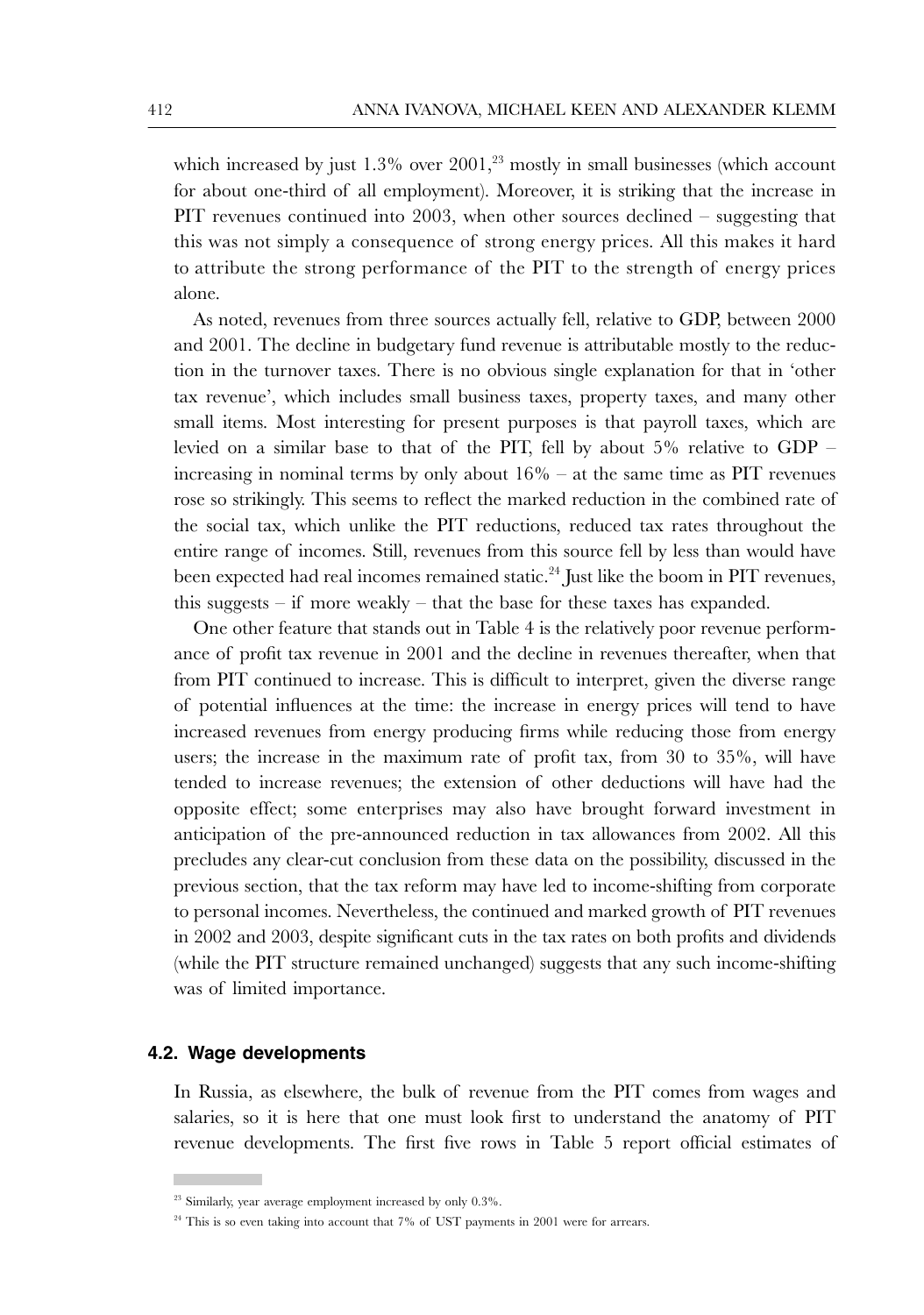| 1999   | 2000   | 2001    | 2002                                    |
|--------|--------|---------|-----------------------------------------|
|        |        |         |                                         |
| 1934   | 2937   | 3819    | 4995                                    |
|        |        |         |                                         |
| 1408   | 2126   | 2826    | 3749                                    |
| 526    | 811    | 993     | 1246                                    |
| 117    | 175    | 256     | 358                                     |
| 373    | 561    | 652     | 865                                     |
| 1035   | 1565   | 2175    | 2883                                    |
| 918    | 1390   | 1919    | 2525                                    |
| 11.3   | 11.2   | 11.8    | 12.4                                    |
| 36.0   | 35.8   | 30.0    | 30.0                                    |
| 34.8   | 34.6   | 32.1    | 32.6                                    |
| 72.8   | 72.4   | 74.0    | 75.1                                    |
|        |        |         |                                         |
| 52.9   | 51.8   | 30.0    | 30.8                                    |
| 41.7   | 50.9   | 32.9    | 32.6                                    |
| 94.1   | 54.2   | 22.4    | 25.5                                    |
| 64.5   | 49.3   | 46.3    | 40.1                                    |
| 67.9   | 50.4   | 16.2    | 32.8                                    |
| 34.2   | 51.1   | 39.0    | 32.6                                    |
| 31.1   | 51.4   | 38.0    | 31.6                                    |
| 22.6   | $-1.2$ | 5.3     | 5.7                                     |
| 25.1   | $-0.5$ | $-16.4$ | 0.2                                     |
| 17.9   | $-0.5$ | $-7.2$  | 1.7                                     |
| $-7.3$ | $-0.6$ | 2.2     | 1.4                                     |
|        |        |         | Billions of rubles<br>Percentage change |

#### **Table 5. Analysing official income and tax data**

<sup>a</sup> Inclusive of taxes paid by employer and employee.

**b** Calculated ignoring the collection of tax arrears, which comprised 7% of UST revenue in 2001.

<sup>c</sup> Inclusive of social taxes.

<sup>d</sup> Calculated as the ratio of reported to total wages.

*Sources:* Goskomstat and authors' estimates.

reported and hidden wage incomes, and of PIT and social tax revenues. These estimates imply that the average effective PIT rate increased slightly from 11.2 to 11.8%. Thus, the one point increase in the PIT rate for lower income earners, together with the base expansion due to the elimination of exemptions, $2<sup>5</sup>$  slightly more than offsets the effect of the rate cut at the higher end. The average effective rate of the social taxes dropped markedly from 35.8 to 30%, reflecting the reduction in the statutory rate at all income levels. Overall, the average effective tax rate (inclusive of employer-paid taxes) decreased by only 2.5 percentage points, despite the dramatic reduction in marginal tax rates. Though the direct impact of the reforms was thus potentially very substantial for the very highly paid, the average rate cut was quite modest.

Official Russian statistics also include an estimate of hidden wage income, and so generate an estimate of the degree of compliance. The source and reliability of the

<sup>&</sup>lt;sup>25</sup> Sinelnikov-Mourylev *et al.* (2003) estimate the effect of removal of this exemption at 2% of total PIT growth, consistent with the evidence presented in this section.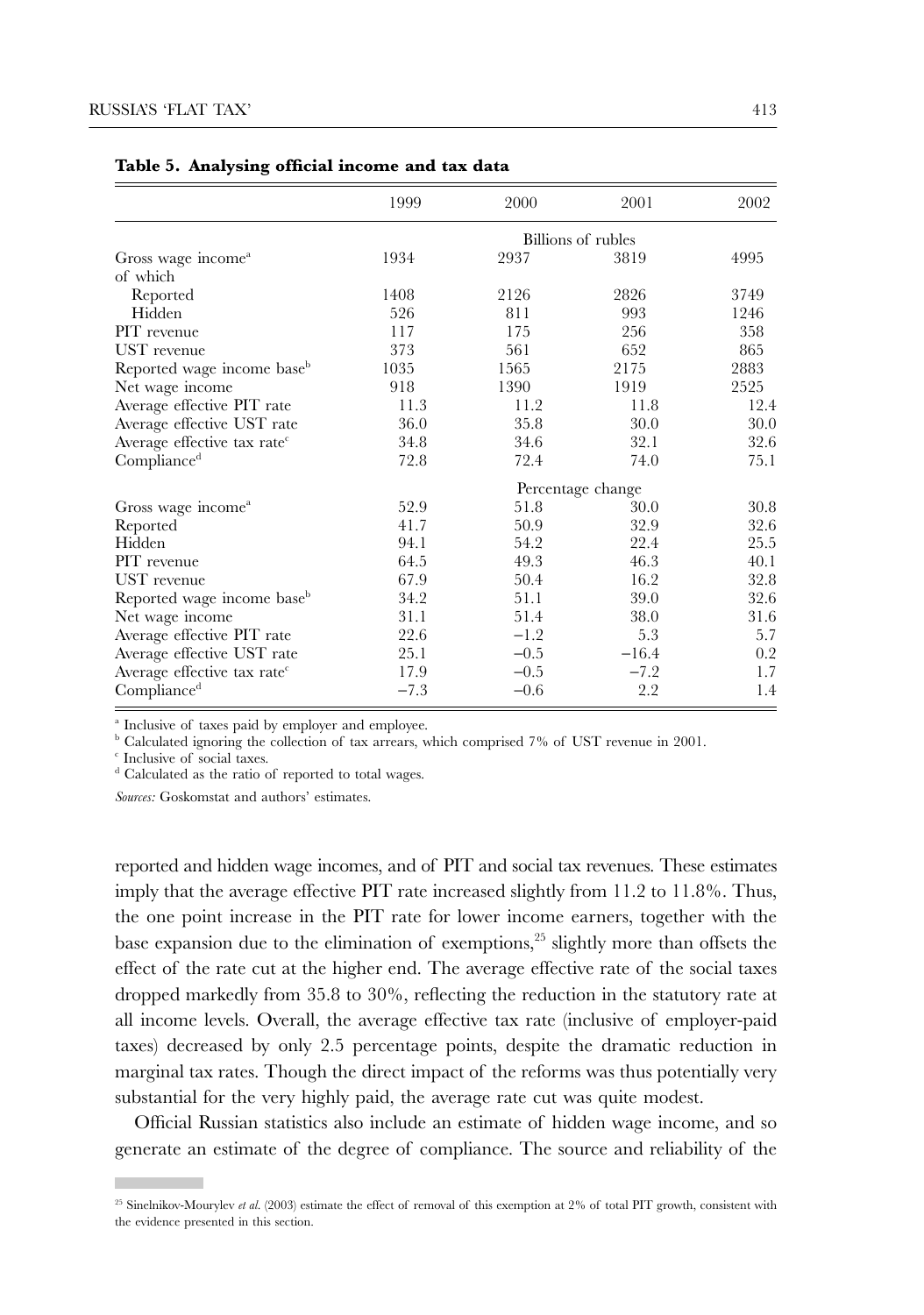

**Figure 3. Dynamics of average labour productivity, output and wages**

estimate of hidden wage income is unclear.<sup>26</sup> but taken at face value the data imply that 72.4% of total wages were officially reported to the tax authorities in 2000, rising to 74%: an improvement of a little over 2%.

The implications of the official data for the structure of the increase in PIT revenues can be seen by writing these as  $R = \tau_{PIT} (1 + \tau_{UST})^{-1} \lambda I$ , where the subscripts distinguish the rates of the PIT and UST and  $I \equiv w.L$  denotes gross income (inclusive of PIT and UST). Approximating as in (1) above,<sup>27</sup> the official data imply that about 13% of the increase in PIT revenue reflects the increase in the effective rate of the PIT itself, about 10% is due to the lower rate of social taxation (through the effect of increasing the PIT base for any level of gross income), about 5% reflects improved compliance and the bulk – over  $70\%$  – is associated with an increase in gross incomes. The modest increase in UST revenues reflects the dominance of this increase in gross incomes over the large cut in the average effective rate of the tax.

Wage developments thus appear to be a large part of any explanation of the performance of PIT (and of social tax) revenues. The growth in real wage income over this period was indeed spectacular, as can be seen from Figure 3.<sup>28</sup> After-tax real wage income grew by 18.5% in 2001, while gross real wages grew more slowly (at only 11.6%), reflecting the reduction in tax rates. Still, both gross and net wages outpaced GDP growth, at  $5.1\%$ , and average labour productivity, which grew by 2.3% in 2001 – implying an increase in the labour share in this year.<sup>29</sup>

<sup>26</sup> Goskomstat (the Russian federal statistics agency) does not provide details on the calculation of hidden wages. The data description only mentions that in addition to information on wages collected from monthly surveys of large and medium-size organizations and quarterly surveys of small organizations, a special methodology is applied to estimate total wages.

<sup>&</sup>lt;sup>27</sup> More precisely, PIT revenue growth is approximately  $\hat{\tau}_{PT} - (\tau_{UST}/(1 + \tau_{UST})\hat{\tau}_{UST} + \hat{\lambda} + \hat{\lambda})$ 

<sup>&</sup>lt;sup>28</sup> The minimum wage was increased in 2001 by 127% (in nominal terms). Starting from 2000, however, changes in the public sector wages were decoupled from increases in the minimum wage, so that the direct impact of this increase on wage income is likely to have been very limited.

 $29$  The labour share is calculated as the gross real wage relative to average labour productivity.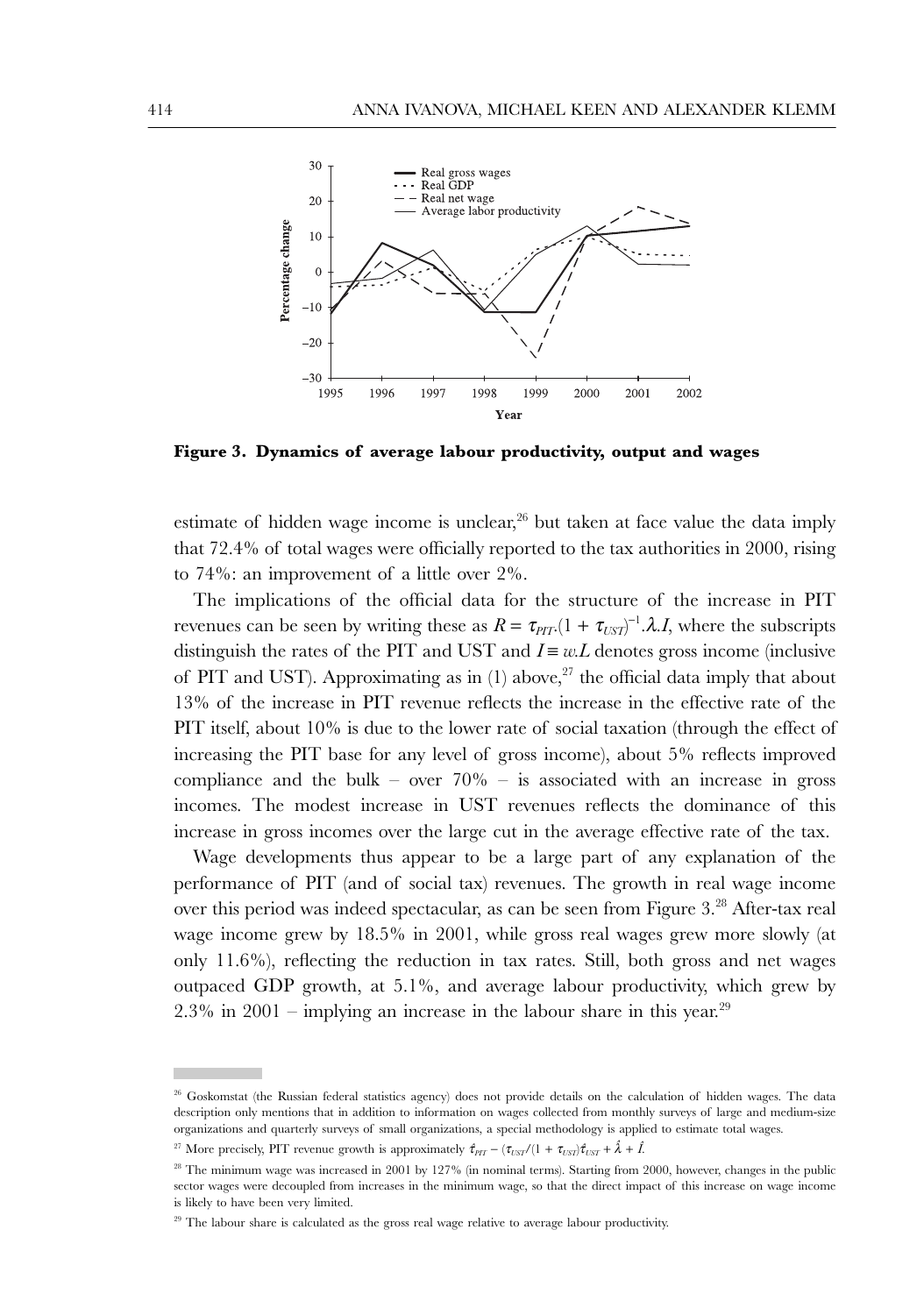

**Figure 4. Share of wages and net profits in GDP**

The income shares of labour and net profit from the mid-1990s are plotted in Figure 4. What is clear is that while there was a significant increase in labour share around the time of the tax reform, this was in effect a recovery towards its level prior to the 1998 crisis. The figure also demonstrates that fluctuations in the labour share have been driven mostly by the changes in reported wage income, with hidden wage income remaining constant at about 10% of GDP. The pattern suggests that labour took a stronger hit during the 1998 crisis than did other factors, and benefited more from economic recovery afterwards. While such procyclical behaviour of the labour share is unusual compared to other countries, an increase in the labour share in 2001 fits a pattern previously observed for Russia, with real wages tending to overshoot real GDP.<sup>30</sup> With relatively small changes in employment over the period, as can be seen from Figure 3 (average labour productivity closely follows real GDP growth), wage adjustments seem to be more common in Russia than employment adjustments. Explaining this, however, lies beyond the scope of this paper.

The picture that emerges from the macro data is thus a fairly straightforward one, with the strength of PIT revenues due overwhelmingly to a marked increase in gross incomes between 2000 and 2001, and any gain in compliance being very modest. But aggregate data of the kind just reviewed can be no more than suggestive as to the likely impact of the reform, since – even leaving aside data deficiencies, including in the measurement of hidden wages  $-$  it can cast no direct light on the underlying behavioural responses to the reform. For sharper insights into these key issues one looks to individual- or household-level data, and it is to this that we now turn.

#### **5. MICRO EVIDENCE: DATA, METHODOLOGY AND HYPOTHESES**

This section describes the RLMS panel data and methodology that we use.

<sup>30</sup> See, for example, Konings and Lehmann (2002).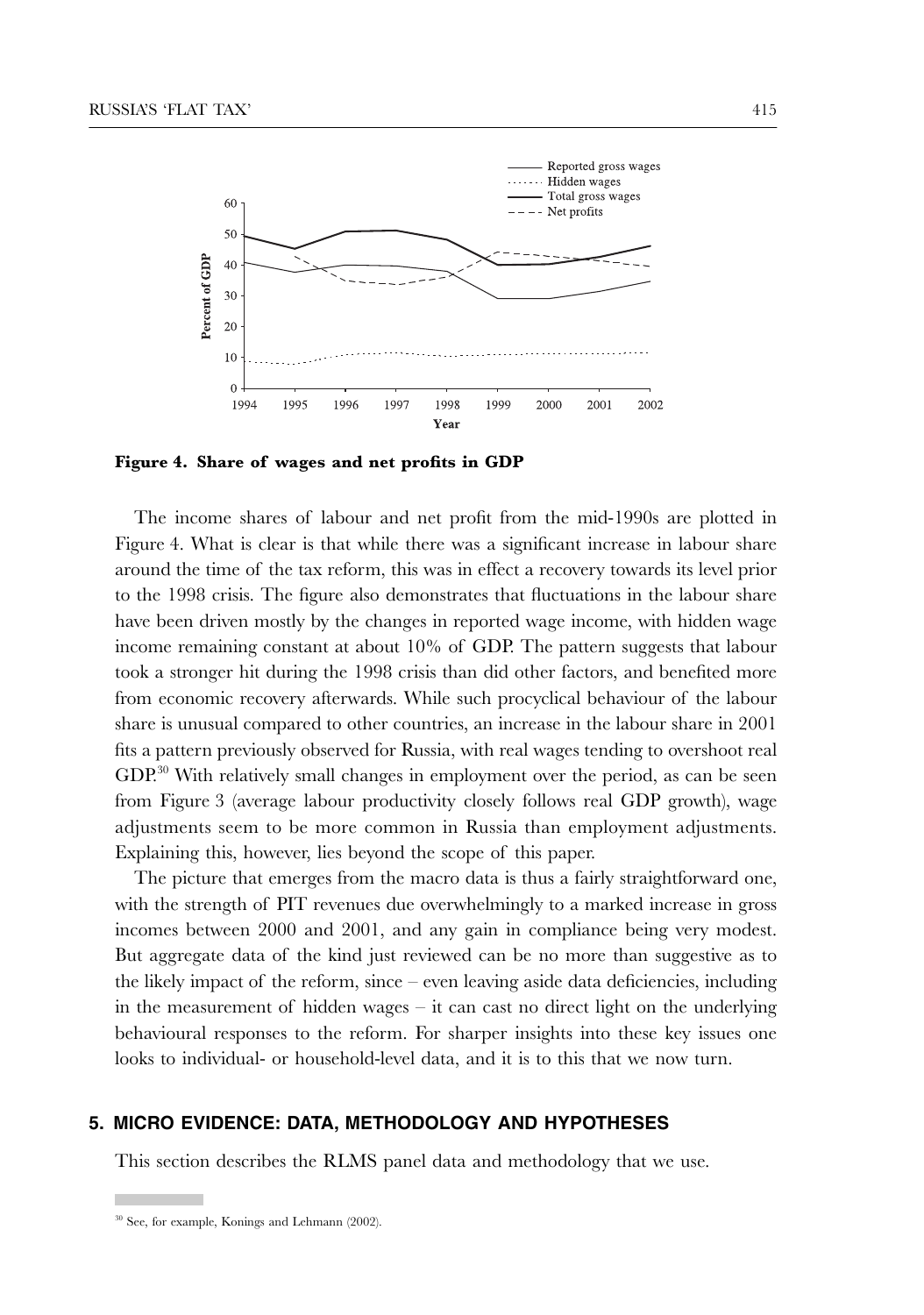# **5.1. Data**

The dataset best suited to analysing micro-level responses to the tax reform is the Russian Longitudinal Monitoring Survey (RLMS) of the Carolina Population Center at the University of North Carolina, which is described in the data appendix. It provides information on the incomes and other attributes of around 3,500 adults for every year (except 1997 and 1999) between 1994 and 2002, though here we use only data for 2000 and 2001.

The dataset does not contain all the variables one would ideally like. Most importantly, there are no data on tax payments or on pre-tax incomes, so that these have to be inferred from reported after-tax incomes. This requires some assumption – clearly critical given the importance of compliance effects in evaluating the reform – as to whether an individual did indeed pay taxes and whether only reported or also undeclared income is being reported in the survey. Moreover, the survey does not provide enough information to calculate all tax deductions. Another serious problem, common to all voluntary surveys touching on financial issues, is that both the best- and the worst-off individuals are under-represented. The former are commonly especially reluctant to disclose their incomes (perhaps for fear of investigation), or may simply value their time too highly to comply with the survey; the latter may not be included because they have no home (the RLMS being an address-based survey).

There are several income variables in the RLMS. That on which we focus is the response to the question: 'What was your average monthly wage after taxes over the last 12 months from the primary employer regardless of whether it was paid on time or not?' The answer to this may for some respondents include information from the pre-reform period, but this is unlikely to greatly bias the results: all interviews are undertaken in the last quarter of the calendar (and fiscal) year, so that pre-reform months will be a small part of the total. The survey also asks: 'How much money in the last 30 days did you receive from your primary job after taxes?' But this is available less frequently and is less well-suited for the calculation of taxes paid (see the data appendix). In any event, the results are essentially the same for both income variables. There are also questions on income from secondary and additional employment. These are not included in the results shown below, as it is less clear whether they are taxed: again, however, the results that follow are broadly robust to this choice.

Before using the data we do some limited cleaning. Individuals between 20 and 60 years old throughout 2000 and 2001 are kept; those who do not report how many hours they work, report working more than 84 hours a week, do not report any income from their primary employment, and/or who own their own business are all dropped. While this last group would be of particular interest, as such individuals are likely to have more possibilities to evade and avoid taxes, there are simply too few of them in the sample (17 in the year 2000) to make analysis worthwhile. All this leaves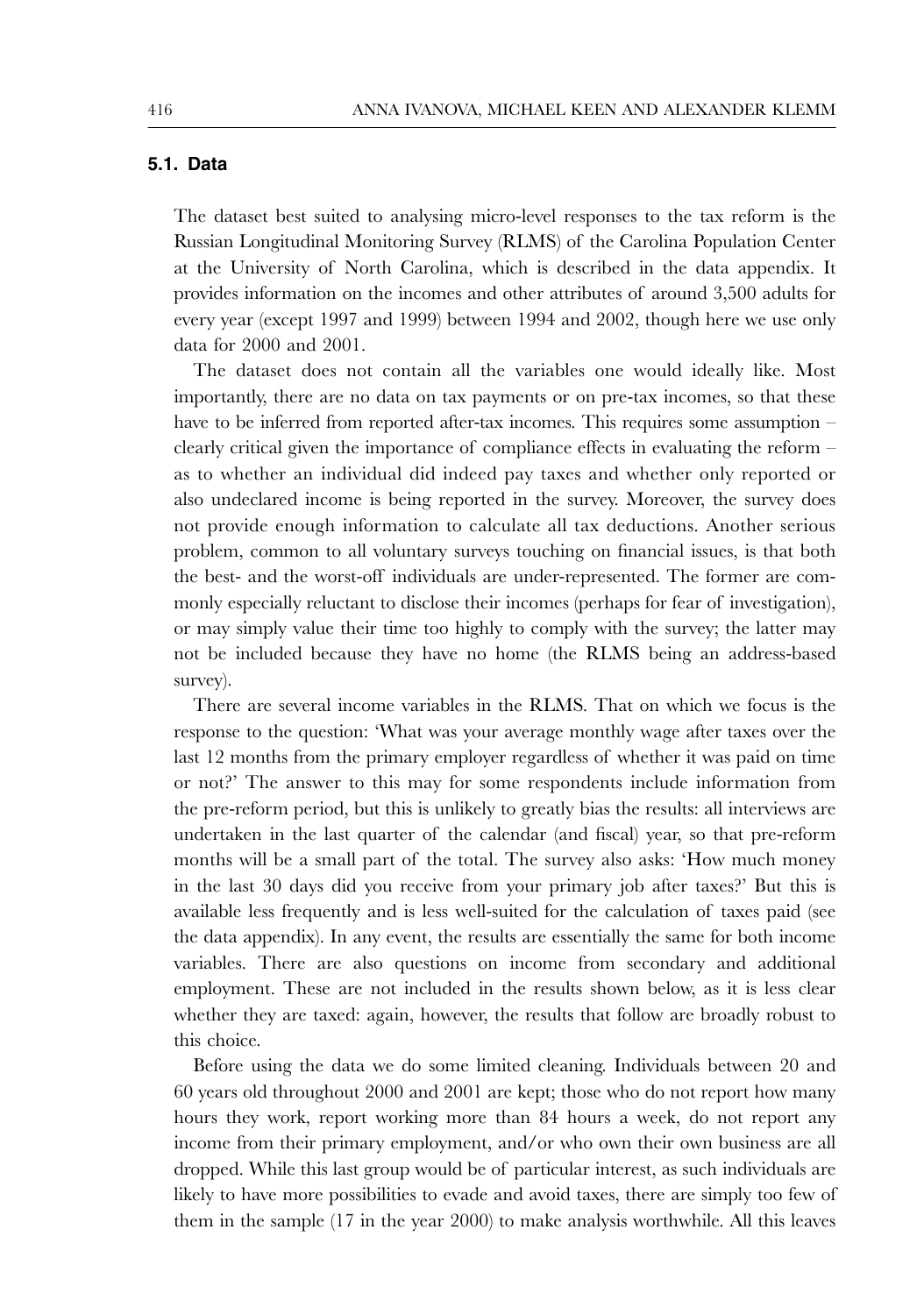|                                 | Year      | Estimated | Published data |
|---------------------------------|-----------|-----------|----------------|
| Average monthly wage/salary     | 1998      | 1092      | 1051           |
|                                 | 2000      | 2174      | 2223           |
|                                 | 2001      | 3310      | 3282           |
|                                 | 2002      | 4332      | 4426           |
| Nominal increase in PIT revenue | 2000/2001 | 45.2%     | 46.3%          |

**Table 6. Comparisons of RLMS sample and official data**

*Notes:* The average wage quoted is gross of income tax, but net of employer's social taxes. Official wage data are from Goskomstat (website), tax data are from the Ministry of Taxation of the Russian Federation. Estimated data are based on RLMS sample, cleaned as described in the text; personal tax payments are calculated from reported average income over the last 12 months ( *pjpayt* ).

3,722 individuals. This is further reduced in the regressions, as we then only keep individuals who are present in both years and for whom the left hand-side variable is available.

Despite these various weaknesses, the key features of the RLMS sample match the corresponding official aggregates extremely closely, as shown in Table 6. Average salaries are very close to the corresponding population averages. Still more strikingly, at 45.2% the growth in PIT payments in the sample over the year following the PIT reform – which we have calculated by applying the tax schedule to reported after-tax incomes (as described more fully below) – almost exactly matches the growth in the population. Note that the official figures reported in Table 6 do not include any estimates of income from the informal economy. The close match between the estimates from the sample and their population counterparts suggests that in answering the RLMS income questions respondents tend to conceal their receipts from informal activities and report only the net earnings that have been properly taxed. This is certainly weak evidence for such an interpretation, but there is little else to build on. In any event, this is an interpretation that we shall make heavy use of below.

More details on the data used here, and on the calculation of variables, are given in the data appendix.

#### **5.2. Methodology**

The approach taken in using these panel data is to compare the experiences of individuals affected by the reform with the experiences of those who are not (or, at least, are much less) affected. This 'difference in differences' methodology has been used by Feldstein (1995) and Eissa (1995) to study the US 1986 tax reform and, combined with a structural approach, by Blundell *et al.* (1998) to study the effects of UK tax reforms. It is especially appropriate in the context of the Russian reform, because the structure of that reform is such that there are some taxpayers who are strongly affected by the reform, and so form a natural 'treatment' group (these are those taxpayers who, prior to the reform, were liable to PIT at a rate higher than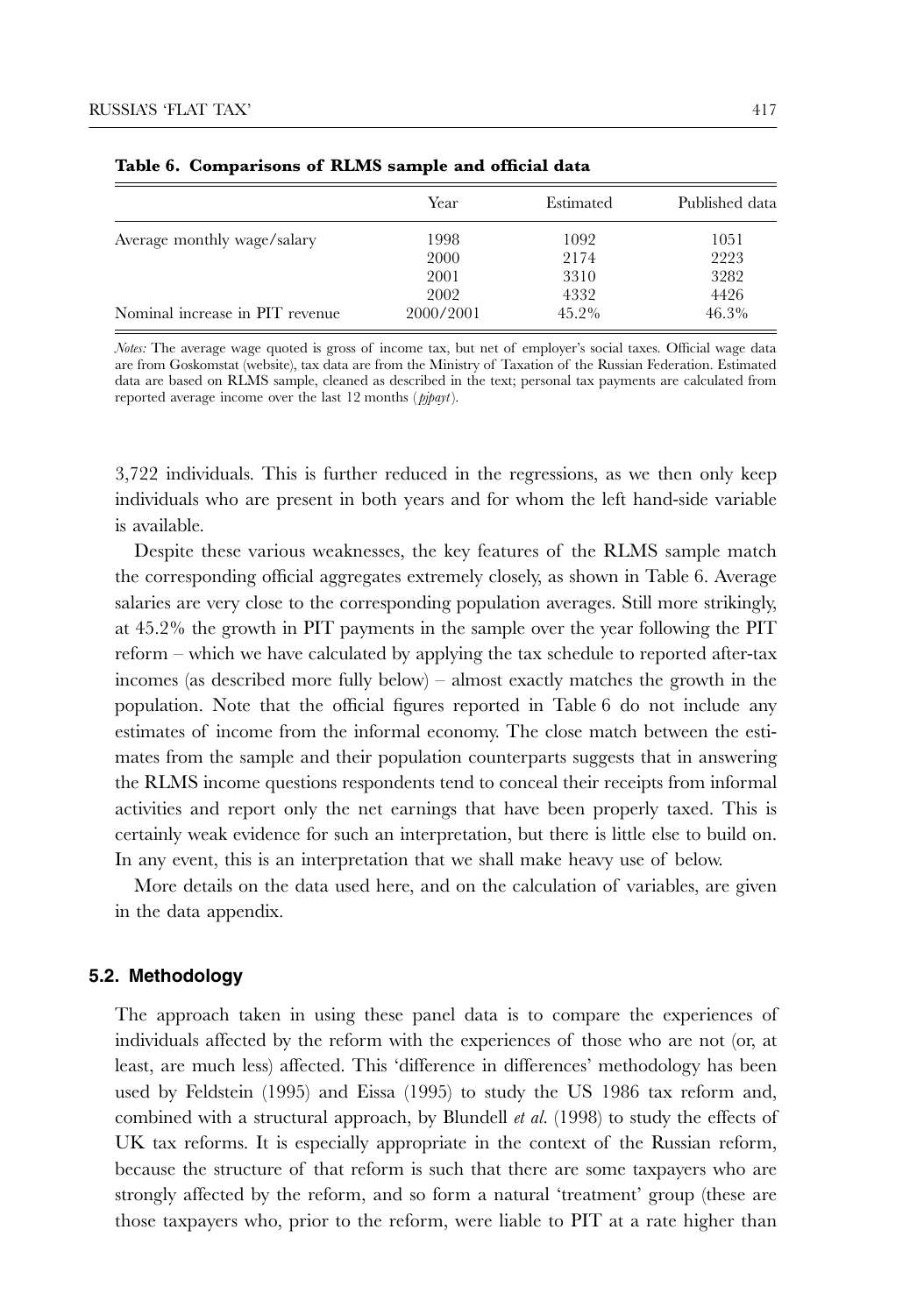the minimum) and some other taxpayers who are largely unaffected and so form a natural 'control' group (those in the lowest tax bracket, who, as seen above, faced a one point increase in the marginal PIT rate and a 1.3 point reduction in the marginal rate of PIT and social insurance combined).

As social insurance taxes were changed at the same time as the PIT, they too need to be taken into account when analysing the PIT reform. Social taxes in Russia are formally incident on employers (except for the 1% pension fund levy), but of course this does not imply anything about their economic incidence: at least in the long run, the effective incidence of a tax is expected to be independent of its legal incidence. Moreover, both PIT and social taxes are generally levied by withholding, with the employer legally responsible for its proper payment. In the short run, it might be that labour supply decisions depend more on taxes levied on the employee, if contracts are specified in terms of nominal wages paid after deduction of social tax but prior to PIT. A case could thus be made for looking only at taxes levied on the employee. This case is weak, however, as there is no strong reason to believe that contracts in Russia are particularly sticky and because data were in any event collected in the last quarter of the year, allowing significant time for adjustments in response to the reform. Furthermore, to the extent that tax evasion decisions are taken jointly by employer and employee, they will be affected in the same way by each tax. Therefore, while we report both results focusing on revenues from the PIT and from the PIT and social insurance combined, we do not attempt to identify distinct behavioural effects from the synchronous PIT and social insurance reforms.

The effects of the reform on the pattern of marginal tax rates (PIT and social taxes combined) were shown in Figure 1 in Section 2 above. From this, it might seem simple to construct groups of individuals who are hardly affected, somewhat affected, and greatly affected by the reform. The actual distribution of incomes in the sample, however – also shown in the figure – is such that few people in the sample saw their marginal tax rates fall very noticeably. For most individuals, the higher tax rate brackets (before the reform) and lower rate social tax brackets (after the reform) are irrelevant. Most individuals are thus virtually unaffected, while a few are slightly affected. While about 10% of the sample paid PIT at a higher rate prior to the reform,<sup>31</sup> there is only one individual who after reform benefited from the lowest social insurance rate of 5% and so enjoyed the maximum possible benefit from the reform. Given this distribution of tax cuts, an obvious definition of the treatment group for empirical purposes would be those individuals initially paying a higher tax rate. The issue of whether or not social taxes are included in the analysis therefore does not affect the definition of treatment and control group. The only difference is that,

<sup>&</sup>lt;sup>31</sup> Although there appear to be no publicly available data on the numbers (or incomes) of taxpayers in the various rate bands prior to reform, it does seem to be widely believed that the vast majority of those who paid tax prior to reform did so at the lowest rate.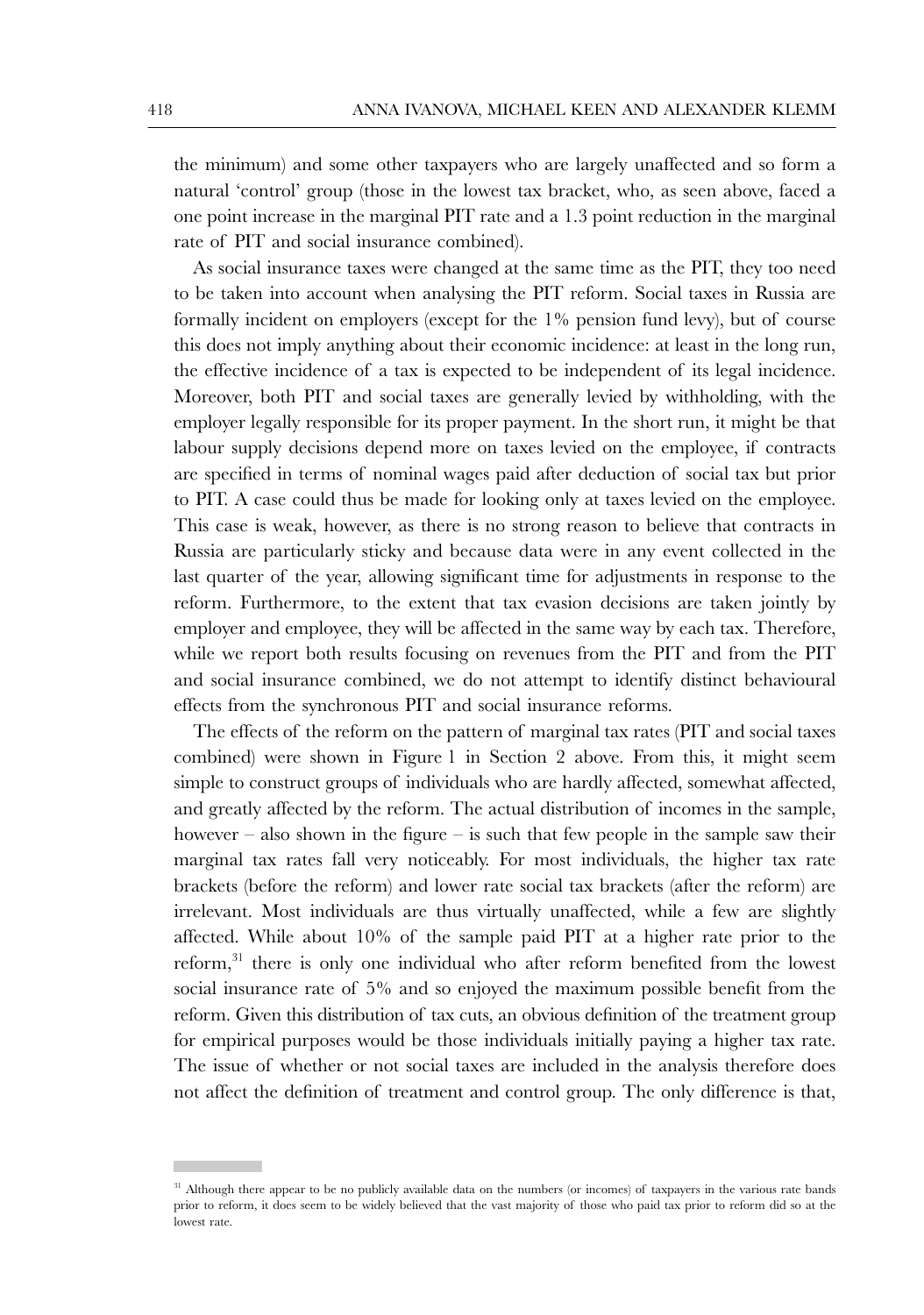including social taxes, there is now a tax cut even in the control group. But since it is much smaller than for the treatment group (1.3 percentage points compared to between 7.1 and 33), one would still expect a differential response to the reform.

Apart from the tax rates, the small increase in the personal allowance also affects control and treatment groups differently. This is because the increase will be worth proportionally more to poorer tax payers. Furthermore, the personal allowance is withdrawn at a faster pace after the reform. The increased allowance is therefore likely to be more important for the control group.<sup>32</sup> But any effect is likely to be small, as the personal allowance is very low: while it could be up to two minimum wages before the reform, the minimum wage is extremely low, serving as a unit of calculation rather than an actual minimum required to cover the basic needs.

Once treatment and control group are defined, the methodology can be used to study not only PIT payments but also the various components shown in Equation (1). It can indicate whether a reaction occurred, and how large it was compared to other groups. The method has the drawback, however, of presuming that both groups would have had the same relative changes in incomes had there been no reform. This might be problematic, given that the high- and low-income individuals being compared may have different income dynamics. This difficulty is common in using this methodology. The typical alternative assumption is of constant trend growth over time in the absence of a reform. But this seems even less attractive, since there are many reasons why trend growth rates can change, not all of which could be controlled for. We have in any event conducted robustness exercises (building on the work of Chay *et al.* (forthcoming)) to allow for the possibility of mean reversion; these are reported in the Web Appendix and leave our conclusions broadly unaffected. A further potential difficulty is that the approach may misstate the effects of the reform if there are important general equilibrium effects at work. It is for instance possible that a positive supply response in the treatment group also benefits the control group, say by bidding up wages, which would diminish any differential effect.

Formally, the analysis involves regressions of the form:

$$
y_{it} = \beta_0 + \beta_1 T_i + \beta_2 P_t + \beta_3 (T_i \times P_t) + u_{it}
$$
\n<sup>(2)</sup>

where  $y_i$  is the endogenous variable of interest (such as PIT paid) for the *i*th individual/ household at time  $t$ ,  $T_i$  a dummy taking the value unity for the treatment group,  $P_t$  a dummy indicating the post-reform period and  $u_i$  a random disturbance (which may be heteroscedastic). The coefficient  $\beta_0$  is a constant,  $\beta_1$  indicates by how much the endogenous variable is higher for the treatment group,  $\beta_2$  by how much the endogenous variable is increased during the reform and  $\beta_3$  is the difference in difference

<sup>&</sup>lt;sup>32</sup> Because the allowance is withdrawn as income increases, the value of the allowances (allowance times tax rate) is a decreasing function of gross income, although not a monotonic one. Earners who pass the next income tax threshold see the value of the allowance going slightly up, because of the higher tax rate and then fall again as it is further withdrawn.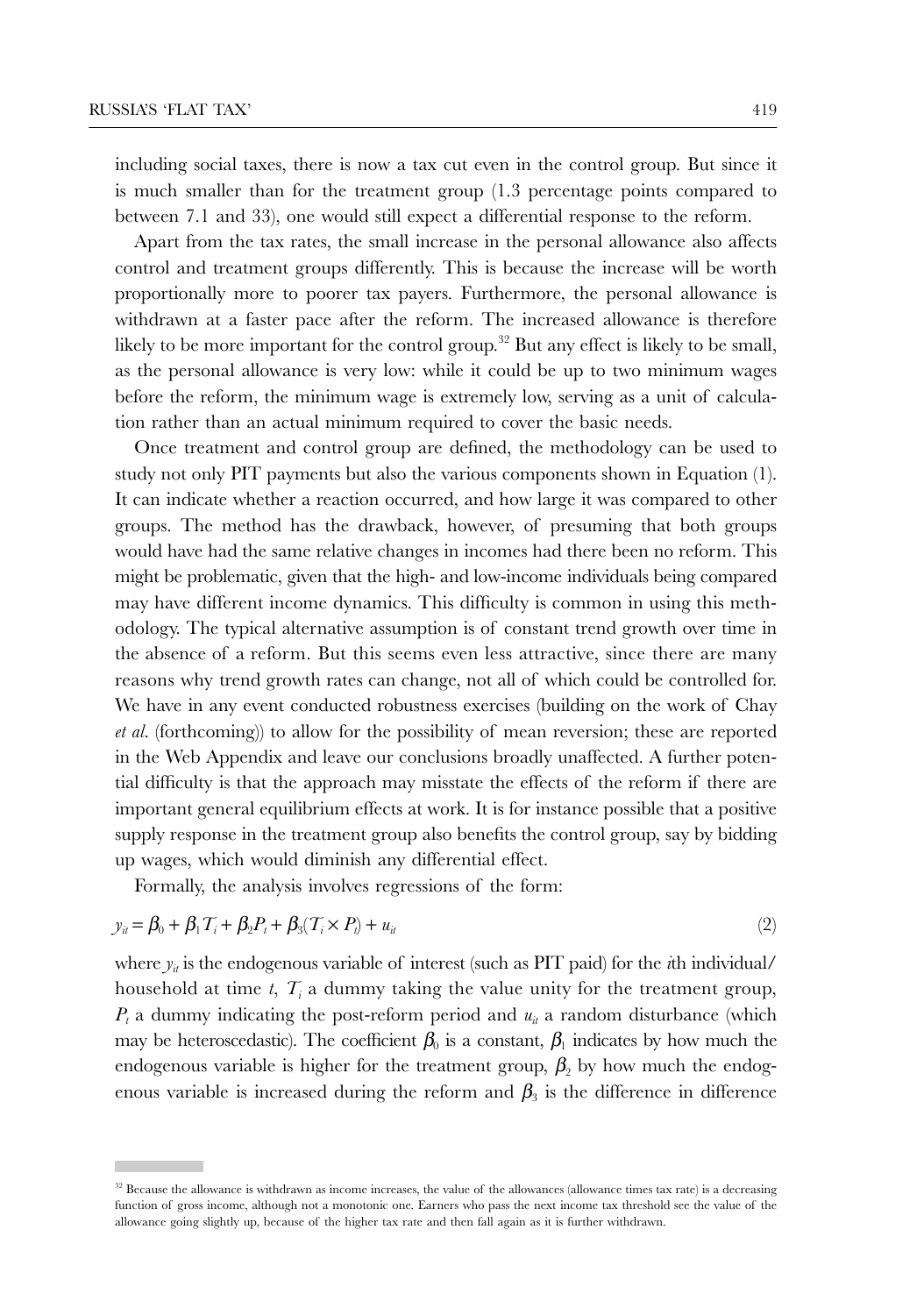estimator, indicating by how much *more* the endogenous variable increased for the treatment group.<sup>33</sup>

We also consider regressions in growth rates of the form:

 $\hat{y}_i = \gamma_0 + \gamma_1 T_i + u_i$  $\cdot$  (3)

These are estimated both using ordinary least squares, allowing for heteroscedasticity, and by a median regression (also known as least absolute value model). The latter has the advantage that the median is less affected by outliers, which are especially likely to arise when using growth rates (for instance if the level in the first year is close to zero).

#### **5.3. Hypotheses of interest**

The primary question of interest is whether the 2001 reform caused the subsequent increase in PIT revenue. As discussed above, the reform is likely to have had effects on gross wage rates, labour supply and compliance. But in order to conclude that the revenue boom was caused by the flat-rate reform, it must be the case that PIT payments of the treatment group have grown faster than those of the control group. A convenient way to structure the discussion is thus in terms of the null hypothesis that:

$$
H_{L0}^R: \Delta R_\tau \ge \Delta R_C \tag{4}
$$

where  $R$  is tax paid, subscripts  $T$  and  $C$  indicate treatment and control group; and subscript *L* indicates that comparison is in levels. If  $H_{L0}^R$  is rejected,<sup>34</sup> then we conclude that the rate-reducing aspect of the reform was *not* the direct cause of the revenue boom; if, on the other hand,  $H_{L0}^R$  is not rejected, then we cannot reject the possibility that it was the direct cause.<sup>35</sup> We also consider the analogous null hypothesis on the relative growth rates of PIT payments in treatment and control groups:

$$
H_{G0}^R: \hat{R}_T \ge \hat{R}_C \tag{5}
$$

where the subscript *G* indicates the specification in growth rates. Both specifications – in levels and growth rates – are of interest. That in growth rates may make the

<sup>&</sup>lt;sup>33</sup> The coefficient  $\beta_3$  can also be estimated by the simpler regression  $\Delta y_i = \beta_0 + \beta_3 T_i + e_i$  if one is not interested in the other coefficients.

<sup>34</sup> The stars indicating significance in our tables are based on the 'standard' null hypothesis that increases in the two groups are the same. Rejection of this implies *a fortiori* rejection of the null of a higher increase in the treatment group when the estimated difference-in-difference coefficient is negative. There is no case among our results in which we do not reject the null of equality, but could have rejected the hypothesis above in a one-sided test.

<sup>&</sup>lt;sup>35</sup> It could still be, however, that the revenue gain reflected general equilibrium effects operating also through the tax paid by the control group. Recall too that the reform reduced taxes slightly in the control group: if the null hypotheses are rejected, it could thus be that the overall revenue growth was the result of its impact on the control group. Nevertheless, rejection would still rule out that the revenue increase was directly due to the large reduction of the higher rates.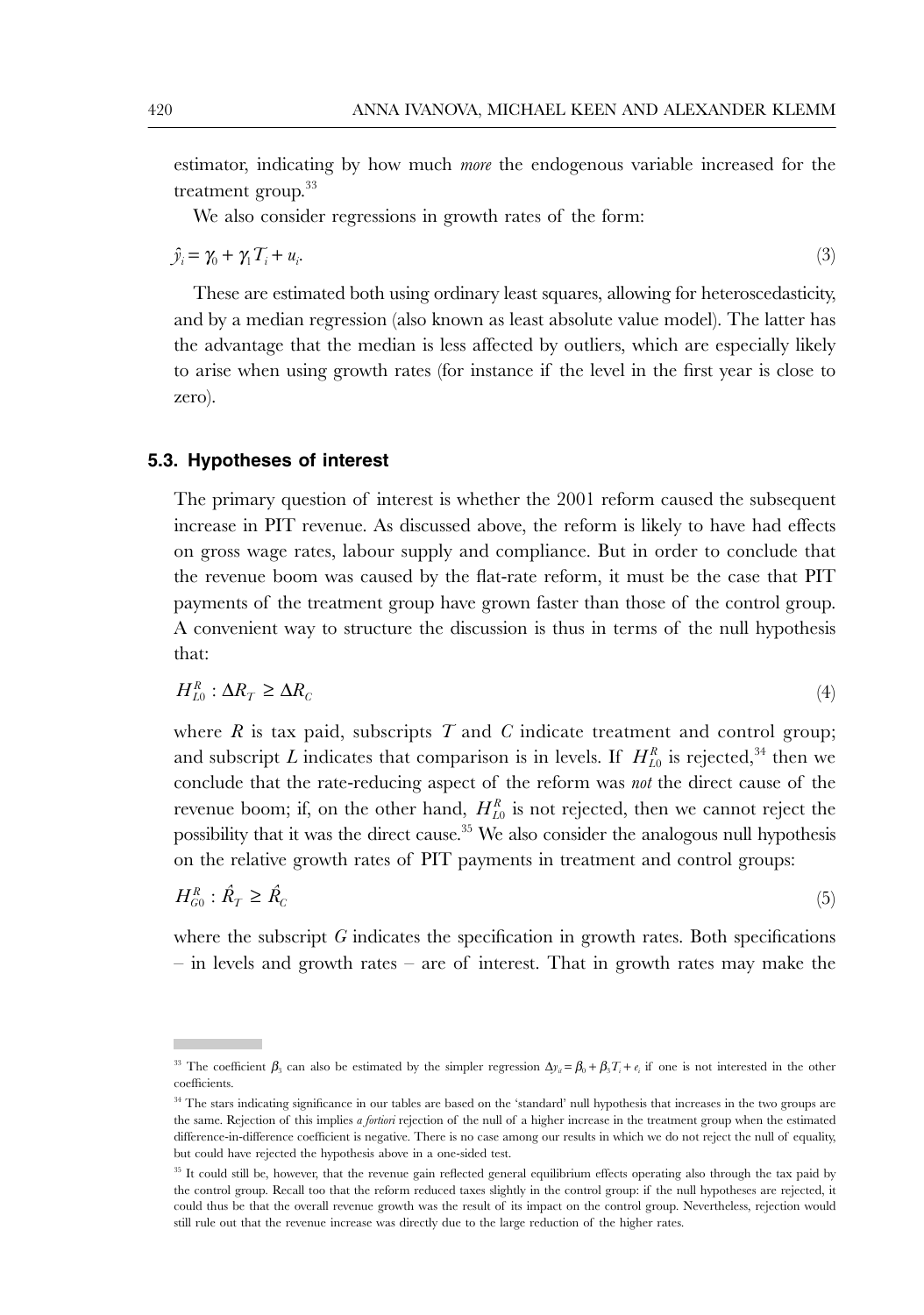comparisons between the two groups more transparent, though as noted above, special care must be taken in this case to avoid results being contaminated by outliers.

Note that *R* in the nulls above could be either PIT revenue alone or PIT and social insurance revenue combined. The former is our principal concern. Nevertheless, since PIT and social insurance were changed together, and are likely to have similar incidence, it is also of interest to examine the effect on PIT and social insurance combined.

Rejection of the nulls on tax revenue would not mean that the reform did not have important effects. It might still have affected hours worked or compliance. Even if the nulls above are rejected there remains more to be analysed in understanding the anatomy of the impact of the reform.

The first question is whether declared income also increased faster in the treatment group:

$$
H_{L0}^{I\lambda} : \Delta(I_T \lambda_T) \ge \Delta(I_c \lambda_c) \tag{6}
$$

where  $I \equiv w \cdot L$  again denotes reported income. (Again, we also consider the hypothesis in growth rates  $(H_{G0}^{I\lambda})$  – as we shall in all further hypotheses). If this is rejected, then the reform not only failed to boost taxable incomes sufficiently to offset the tax rate cut: it did not boost them at all.

Next, and whether or not  $H_{x0}^{I\lambda}$  is rejected, it is of interest to test for effects on true gross pre-tax income and, especially, compliance:

$$
H_{L0}^{I}: \Delta I_{T} \geq \Delta I_{C}
$$

$$
H_{L0}^{\lambda}: \Delta \lambda_{T} \geq \Delta \lambda_{C}
$$

(and analogously in terms of growth rates). Whether the reform was associated with an increase in compliance, in particular, is of crucial importance to the assessment of the reform. The direction and extent of any supply-side effects is also key to the debate on the reform, so that we also separately analyse gross wage rates per hour and the number of hours worked, with corresponding null hypotheses  $H_{x0}^w$  and  $H_{x0}^L$ .

#### **5.4. Dealing with the non-observability of tax payments**

An immediate and fundamental difficulty in testing these hypotheses is that RLMS does not provide data on tax payments, compliance, or even declared gross incomes. It provides only reported net incomes, but we do not know what exactly these represent, and in particular to what extent they include untaxed incomes. The basic assumption in the empirical work reported below is that the net incomes declared by survey respondents,  $N$ , are those associated with the income that is actually declared for tax purposes. That is:

$$
\mathcal{N} = I\lambda - \tau(I\lambda) \tag{7}
$$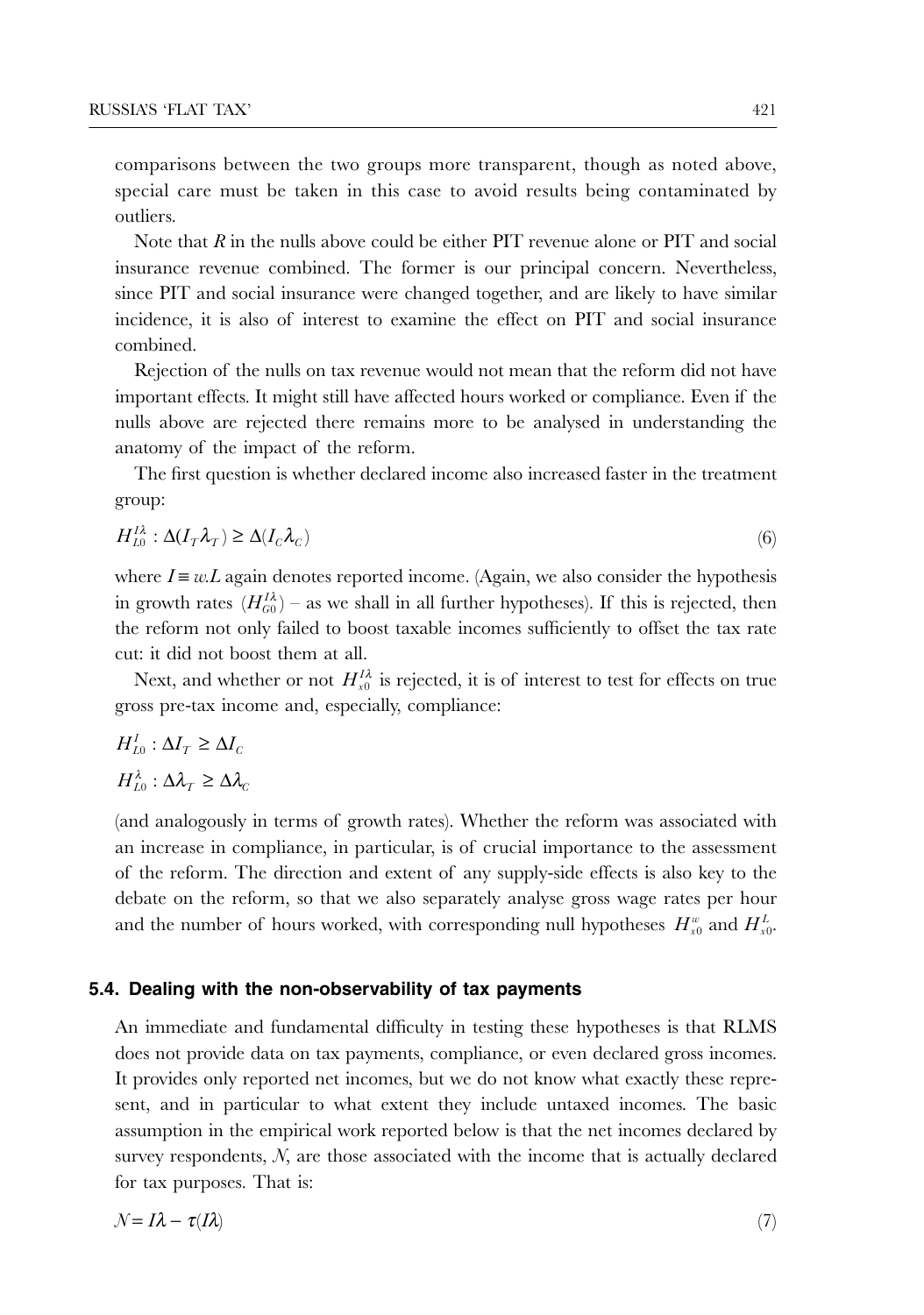where  $\tau(\gamma)$  is the tax function. This seems a reasonable interpretation, since it is the answer that individuals would give if they referred to their last pay slip (literally or mentally) to answer the income question. It certainly seems plausible to suppose that reported net incomes will generally not include undeclared incomes, since individuals may not fully believe in the anonymity of the survey and so prefer not to disclose any income on which tax has been evaded. (And even if they did trust in the anonymity, they would have a strategic incentive not to reveal their illegal income so as not to allow this phenomenon to be detected and acted upon.) Moreover, such an interpretation is consistent with the close match between the estimates from the sample, calculated on the basis of (7), and their population counterparts that emerged in Table 6 above – for if the incomes reported in the sample did include unofficial incomes, then one would expect to find much higher incomes and estimated tax payments than in the official figures in the table, which do not include the hidden economy.

Denoting by  $n(Y) \equiv Y - \tau(Y)$  the function giving net income as a function of gross, the assumption in (7) enables the gross reported income of a respondent to be calculated as

$$
I\lambda = n^{-1}(\mathcal{N})
$$
\n(8)

and their tax payments as  $\tau(n^{-1}(N))$ . These estimates enable tests of null hypotheses  $H_{x0}^R$  and  $H_{x0}^{I\lambda}$ .

To test the others we use the consumption data in the survey under the assumption that these measure true net income:

$$
c = I - \tau(I\lambda) \tag{9}
$$

The assumption here that savings are zero is clearly extreme, though it seems a reasonable approximation for many in the sample: only 61 households in the sample report any savings. What is really needed for our analysis below, in any event, is not that the savings be zero but rather that they not be affected by the reform  $-$  an assumption we shall later test, as best we can. Using (9), gross income and compliance can be estimated separately as:<sup>36</sup>

$$
I = c + \tau(I\lambda) \tag{10}
$$

$$
\lambda = \frac{n^{-1}(\mathcal{N})}{c + \tau(\mathcal{I}\lambda)}.\tag{11}
$$

As total hours worked are reported directly by respondents, the hypotheses on labour supply are easily tested; and so, by dividing gross incomes by hours worked, are those regarding the wage rate.

<sup>&</sup>lt;sup>36</sup> With savings *s*, these formulae become  $I = c + s + \tau(I\lambda)$  and  $\lambda = n^{-1}(\mathcal{N}) / [c + s + \tau(I\lambda)]$  respectively.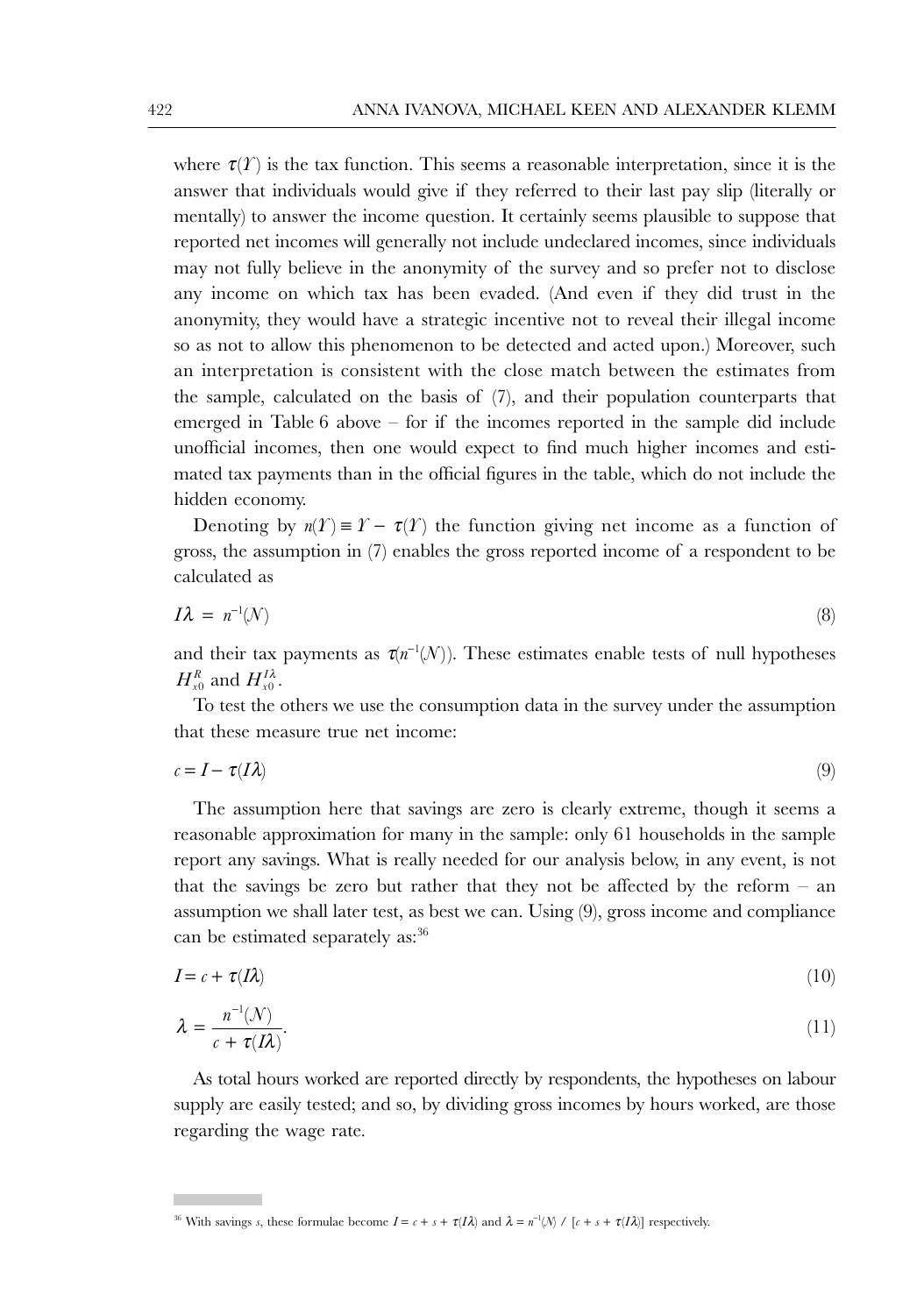| Marginal tax rate, 2000 |                  | $0\%$    | 12%   | 20%      | 30%       |
|-------------------------|------------------|----------|-------|----------|-----------|
| Levels                  | No. of taxpayers | 100      | 2130  | 173      | 11        |
|                         | Pre-reform       | $\theta$ | 373.1 | 2355.0   | 7621.1    |
|                         | Change           | 80.6     | 165.6 | $-104.3$ | $-3961.0$ |
| Growth rates $(\% )$    | No. of taxpayers | $\theta$ | 2130  | 173      | 11        |
|                         | Mean             |          | 104.3 | $-0.4$   | $-45.6$   |
|                         | Median           |          | 34.0  | $-6.3$   | $-35.1$   |

**Table 7. PIT payments at individual level, split by initial marginal tax rate**

*Source:* Authors' calculations, figures in real 1995 rubles.

# **6. PANEL DATA RESULTS**

The key step in testing the hypotheses above is to define the treatment and control groups. To deal with this clearly and systematically, we proceed first under the assumption that taxes are fully complied with (so that  $\lambda = 1$ ), in which case individuals can be allocated between these groups simply on the basis of the income reported in the survey, and then turn to the more general case in which there may be some concealment from the tax authorities.

#### **6.1. Results assuming full compliance**

We use a variety of ways to split taxpayers into control and treatment groups.

The first is according to the marginal tax rate faced by each individual before the reform, which is the approach taken by Feldstein (1995) and others. Results for PIT payments are shown in Table 7.

The first row gives the number of taxpayers in each group. As mentioned above, the number of individuals paying tax at a higher rate pre-reform – and especially at the highest rate – is rather small. There are also relatively few individuals earning less than the personal allowance, since as noted above this is very low. The second row shows how much tax individuals paid on average in each group (in real 1995 rubles). The third row shows by how much tax payments changed between 2000 and 2001. Strikingly, tax payments have fallen for all groups except those initially paying low tax rates: those groups with the largest tax cuts have witnessed the largest falls in tax payments.<sup>37</sup>

The other rows in Table 7 repeat the analysis for growth rates of PIT payments. Since the mean growth rate can easily be affected by outliers, we also show the median growth rates for each group. (Note that no growth rate can be calculated for

<sup>&</sup>lt;sup>37</sup> There are a number of possible differences in differences in levels that can be analysed at this point. Comparing each group with the one just below (those paying tax at 30% to those paying at 20%, and so on), all differences are statistically significant – and point to a greater increase in PIT payments in the lower marginal rate groups – except that between those paying 12% and those facing a zero marginal tax rate.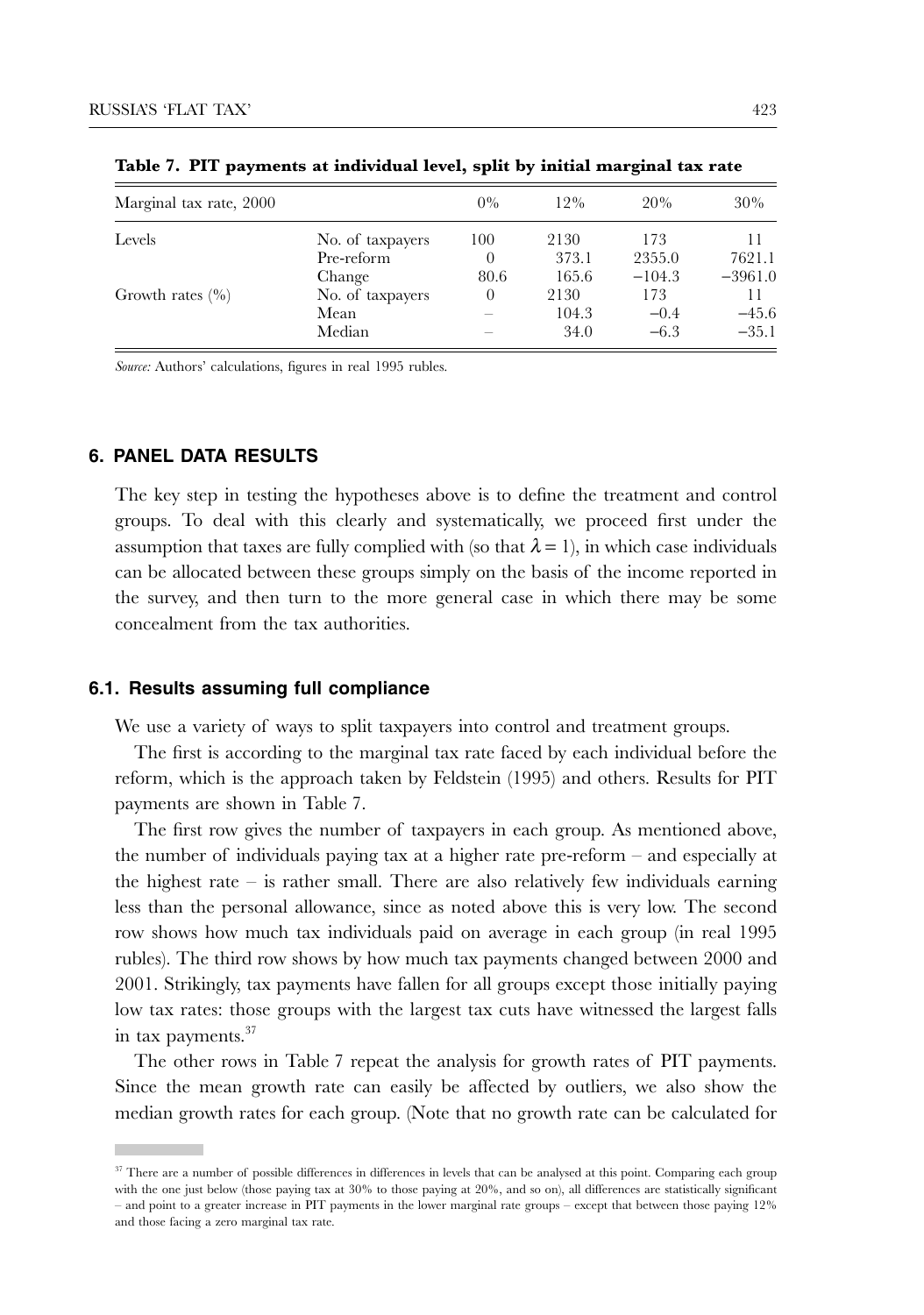| Group                |                  | Control<br>$(0 to 12\%)$ | Treatment<br>$(20 \text{ to } 30\%)$ | Difference-in-<br>differences |
|----------------------|------------------|--------------------------|--------------------------------------|-------------------------------|
| Levels               | No. of taxpayers | 2230                     | 184                                  |                               |
|                      | Pre-reform       | 356.4                    | 2669.9                               |                               |
|                      | Change           | 161.8                    | $-334.9$                             | $-496.7$ *** (160.7)          |
| Growth rates $(\% )$ | No. of taxpayers | 2130                     | 184                                  |                               |
|                      | Mean             | 104.3                    | $-3.2$                               | $-107.4***$ (12.5)            |
|                      | Median           | 34.0                     | $-8.7$                               | $-41.9***$ (4.2)              |

**Table 8. PIT payments at individual level, split between lower- and higher-rate payers**

*Notes:* Heteroscedasticity-robust standard errors in parentheses. For median regressions they were obtained with a bootstrap procedure. Asterisk indicate the level of significance one (\*\*\*) five (\*\*) and ten (\*) percent.

those earning less than the allowance, as the base would be zero.) Again we find that the higher the initial tax rate, and hence the larger the tax rate reduction, the lower is the growth of tax payments.<sup>38</sup>

A second way of splitting the sample is between those who paid tax at no more than the minimum rate prior to reform and those who paid at a higher rate. The advantage of this split is that it avoids the very small group sizes obtained above. Results are in Table 8. Apart from the levels, changes and growth rates, this table also shows the difference in differences estimates obtained by running the regressions described in the previous section. These results clearly suggest that tax payments in the treatment group fell while those in the control group increased, in both levels and growth rates, implying a rejection of  $H_{x0}^R$ .

The third sample split we consider addresses the possibility, noted in Section 3 above, that if there is not a continuum of wage contracts then even some individuals paying tax at the lower rate might have been affected by the reform. To deal with this, we consider an extended treatment group consisting of all those individuals earning, before the reform, more than 75% of the threshold income level at which the higher rates began (which is likely to err on the side of including too many individuals in the treatment group). The results are shown in the first and fourth rows of Table 9, next to the results from the previous table. They lead to the same conclusion as above: that the reform did not cause the growth of PIT revenues.

In Table 9 we also show results on other variables of interest. Apart from PIT revenues, we consider combined PIT and social insurance revenues, gross incomes, hours worked and wage rates. In each case we present results for both the previous and the extended treatment group. For clarity, only the difference in differences estimators are shown, once more for both levels and growth rates.

<sup>&</sup>lt;sup>38</sup> The differences in differences in growth rates can also be analysed as in the previous footnote. With OLS regressions, all differences in growth rates are significant; with median regressions the difference between individuals in the 30% and 20% brackets becomes insignificant, although individuals in both groups have significantly lower PIT growth rates than those in the 12% bracket.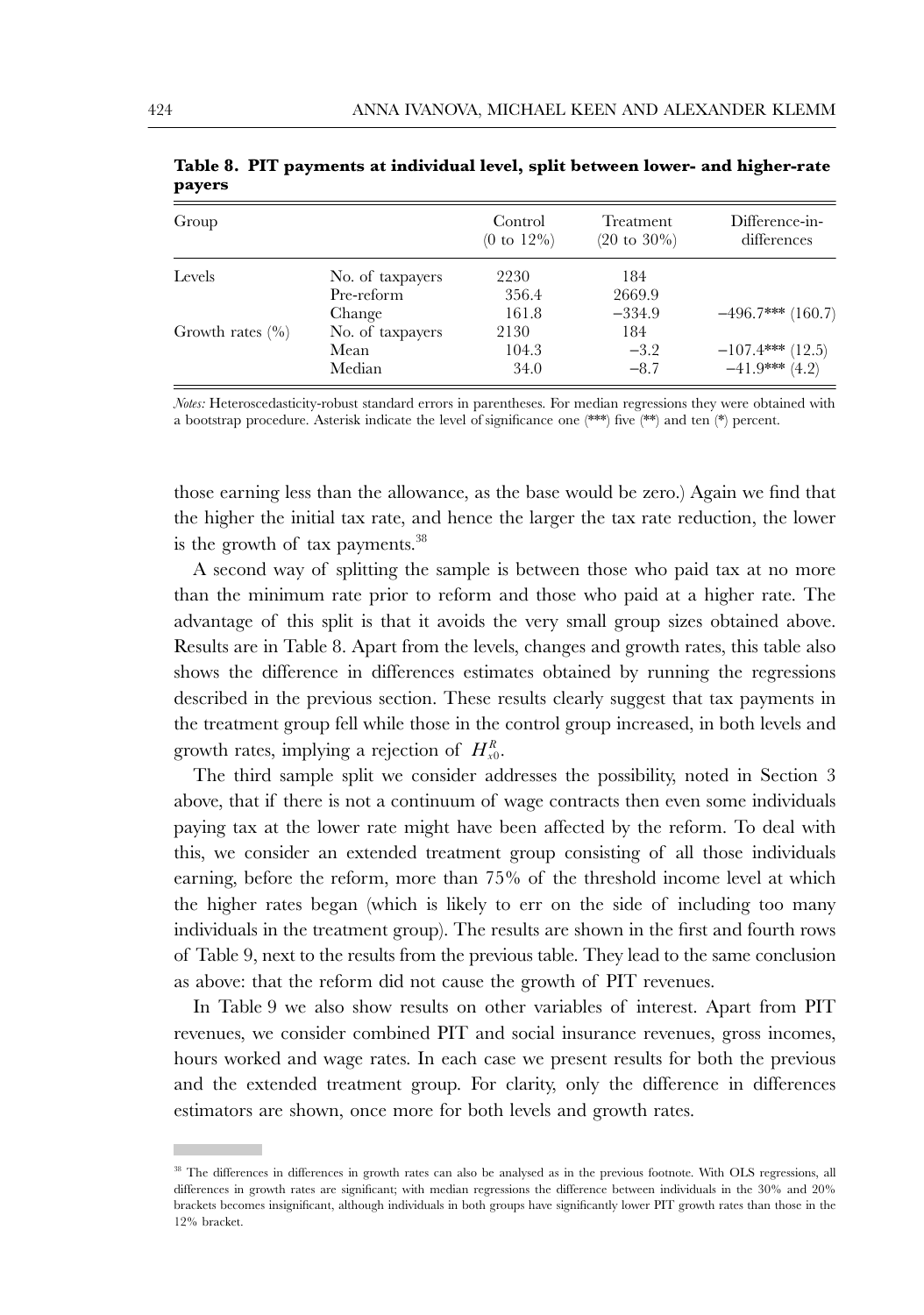|               |                                      | Diff. in Diff.,<br><b>Treatment Group:</b><br>$20 - 30\%$ | Diff. in Diff.,<br>Extended<br><b>Treatment Group</b> |
|---------------|--------------------------------------|-----------------------------------------------------------|-------------------------------------------------------|
| Levels        | Change in PIT<br>Change in total tax | $-496.7$ *** (160.7)<br>$-1860.2$ *** (452)               | $-232.3$ ** (104.2)<br>$-1110.0***$ (303.9)           |
|               | Change in gross income               | $-158.8(100.9)$                                           | $-100.9(67.6)$                                        |
|               | Change in hours worked               | $-2.155$ ** (1.174)                                       | $-2.135***$ (0.811)                                   |
|               | Change in wage rate                  | $-0.491(0.564)$                                           | $-0.280(0.367)$                                       |
| Growth        | Mean growth rate, PIT                | $-107.4***$ (125.3)                                       | $-102.0$ *** (13.2)                                   |
| rates $(\% )$ | Mean growth rate, total tax          | $-51.1***$ (3.8)                                          | $-47.2$ *** (3.4)                                     |
|               | Mean growth rate, gross income       | $-41.9***$ (3.9)                                          | $-41.2$ *** (3.3)                                     |
|               | Median growth rate, PIT              | $-41.9***$ (7.0)                                          | $-32.9***$ (3.7)                                      |
|               | Median growth rate, total tax        | $-28.3$ *** $(4.7)$                                       | $-24.2$ *** (2.4)                                     |
|               | Median growth rate, gross income     | $-26.0***$ (5.7)                                          | $-25.5$ *** $(2.3)$                                   |
|               | Mean growth rate, hours worked       | $-5.6***$ (1.5)                                           | $-5.9***$ (1.2)                                       |
|               | Mean growth rate, wage rate          | $-37.7***$ (5.5)                                          | $-38.1***$ (4.4)                                      |
|               | Median growth rate, hours worked     | 0(2.4)                                                    | 0(1.8)                                                |
|               | Median growth rate, wage rate        | $-22.4***$ (3.8)                                          | $-23.4***$ (3.2)                                      |

#### **Table 9. Difference-in-differences estimators for different variables at individual-level**

*Notes:* Heteroscedasticity-robust standard errors in parentheses. For median regressions these were obtained with a bootstrap procedure. Regressions on PIT, total tax and gross income based on 2,414 individuals, regressions on hours worked and wage rates based on 2,409 individuals (as not all individuals report hours worked). Total tax and PIT show annual figures, while the gross income is a monthly figure. Gross income is gross of PIT and social tax. The extended treatment group is defined to include all individuals earning at least 75% of the higherrate threshold. Asterisk indicate the level of significance one (\*\*\*) five (\*\*) and ten (\*) percent.

The results show that it was not only PIT payments that fell in the treatment group relative to the control group, but also the sum of PIT and social insurance payments. Thus  $H_{x0}^R$  is also firmly rejected for the sum. So too is the null hypothesis that gross income grew more in the treatment groups than in the control group  $(H_{x0}^{I\lambda})$ , although only weakly so for the regression in levels.<sup>39</sup> Interestingly, this is in stark contrast to the results for the United States reported in Feldstein (1995), who found that following the 1986 US tax reform gross incomes increased more for those facing the greater cut in the tax rate. (Goolsbee 1999, however, argues that other reforms in the United States did not lead to significantly stronger growth among the most affected individuals.)

Having found that gross incomes tended to increase less in the treatment than in the control group, the question is whether this is because the treatment group reduced its labour supply and/or because gross wage rates for these individuals have fallen (in each case relative to the control group). The results in the remaining rows of Table 9 suggest that (relative) reductions in both hours worked and (especially) the wage rate play a significant role in explaining the relative decline in the gross incomes of the treatment group.

As noted earlier, the thrust of these results is robust to a number of extensions, including the use of different definitions of income (including secondary jobs and

<sup>&</sup>lt;sup>39</sup> The *P*-value, based on the one-sided test of  $H_{L0}^{I\lambda}$ , is 10.8% (11.2% with the extended treatment group).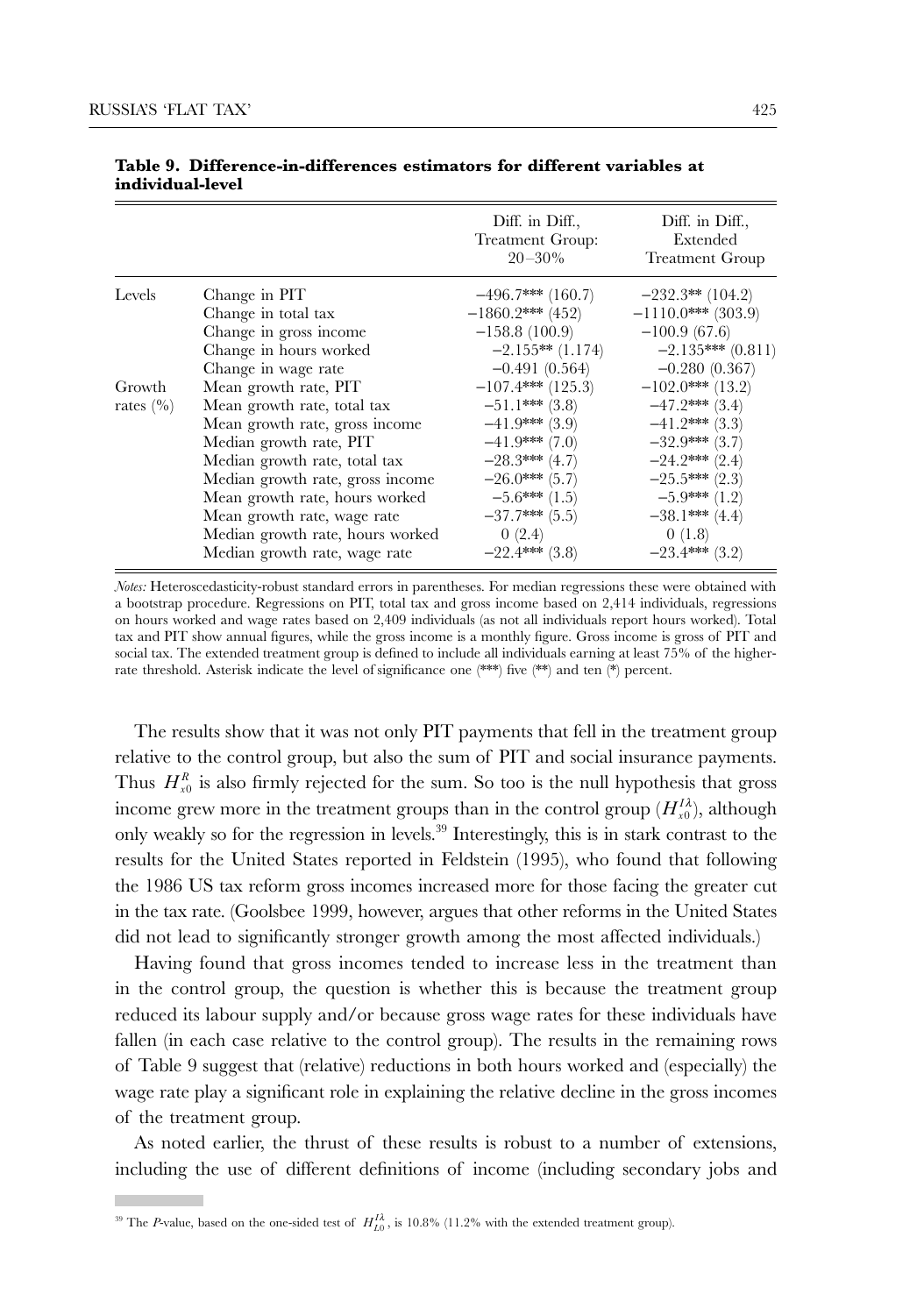casual employment), and excluding under-employed individuals (working less than 10 hours per week), but for brevity, these results are not reported here. We have also confirmed that the results are not likely to be driven by mean reversion, as detailed in the Web Appendix at www.economic-polic.org.

All this assumes, however, that survey respondents were fully compliant. The next subsection relaxes this heroic assumption.

#### **6.2. Allowing for tax evasion and under-reporting**

In the presence of tax evasion, the allocation of individuals into control and treatment groups is more complicated. One problem is that gross incomes can no longer be inferred from reported net incomes. As discussed in Section 5.4, we shall instead take the consumption data in RLMS as estimating true net income, to which we add taxes to obtain gross income. Armed with such estimates, the question arises as to whether an individual whose gross income so calculated is greater than the higher rate threshold, but who under-declares and so pays tax at the lower rate, should be allocated to the treatment or control group. If such individuals continue not to pay tax after the reform, it may seem that they were unaffected. In reality, though, they will be affected, because the cost and benefits of under-declaration have changed. We therefore include them in the treatment group. $40$ 

The attraction of using consumption as a proxy for true total net income is that it is less likely than income declared in the survey to be under-reported. And indeed we find that consumption, even restricted to non-durable goods, is for many survey families much higher than reported net income. Unlike income, however, consumption data are only available in RLMS at the family level. Individual level consumption data would have enabled the analysis to continue at the individual level, but family level consumption data may be more reliable in that the person providing the information about household consumption will presumably be aware of most major expenditure occurring in the household although not necessarily about the incomes financing the consumption. Formally, for household *j* comprising individuals *k*, we thus estimate gross family income as:

$$
I_j = c_j + \sum_k \tau_k(\mathcal{I}\lambda). \tag{12}
$$

The use of consumption data provides a further unrelated advantage: consumption is a much better proxy for permanent income than even truthfully reported current income, since the latter may be affected by temporary shocks. Individuals with a positive (negative) income shock would be wrongly allocated to the treatment (control) group, biasing the results by making a fall in income among the treatment group (and a rise in the control group) more likely. To prevent similar effects from the

<sup>&</sup>lt;sup>40</sup> The point is similar to that which led us to consider individuals close to the threshold as being affected: while such individuals did not face higher tax rates, they are still affected by the tax cut since the costs of avoiding higher tax rates change.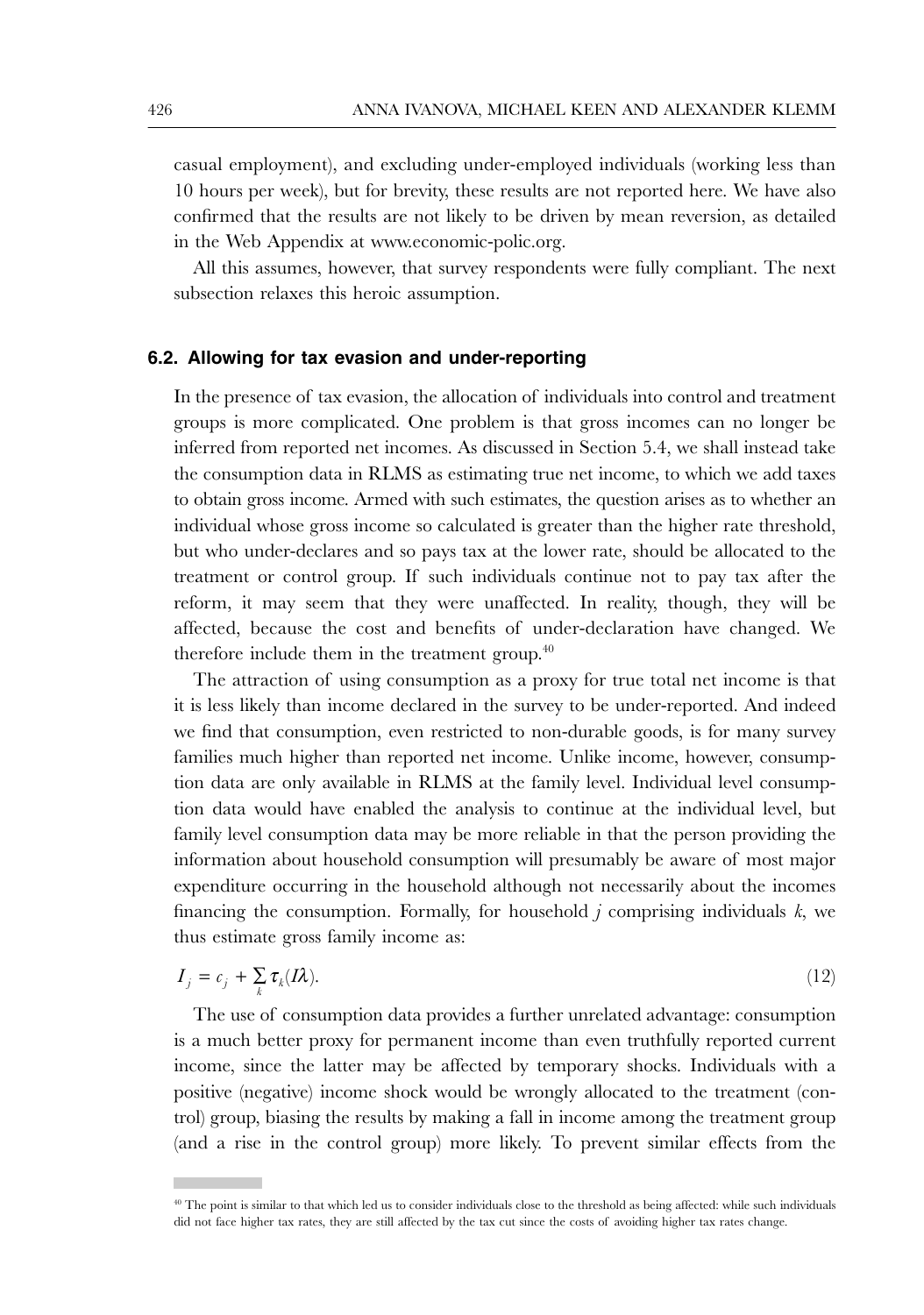|                      |                          | Control:<br>No higher<br>rate payer | Treatment:<br>At least 1<br>higher rate payer | Difference-in-<br>differences |
|----------------------|--------------------------|-------------------------------------|-----------------------------------------------|-------------------------------|
| Levels               | No. of families          | 1108                                | 138                                           |                               |
|                      | Level, pre-reform        | 43.6                                | 286.1                                         |                               |
|                      | Change in total tax paid | 23.5                                | $-33.1$                                       | $-56.6$ ** (23.3)             |
| Growth rates $(\% )$ | No. of families          | 1074                                | 138                                           |                               |
|                      | Mean growth rate         | 152.5                               | $-2.9$                                        | $-154.4***$ (22.6)            |
|                      | Median growth rate       | 39.0                                | $-3.6$                                        | $-42.6$ *** (6.8)             |

**Table 10. Changes in PIT paid at household-level, treatment and control defined on basis of reported income**

*Notes:* Heteroscedasticity-robust standard errors in parentheses. For median regressions they were obtained with a bootstrap procedure. The levels are monthly tax figures in 1995 rubles. The treatment group contains all families with at least one higher-rate taxpayer, on the basis of individual reported incomes. Asterisk indicate the level of significance one (\*\*\*) five (\*\*) and ten (\*) percent.

purchase of expensive consumer durables, the consumption variable used here includes only expenditure on non-durables.

We now define the treatment group as those families whose gross family income from employment (estimated as described above, less any pensions or unemployment benefits) per working adult suggests that they would have had one higher rate taxpayer if their incomes had been fully taxed. This, in turn, we take to be the case if gross employment income per working adult is equal to or greater than the threshold at which the higher rate applied prior to reform. Of course, this will exclude some families with members who would have been subject to the higher rate, since even lower family incomes can lead to higher tax rates if they are not equally distributed across working age adults.

To check that any differences in results from the previous section are not simply due to moving from individual to household data, Table 10 reports regressions in which the treatment group consists of families that (under the assumption of full compliance) included at least one higher rate taxpayer before the reform. Thus the only difference between this and Table 8 above is that the groups are defined by applying the same criterion at individual and household levels. The results indicate that simply moving to household data does not yield qualitatively different results, in that there is again significantly stronger performance of PIT revenues in the control group than in the treatment group.

Table 11 presents results obtained using the evasion-robust criterion for allocating households to groups. (Interestingly, with this criterion the treatment group almost doubles in size – which in itself already suggests enormous under-reporting, given that the consumption based definition of the treatment group is likely to be a lower bound on the number of families with at least one affected individual). The results show that even controlling for tax evasion and misreporting, income grew more slowly in the treatment group than in the control group, though it is only for the specification with median growth rates that we can formally reject the hypothesis of higher growth in the treatment group.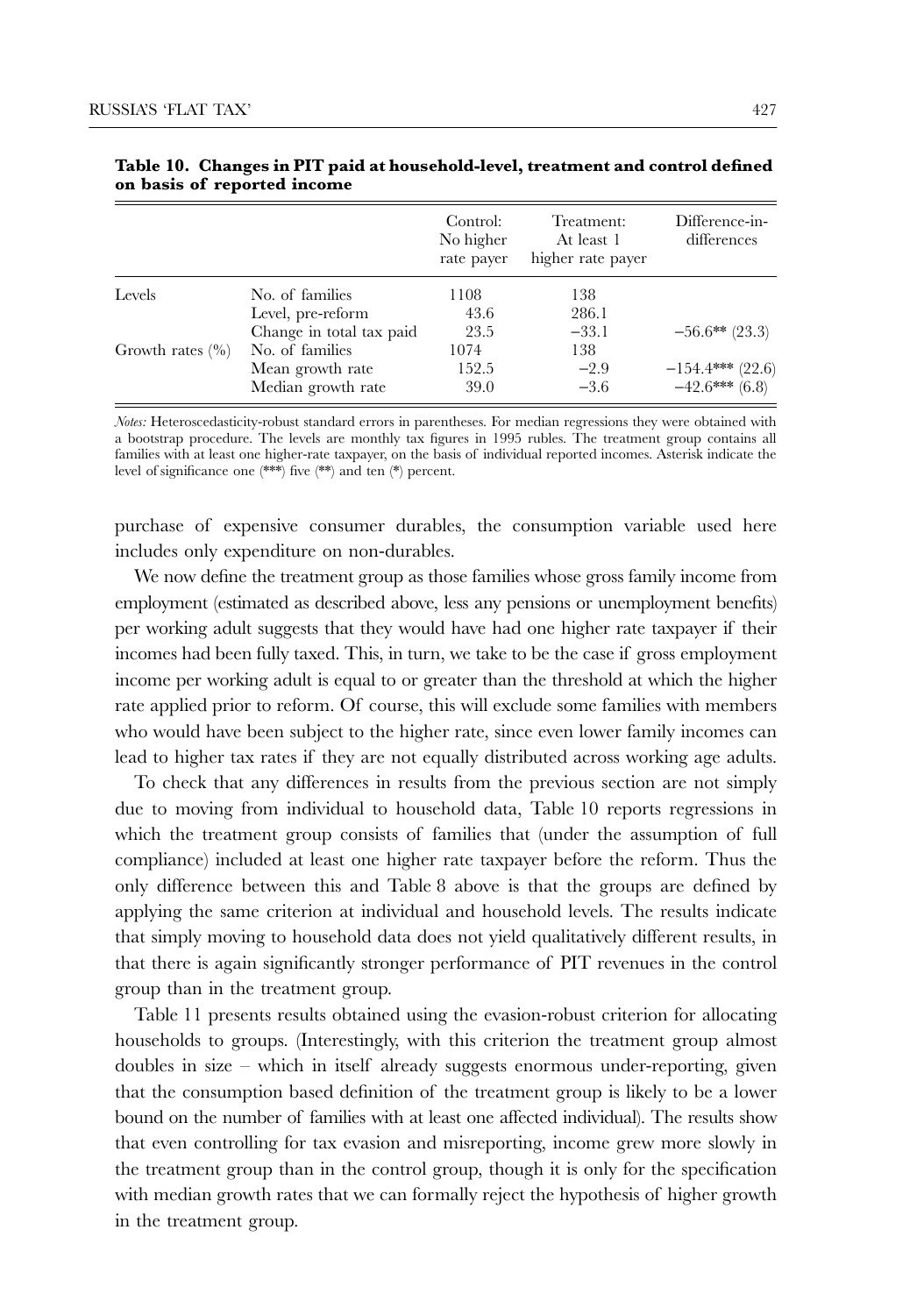|                      |                          | Control | Treatment | Difference-in-differences |
|----------------------|--------------------------|---------|-----------|---------------------------|
| Levels               | Number of families       | 1040    | 206       |                           |
|                      | Level, pre-reform        | 53.9    | 153.8     |                           |
|                      | Change in total tax paid | 19.3    | 7.2       | $-12.1(18.0)$             |
| Growth rates $(\% )$ | Number of families       | 1009    | 203       |                           |
|                      | Mean growth rate         | 140.8   | 99.6      | $-41.2(35.4)$             |
|                      | Median growth rate       | 36.7    | 20.7      | $-16.0**$ (6.5)           |

**Table 11. Changes in PIT paid at household-level, treatment and control defined by consumption-based estimate of gross income**

*Notes:* Heteroscedasticity-robust standard errors in parentheses. For median regressions they were obtained with a bootstrap procedure. Asterisk indicate the level of significance one (\*\*\*) five (\*\*) and ten (\*) percent.

#### **Table 12. Difference-in-differences estimates for PIT, total tax and declared income, at household-level**

|                      |                                     | Difference-in-differences |
|----------------------|-------------------------------------|---------------------------|
| Levels               | Change in PIT                       | $-12.1(18.0)$             |
|                      | Change in total tax                 | $-49.8(58.2)$             |
|                      | Change in declared income           | 9.4(159.1)                |
| Growth rates $(\% )$ | Mean growth rate, PIT               | $-41.2(35.4)$             |
|                      | Mean growth rate, total tax         | $-2.3(15.1)$              |
|                      | Mean growth rate, declared income   | $-1.1(13.4)$              |
|                      | Median growth rate, PIT             | $-16.0**$ (6.5)           |
|                      | Median growth rate, total tax       | $-8.7**$ (3.5)            |
|                      | Median growth rate, declared income | $-7.8*(4.2)$              |

*Notes:* Heteroscedasticity-robust standard errors in parentheses. For median regressions they were obtained with a bootstrap procedure. Declared income is gross of PIT and social tax. Control and treatment group defined using the consumption-based estimate of gross income. Asterisk indicate the level of significance one (\*\*\*) five (\*\*) and ten (\*) percent.

Table 12 repeats the analysis for the payment of PIT and social insurance combined, and for declared incomes. The findings with total labour taxes are very similar to those with PIT only: all differences are negative, and those comparing medians even significantly so. For declared income, the increase in levels for the treatment group was higher than in the control group, although not significantly different from zero. Using growth rates, the difference is again negative, although significantly so only in case of median regressions: only in this latter case can we reject the hypothesis of higher declared income growth.

Table 13 shows that relative gross incomes fell in the treatment group. To establish whether this is due to reduced labour supply or to lower wage rates, Table 14 considers separately gross wages per hour and the number of hours worked, suggesting that the fall in gross income was due only to a reduction (as theory predicts) in the gross wage rate. Hours worked, for which the theoretical prediction is ambiguous, did not change differentially across groups.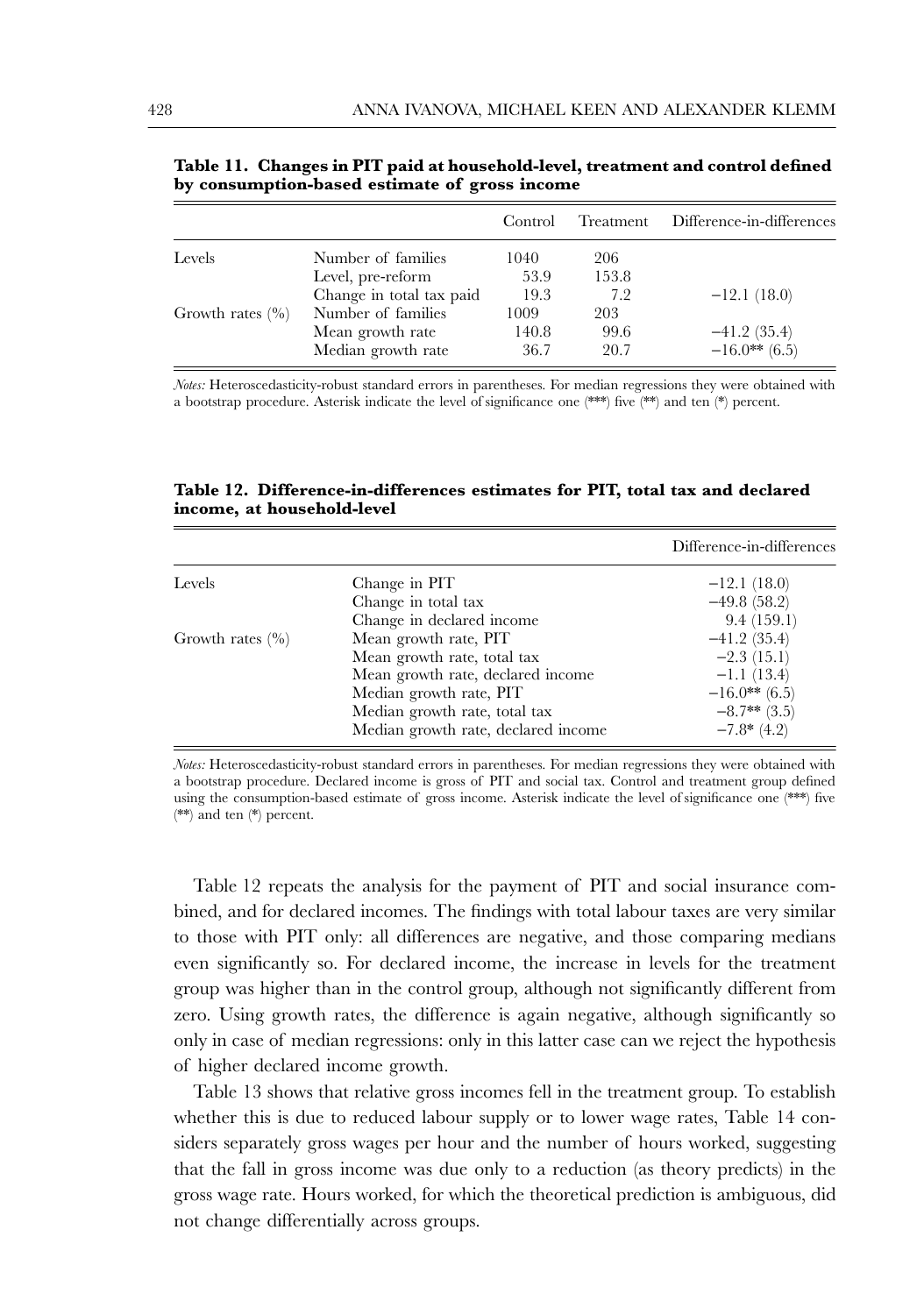|            | Control | Treatment | Difference-in-differences |
|------------|---------|-----------|---------------------------|
|            | 1040.   | 206       |                           |
| Pre-reform | 969.4   | 3076.0    |                           |
| Change     | 293.6   | $-565.1$  | $-858.6$ *** (204.6)      |
| Mean       | 50.3    | $-2.8$    | $-53.1***$ (5.6)          |
| Median     | 25.2    | $-13.9$   | $-39.0***$ (4.6)          |
|            |         |           |                           |

**Table 13. Difference-in-differences estimates for gross income, at householdlevel**

*Notes:* Heteroscedasticity-robust standard errors in parentheses. For median regressions they were obtained with a bootstrap procedure. Declared income is gross of PIT and social tax. Control and treatment group defined using the consumption-based estimate of gross income. Asterisk indicate the level of significance one (\*\*\*) five (\*\*) and ten (\*) percent.

**Table 14. Difference-in-differences estimates for hours worked and wage rate, household-level**

|                      |                                  | Difference-in-differences |
|----------------------|----------------------------------|---------------------------|
| Levels               | Change in hours worked           | 1.80(3.83)                |
|                      | Change in wage rate              | $-12.7***$ (3.0)          |
| Growth rates $(\% )$ | Mean growth rate, hours worked   | 2.7(4.2)                  |
|                      | Mean growth rate, wage rate      | $-55.8$ *** (7.2)         |
|                      | Median growth rate, hours worked | 0(0.2)                    |
|                      | Median growth rate, wage rate    | $-36.9***$ (5.1)          |

*Notes:* Heteroscedasticity-robust standard errors in parentheses. For median regressions they were obtained with a bootstrap procedure. Declared income is gross of PIT and social tax. Control and treatment group defined using the consumption-based estimate of gross income.

#### **6.3. Effects on compliance**

A key concern in evaluating the 2001 reform is the nature and extent of any impact on compliance. The approach adopted here – using consumption data to proxy net incomes – enables this to be estimated. As reported in Table 15, the implication of this approach is that prior to the reform, individuals in the treatment group declared on average only 52% of their incomes, while those in the control group declared 74% (which in itself suggests that higher tax rates are associated with lower compliance). The reform leaves compliance among the control group virtually unchanged, but for the treatment group it increases by 17 points, to 70%. The weighted average growth rate of compliance in the treatment group is thus about one-third. The unweighted average and the median growth rates are very different at 125% and 36%, suggesting a very skewed distribution. All approaches, however, lead to the impression of very strong improvements in compliance in the treatment group, which implies a failure to reject  $H_{x0}^{I\lambda}$ .

The results above clearly depend on the assumption of unchanged savings behaviour. This is a concern, since it might plausibly be that members of the treatment group increased their savings rate following the reform, perhaps expecting the reform not to be temporary and so perceiving a transitory income gain. Our estimate of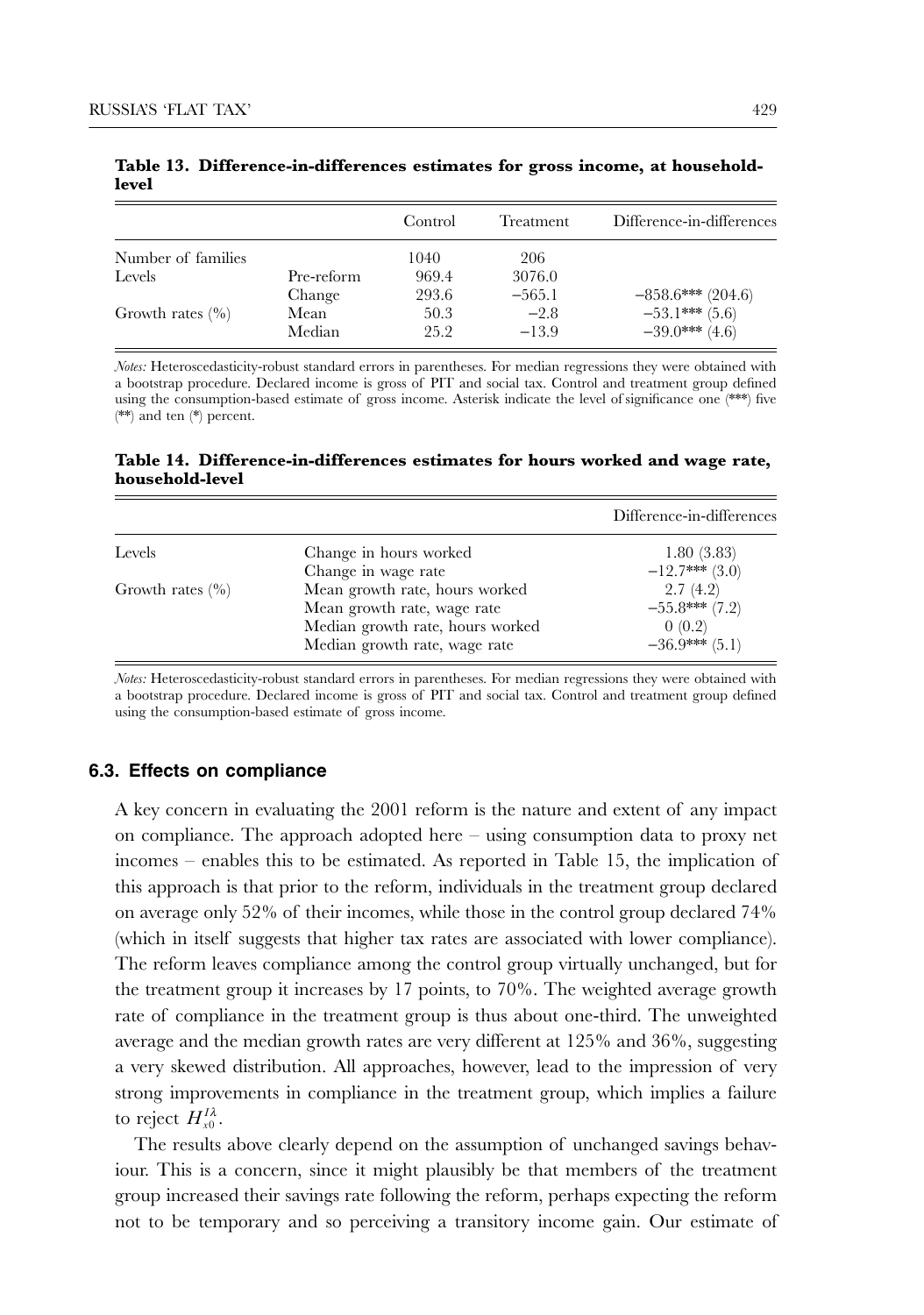|                      |            | Control | Treatment | Difference-in-differences |
|----------------------|------------|---------|-----------|---------------------------|
| Number of families   |            | 1040    | 206       |                           |
| Levels               | Pre-reform | 74.4    | 52.3      |                           |
|                      | Change     | $-0.3$  | 17.4      | $17.7***$ $(4.2)$         |
| Growth rates $(\% )$ | Mean       | 24.0    | 124.6     | $100.6***$ (23.5)         |
|                      | Median     | 2.4     | 35.8      | $33.6***(6.5)$            |

*Notes:* Heteroscedasticity-robust standard errors in parentheses. For median regressions they were obtained with a bootstrap procedure. Declared income is gross of PIT and social tax. Control and treatment group defined using the consumption-based estimate of gross income.

compliance would then be biased upwards, since in Equation (11) consumption would increasingly understate true net income. To check for this possibility we have examined savings data. We found that very few families report any savings: 49 in the control and 12 in the treatment group. While we do not find a statistically different change in savings rates between the two groups, this is not surprising given the small sample size and further analysis does not seem worthwhile. But while very few families report any monetary savings, they may be saving by purchasing durable goods. We have therefore also analysed expenditure on durable goods, and found that this has fallen in the treatment group relative to the control group – the opposite of what one would expect if the latter had perceived a transitory income gain. It therefore seems unlikely that a differential change in savings underlies the finding of an apparent increase in compliance.

Though the results in this respect appear reasonably robust, they clearly need to be interpreted with care; the point estimates of the degree of compliance, in particular, rest on strong assumptions. Moreover, it may be that any improvement in compliance was due not to the parametric tax reform but to a synchronous strengthening of tax administration. Nevertheless, the potential magnitude of the implied improvement in compliance is striking.

One other piece of indirect evidence to be found in the RLMS is of interest. Respondents are asked how far they feel that decisions not to pay tax reflect a perception that others do not pay. Their answers to this are likely to indicate their own beliefs as to the extent of compliance by others. Table 16 compares responses to this question before and after the reform. There is clearly a noticeable reduction in the proportion of survey participants – by around one-third – feeling that perceived non-compliance by others was very important to the compliance decisions. The proportion thinking it important to some lesser degree, however, increased, rather clouding the picture. Overall, however, the proportion of respondents thinking compliance not very important increased from about 71 to  $82\%$ .<sup>41</sup>

<sup>41</sup> The decline in the stock of enterprise tax arrears around the time of the reform – in the year from January 2001, consolidated tax arrears declined from 4.3 to 3% of 2001 GDP – is also suggestive of improved compliance. Again, however, this does not bear as directly on the 2001 reform as one would wish.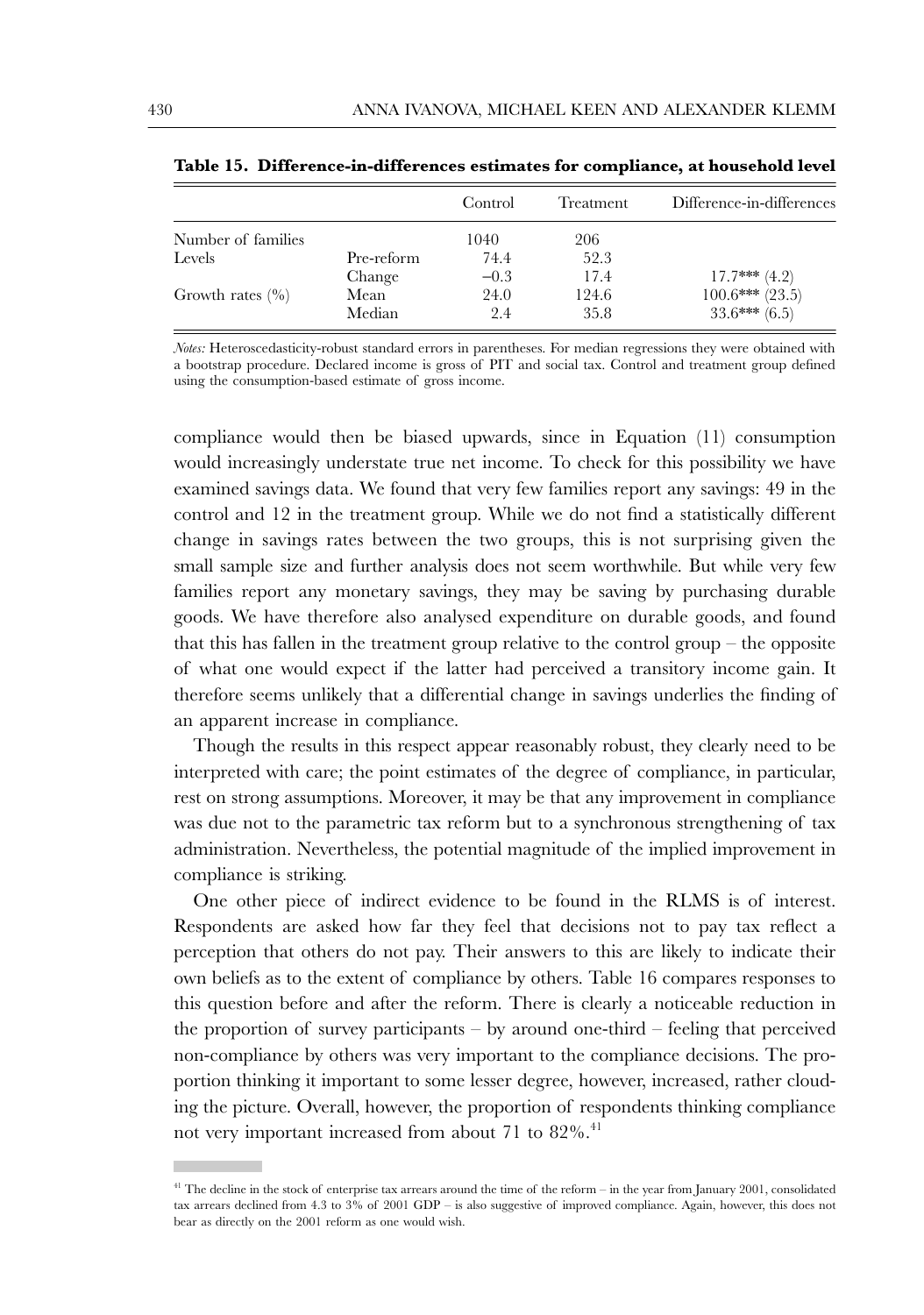|      | Very important | Important | Somewhat important | Irrelevant |
|------|----------------|-----------|--------------------|------------|
| 1998 | 26             | 39        |                    |            |
| 2002 |                | 46        |                    |            |

**Table 16. How important is the perception that no one else pays taxes to compliance decisions? (in percent of responses)**

*Note:* These questions were not included in the 2000 and 2001 surveys. We have therefore chosen the surveys closest in time to the reform, which did contain these questions.

*Source:* RLMS.

#### **6.4. Summary of results and anatomy of the increase in PIT revenue**

The evidence presented here suggests that the increase in PIT revenues following the 2001 reform was mainly the result of developments among individuals who were largely unaffected by it. There is no evidence of positive supply responses, since gross incomes fall in the treatment group and hours worked are largely unaffected. The only, but potentially important, positive effect detected in the treatment group was an improvement in compliance.

While these results imply that the reform did not cause the revenue boom, it is still of interest to understand the contribution to that strong revenue performance of the various factors at work. Using the household data, we calculate that tax revenues (from PIT only) increased by 25.2% in real terms between 2000 and 2001.<sup>42</sup> This overall rise is due mainly to growth of 35.7% in the control group, while tax payments by the treatment group grew by only 4.7%.

The increase in the PIT rate on low incomes will explain part of this revenue increase. To investigate this, we have calculated how much tax would have been raised in each group if incomes and compliance rates had remained unaffected by the reform. In this case, tax receipts from the treatment group would have fallen by 11.4%, while those from the control group would have increased by 0.8%. Overall, tax receipts would have fallen by 3%. So the tax increases in the lower part of the income distribution were not sufficient to compensate for the tax cuts higher up the distribution.

The increase in PIT revenue is thus explained by the increase in declared gross incomes. The nature of this increase, however, differs greatly between treatment and control groups. The declared incomes of the control group increased by 27.5%, most of which (23.9 percentage points) come from higher income rather than improved compliance. In the treatment group, on the other hand, declared incomes increased by 17%, and this was all due to improved compliance – gross incomes for this group in fact fell quite strongly. Given their far greater importance in the overall tax base,

 $42$  This is slightly different from the figure in Table 6, because it is based on household rather than individual data. This is necessary, as we can only estimate compliance rates at the household level.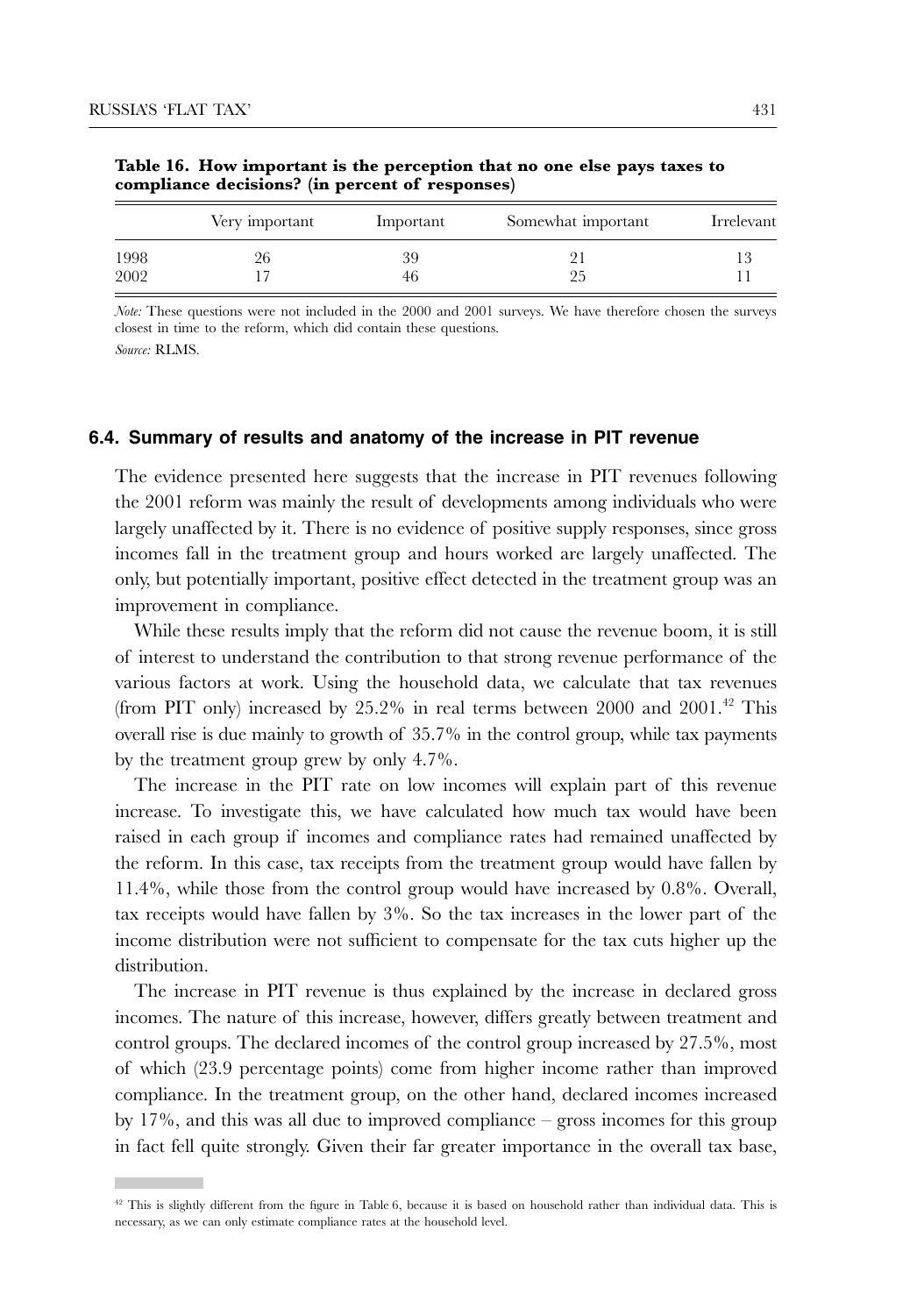however, it is the increase in the incomes of the control group – not the improved compliance of the treatment group – that drives the overall improvement in revenue.

If social security contributions are added to the picture, then revenues from the treatment group actually fell, even taking improved compliance into account. The reform did not 'pay for itself '.

#### **7. CONCLUDING DISCUSSION: WHAT LESSONS FOR OTHERS?**

The 2001 Russian 'flat tax' reform has been one of the most influential and widely emulated tax reforms of recent years. Understanding its effects is far from simple, however, given not only the limitations on data – the panel data we use do not include direct observations on tax payments or true gross incomes – but also the wide range of tax and other changes occurring at the same time. In particular, the synchronous substantial reduction in social insurance contributions means that the change in the PIT structure was not the only major change in labour taxation in 2001, so that changes in PIT revenue, and in such other quantities of interest as hours worked and wage rates, cannot be attributed to changes in the PIT alone. Nevertheless, the analysis here does provide some insights into the effect of the PIT reform.

Most important, it is hard to attribute the very strong performance of PIT revenues after the reform to tax reform itself. This conclusion emerges from both the broad macro evidence and, even more strikingly, from the analysis of micro-level data. Evidence of the latter kind is especially compelling in the context of the Russian tax reform, since its structure was such as to have little impact on many individuals and households, so lending itself to a difference in differences analysis, comparing developments between a control group of those little affected and a treatment group of those quite strongly affected. And that analysis shows quite robustly that the strongest growth in PIT payments came systematically from those who were little affected by the reform. This is true, for example, whether or not one assumes that survey respondents report their true disposable incomes truthfully, and is robust to a range of empirical strategies. Nor are there any clear signs that the increase in PIT revenue was due to large-scale shifting of income from the corporate to personal sectors. There is, in short, no strong evidence that tax reform itself caused the PIT revenue boom.

Nor is there any evidence that the rate reduction had any strong incentive effect, with labour supply changes over this period being essentially the same for both those affected and those unaffected. What can be found in the data is a significant reduction in the relative gross wage rates of those most affected by the reform. All this is consistent with, for instance, the elasticity of supply of higher-paid labour being low relative to that of labour demand.

This is not to say, however, that the reform did not have significant behavioural effects. For the evidence also points to a marked increase in tax compliance following the reform, with an increase of around 17 percentage points in the proportion of their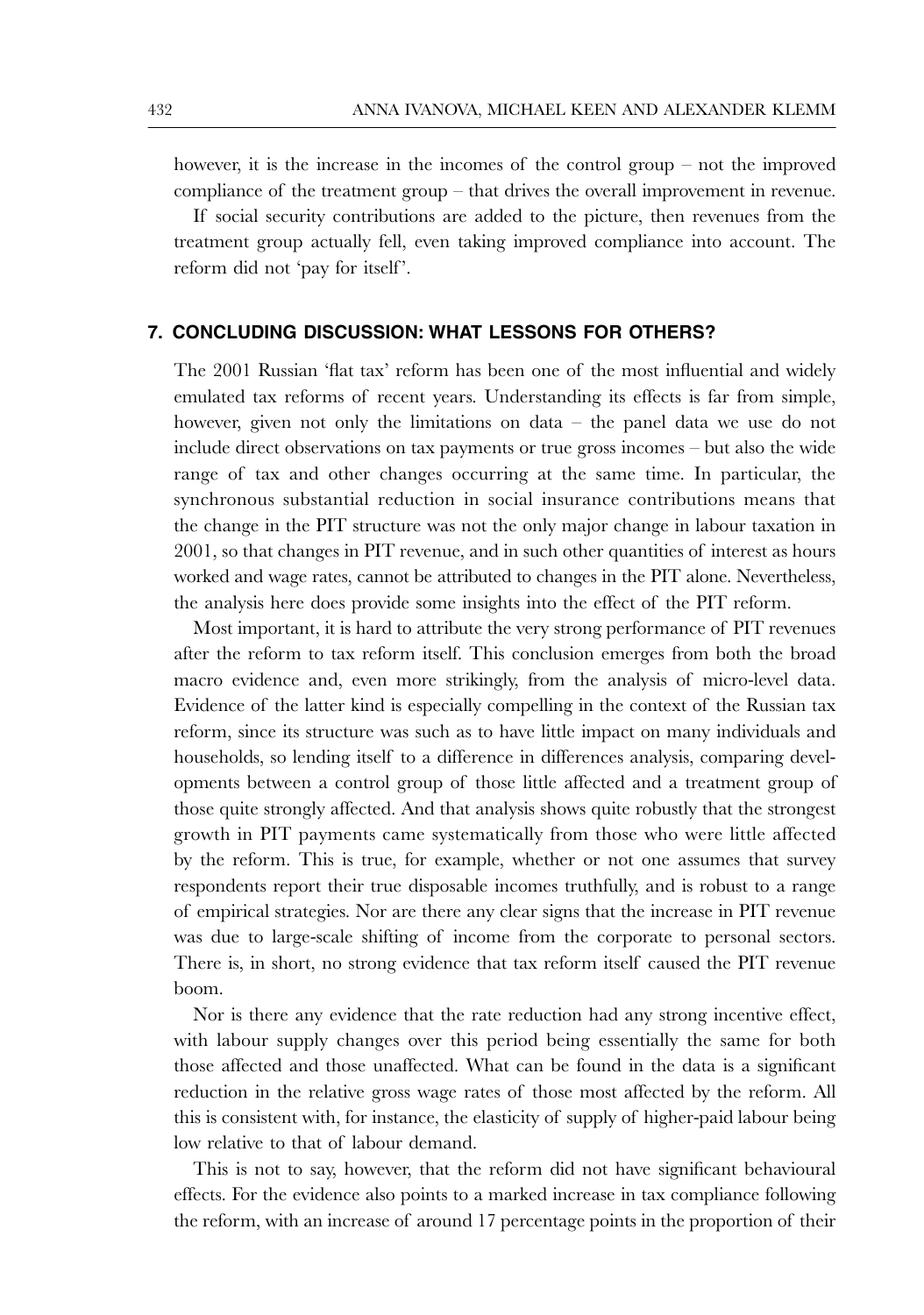income declared by those affected by the reform. Though the precise estimate should be treated with great caution, there are clear signs of a significant effect.

One cannot necessarily attribute this improvement in compliance to the parametric tax reform itself, however. It might reflect the efforts at improved enforcement undertaken at around the same time. There is, however, no obvious way of exploring this potential explanation with the data available to us. One could hope to identify effects from any differential changes in enforcement (audit rates and the like) across the regions (enabling a further dimension of differencing), but we have not been able to obtain information of this kind. Whatever its cause, however, there are signs that a strong improvement in compliance did take place around the time of the flat tax reform, and that this at least mitigated the revenue loss otherwise associated with the parametric reform.

It is natural to ask what lessons can be drawn for other countries considering the adoption of similar reforms. The key conclusion is simply the need for prudence: the Russian tax cuts did not pay for themselves through their effects on work effort or compliance. The strength of PIT revenues in Russia over this period was largely driven by an increase in real wage rates apparently unrelated to the reform. This may have been associated with strong energy prices, wider structural reforms or simply a return to more normal trend levels, and in any event a full understanding is likely to hinge on features of the Russian labour markets – the explanation lies beyond the scope of this paper, but in any event is inessential to this key point. These structural differences may in part account for the difference between the present results for Russia and the finding of strong effects for the United States by Feldstein (1995), although Goolsbee (1999) argues that even in the United States such findings are rather atypical.

Many of those same structural features and rigidities will be present in other transition countries, at least the slowest reformers among them, and so would also be likely to intermediate the effects of similar reforms there. To the extent that the apparent improvement in compliance in Russia was conditioned on the initially high level of non-compliance there, similar effects might be expected, *prima facie*, in other countries with similar levels of non-compliance – and similarly chaotic tax administration. It is in such circumstances, for example – where non-compliance is rampant, and the prospects of monetary penalties for evasion have little impact – that cutting tax rates is in principle most likely to improve compliance. The estimates of the hidden economy<sup>43</sup> reported in Table 17 – which are subject of course to many reservations – show significant heterogeneity, but it seems that Russia has not been atypical in the extent of hidden activities, implying that similar improvements in compliance could be achieved elsewhere – although, it should be stressed again, it is not clear how far the improvement in Russia was due to the parametric tax reform or to improved administration.

<sup>&</sup>lt;sup>43</sup> Most measures used in transition economies are based on electricity use, the idea being to use differences in the growth rates of electricity usage (as a proxy for the real economy) and reported GDP to deduce changes in the size of the shadow economy. There are other methods, however, which are briefly summarized in Eilat and Zinnes (2000, pp. 17–20). All methods, it should be noted, are better suited to identifying changes in the extent of the hidden economy rather than its level.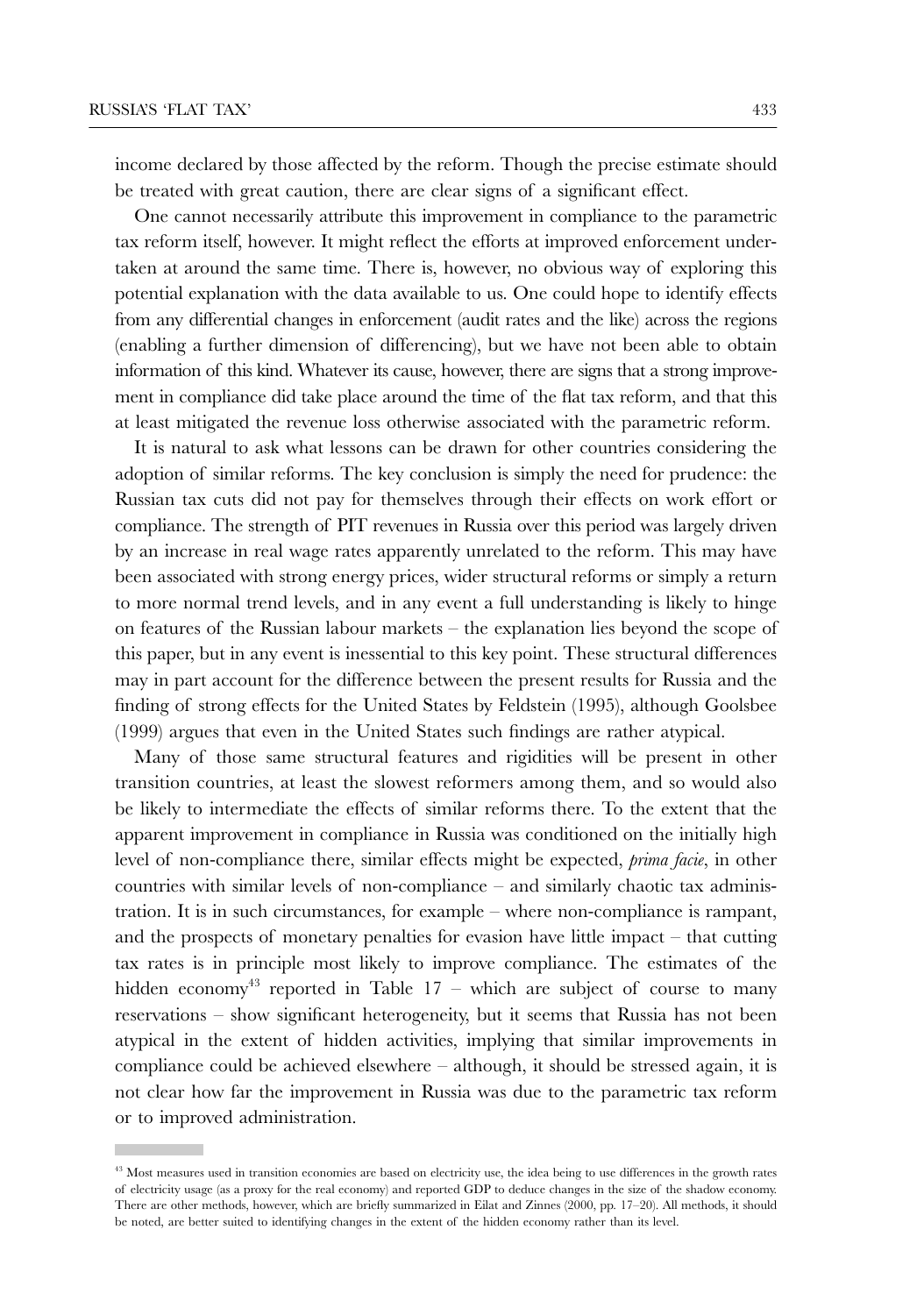| Country                    | EZ | JKZ | Lacko | FU   | Average |
|----------------------------|----|-----|-------|------|---------|
| Russia                     | 33 | 41  | 28    | 35   | 34      |
| Average of other countries | 32 | 29  | 27    | 38   | 32      |
| Armenia                    |    |     |       | 37   | 37      |
| Azerbaijan                 | 48 | 59  | 33    | 55   | 49      |
| <b>Belarus</b>             | 20 | 19  | 31    | 28   | 25      |
| Bulgaria                   | 28 | 33  | 26    |      | 29      |
| Croatia                    | 25 |     | 28    |      | 26      |
| Czech Republic             | 19 | 15  | 19    |      | 18      |
| Estonia                    | 41 | 19  | 27    | 31   | 29      |
| Georgia                    | 55 | 63  | 38    | 55   | 53      |
| Hungary                    | 26 | 29  | 24    |      | 26      |
| Kazakhstan                 | 28 | 34  | 28    | 30   | 30      |
| Kyrgyz Republic            | 67 |     | 27    | 59   | 51      |
| Latvia                     | 26 | 35  | 30    | 25   | 29      |
| Lithuania                  | 29 | 25  | 32    | 24   | 28      |
| Macedonia                  | 50 |     | 32    |      | 41      |
| Moldova                    | 56 | 38  |       | 47   | 47      |
| Poland                     | 14 | 14  | 21    |      | 16      |
| Romania                    | 11 | 18  | 24    |      | 17      |
| Slovakia                   | 12 | 11  | 23    |      | 15      |
| Slovenia                   | 25 |     | 19    |      | 22      |
| Tajikistan                 | 52 |     |       |      | 52      |
| Turkmenistan               | 11 |     |       | 24.6 | 18      |
| Ukraine                    | 46 | 47  | 35    | 47.2 | 44      |
| Uzbekistan                 | 8  | 8   | 22    | 34   | 18      |

**Table 17. Estimates of the share of the hidden economy in transition countries**

*Notes:* The figures give estimates of the share of the shadow economy in total economic activity. The estimates given are the average for 1994–95, except for FU which are the average for 1989–2001.

*Sources:* EZ, JKZ, Lacko: all quoted from Eilat and Zinnes (2000), where EZ are their own estimates, the other two are Johnson *et al.* (1998) and Lacko (1999). Eilat and Zinnes report the ratio of the shadow to the official economy, which we have converted to a share in the total economic activity. Feige and Urban (2003) report results for different specifications, we quote those estimated with GLS.

The lessons learned from the Russian experience, however, might be of interest not only to transition economies. According to Schneider and Enste (2000), the estimated size of the shadow economies in some OECD countries – such as, for example, Greece, Italy, Spain, Portugal and Belgium  $-$  is comparable to that estimated for transition economies, and the trend during the 1990s was an increase in the scale of shadow economies in many OECD countries. They conclude that 'an increasing burden of taxation and social security payments, combined with rising state regulatory activities and labour market restrictions' are the driving forces behind an increased size of the shadow economy. The Russian 2001 reform suggests that reducing the tax burden might indeed lead to the contraction of shadow economies, but reinforces the obvious warning that revenue may suffer in the process.

There is one widely heralded aspect of the Russian reform not addressed in the analysis reported above that, it is worth noting, seems unlikely to have had much effect. This is the simplicity of the rate structure – its 'flatness' – in itself. Table 18 reports the responses of RLMS participants to the question of whether the complexity of the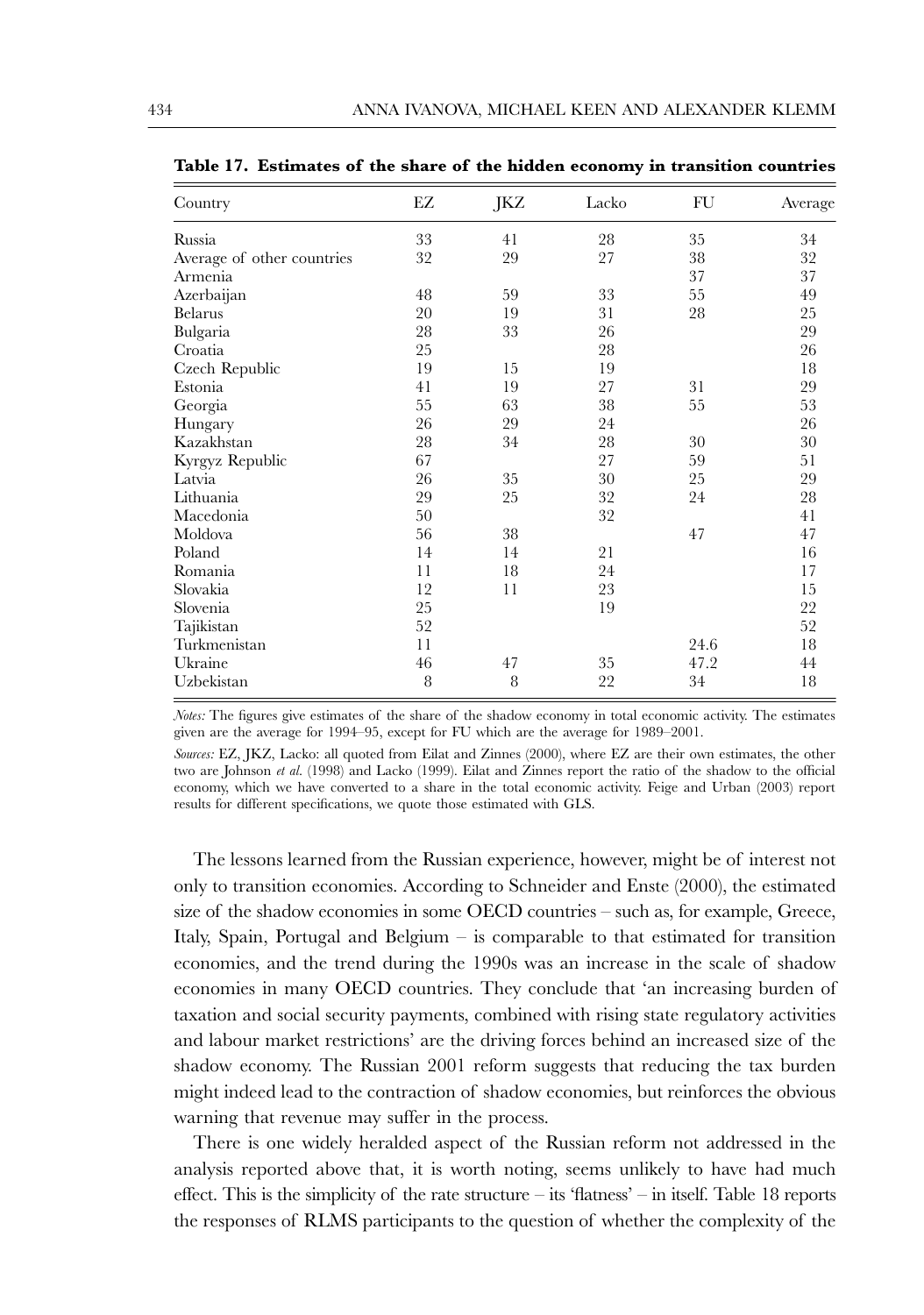|      | Very important | Important | Somewhat important | Irrelevant |
|------|----------------|-----------|--------------------|------------|
| 1998 | 26             |           |                    |            |
| 2002 |                | 45        | າາ                 |            |

**Table 18. How important is the perception the system is too complicated to compliance decisions? (in percent of responses)**

*Note:* These questions were not included in the 2000 and 2001 surveys. We have therefore chosen the surveys closest in time to the reform that did contain these questions.

*Source:* RLMS.

tax system is itself an impediment to compliance. While there is some reduction in the numbers thinking complexity very important, there is also an increase in the proportions thinking it important or somewhat important. Little sign here that the tax system has become massively simpler. This is not to deny the potential value of simple tax design in fostering compliance and reducing the scope for corruption. The key point, it seems, is that complexity is much more than a matter of the number of rates: it depends too on the range of allowances available, procedures to be followed, and so on. Though obvious, the point is often overlooked by the more ardent advocates of flat taxes.

The Russian experience is potentially highly instructive for many countries, especially those facing severe compliance problems. But the central lesson is of the need for caution. Whatever the reason for the PIT revenue boom in Russia, it lies in something other than behavioural responses to the adoption of the 'flat tax'.

# **Discussion**

# Pierre Pestieau

#### University of Liège

It is not surprising that the idea of a flat tax was first introduced and discussed in the United States. Yet the first countries to implement it were those of Eastern Europe. In 1994 Estonia introduced a flat tax on personal and corporate income at a uniform rate of 26%. Latvia and Lithuania followed suit, later came Russia with a rate of 13% on personal income, and then Slovakia. The conventional wisdom is that this reform, labelled the 'flat-tax revolution' by its proponents, has been a success.

This paper about the Russian flat tax reform (by far the most important of the recent reforms to take place in a country of such a size) is a well-balanced analysis, with equal appeal to both the advocates and the detractors of the flat rate tax. The gist of it is that the Russian tax reform, by resulting in an important increase in revenue (about 26%), has worked. However, this success has more to do with a strong enforcement policy than with the so-called advantage of flat taxation, namely the reduced excess burden.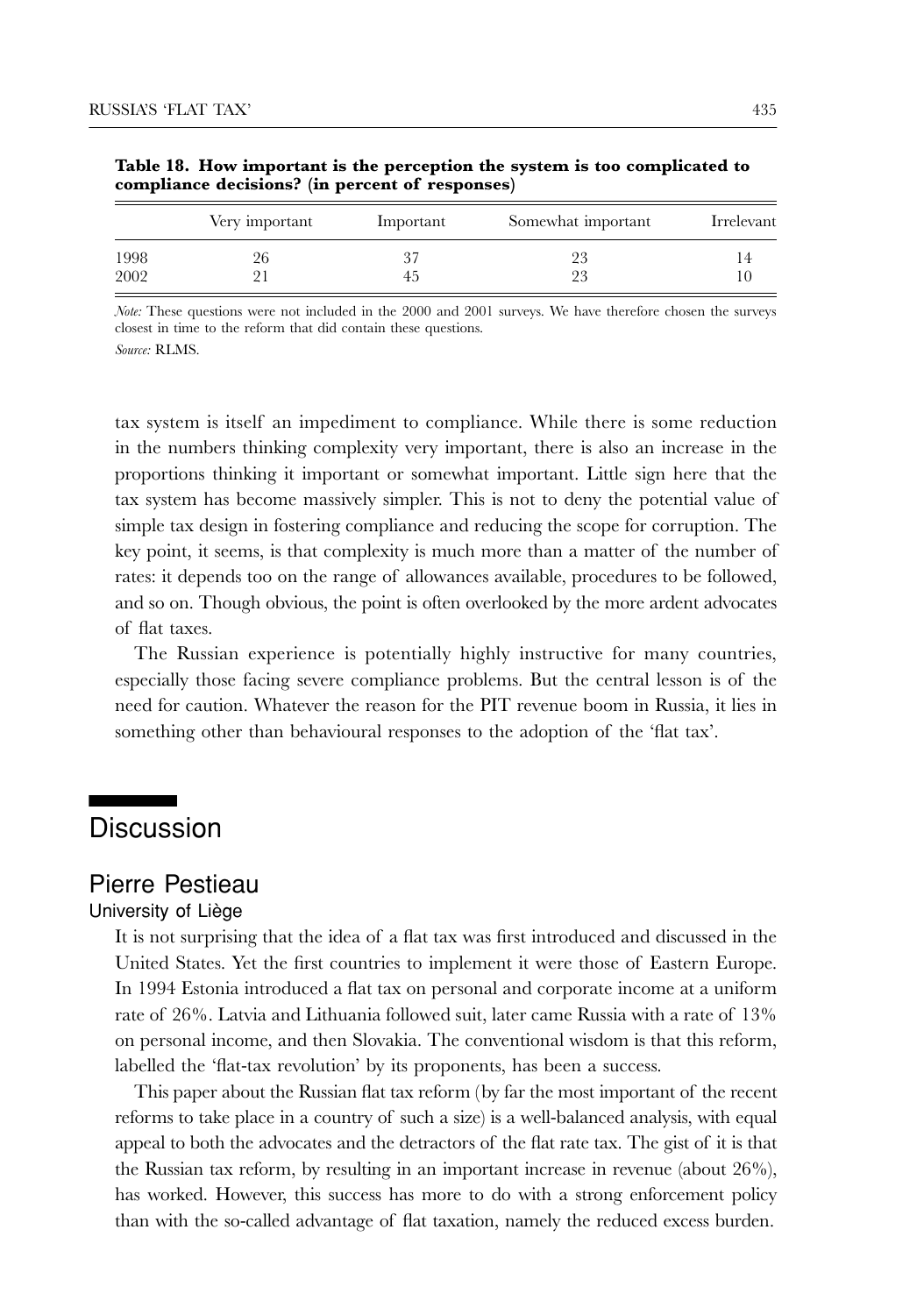Let me begin by stating the two main attributes of a flat income tax, which are that it applies the same tax rate to everyone and to each income component, and that it allows the tax base to be computed with no deductions, except for personal exemptions and strictly defined business expenses. Without personal exemptions the tax is proportional; with personal exemptions, it is progressive in that average taxation increases with income, while marginal taxation is constant.

#### **Advantages and problems**

Proponents of the flat income tax claim that lowering marginal tax rates for high income earners reduces both the excess burden of the tax system and the incentives to cheat. They also claim that the simplicity of the new tax lowers administrative costs and improves taxpayer morale.

By contrast, its detractors claim that the flat tax is less progressive, since it redistributes some of the tax burden from the rich to the middle classes. They also point to problems of transition from one system to the other, with heavy implications in terms of horizontal equity. These detractors tend to underscore the incentive issue by assuming labour supply to be quite inelastic. The proponents, on the other hand, argue that the flat income tax can be made progressive through a suitable choice of the exemption level.

### **The Russian reform**

The Russian reform appears to consist not only of a flat income tax reform, but also of a reform of social contributions and corporate tax, as well as value added and turnover taxes. Hence, the observed revenue increase cannot be attributed exclusively to the flat tax reform. More importantly, these tax reforms have been accompanied by a serious increase in the legal power of tax authorities. It is difficult to isolate the effect of each one of these changes.

Using both macro- and micro-evidence, the authors show quite convincingly that most of the revenue increase does not result from the tax reform itself. Indeed, using micro data, they show that those taxpayers not affected by the reform contributed to the revenue increase as much as, if not more than, those taxpayers affected by the reform. Since the tax reform coincided with a reinforcement of controls and audits, they see there the main reason for the 26% revenue increase.

Other countries who might be tempted to undertake the same reform might consider this finding important, and thus decide not to change the rates so much as the enforcement.

#### **Comments**

Even though the paper is clearly presented and its arguments are convincing, some clarifying remarks are in order.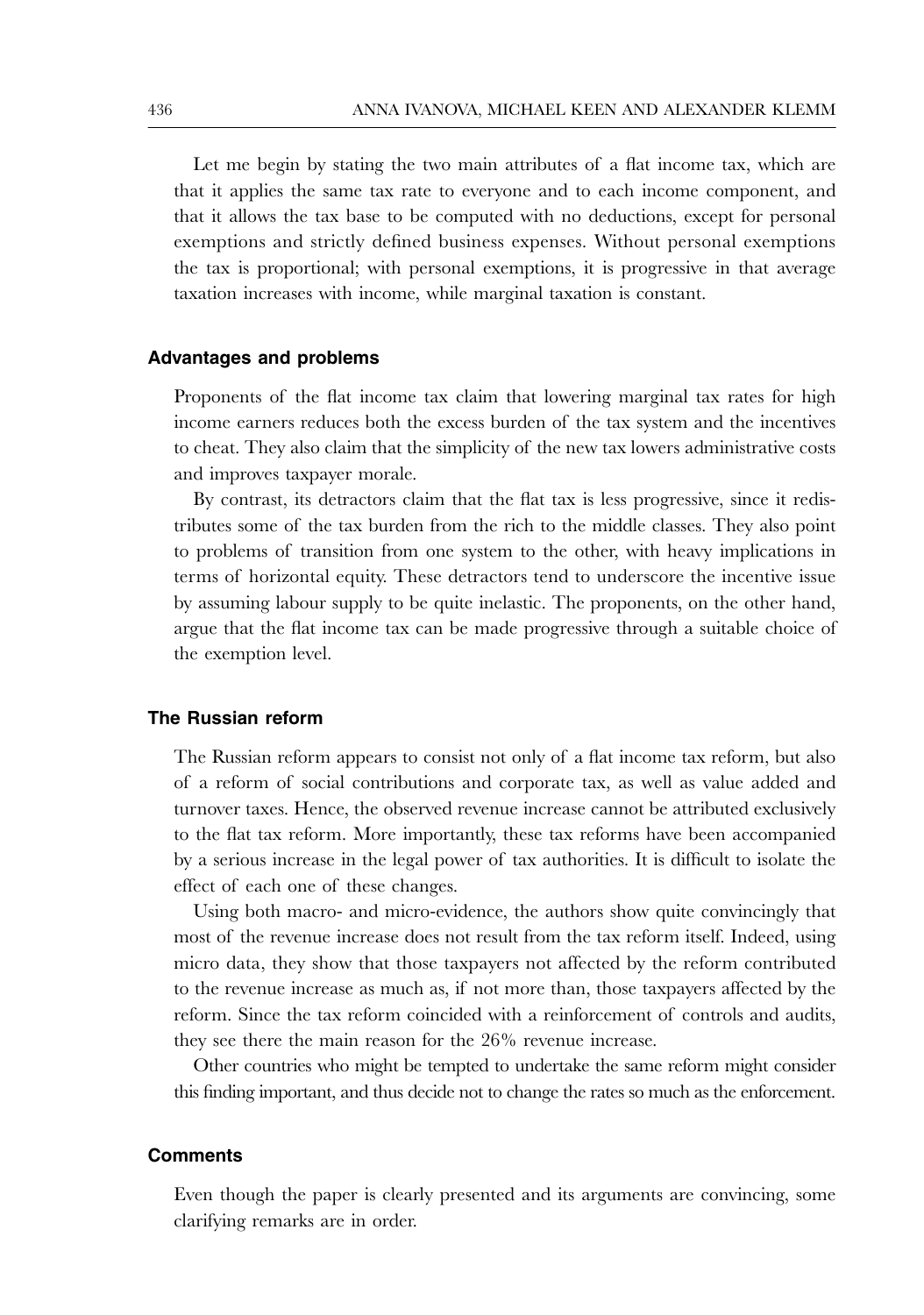- The way tax evasion and hidden activities are introduced is very casual. Estimates of the shadow economy are not reliable. We know that these phenomena exist and are pervasive, but that is all. I do not see any purpose for the data presented in Table 17.
- The theoretical discussion of tax evasion, particularly of the effect of a tax cut on tax evasion, is too partial. General equilibrium effects have not been taken into account. Further, because of asymmetric behaviour, a tax increase can lead to more tax evasion even if a tax cut does not imply a reduction in tax evasion.
- The paper focuses on the personal income tax reform. But we know that there have been many other tax changes. Combining the social tax and the income tax, we end up with an overall regressive tax schedule.
- It would be interesting to have some information on the redistributive incidence of the Russian tax reform. My conjecture is that a flat tax reform could be desirable from a viewpoint of horizontal equity, and undesirable from a viewpoint of vertical equity.
- Finally, the flat tax reforms conducted in some Eastern European countries are often presented as successful in terms of additional revenue. Could this also be due to increased enforcement?

Despite the above reservations, I like this paper for its clear treatment of a difficult issue, and for the fact that its pragmatic and balanced conclusion could go a long way to tempering the passions of the proponents of the 'flat-tax revolution'.

# Andrés Velasco

#### Kennedy School of Government, Harvard University and NBER

A country reforms a policy (streamlines taxes, say) and then enjoys extraordinary results (revenue booms, the economy grows). That wise policy change is behind the boom, argue government economists and their friends. Policy makers from other countries, always on the lookout for a panacea, are tempted to imitate the new policy. Not so fast, reply sceptics. A number of other things changed at the time of the policy reform. They could well be responsible for the good results.

This debate has played itself out again and again in emerging market economies over the last couple of decades. In the early 1990s, countries in Latin America stabilized inflation, cut fiscal deficits, lowered tariffs, privatized and deregulated. Several of them boomed (in too many cases, only to crash later). Which of the policy changes, if any, was responsible for the burst in growth? Or was it capital inflows, favourable terms of trade, or some other exogenous factor? How could one tell?

Now the debate is being replayed in Russia, in the aftermath of a wide-ranging tax reform. Along with other countries in Eastern Europe and the former Soviet Union, Russia moved to a flat tax rate on personal income, in this case of 13%. Revenue boomed, with a 26% real increase the following year. Reported wages also grew, as did tax compliance. Advocates of the reform want to claim credit, arguing that tax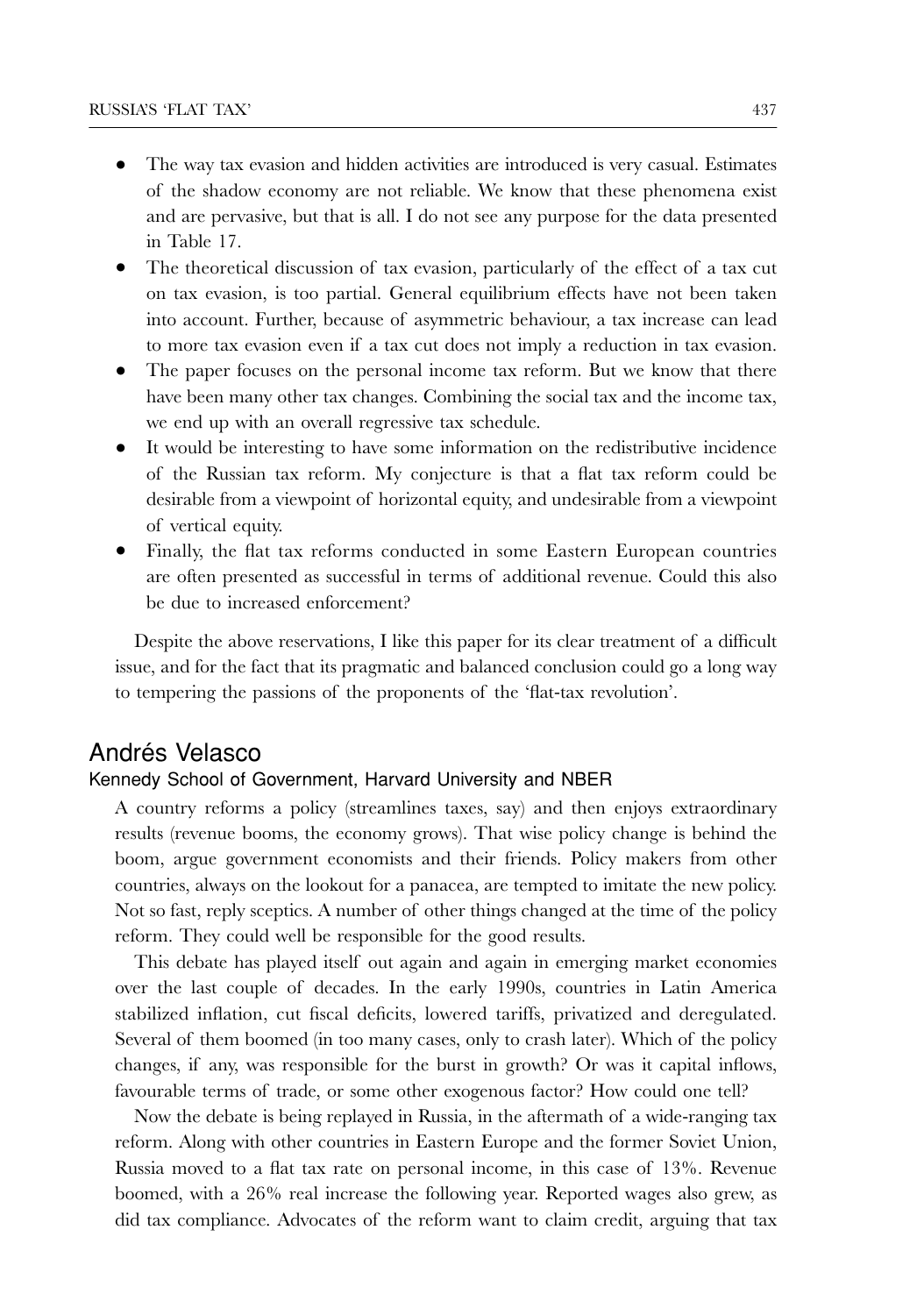simplification pays for itself. The problem for analysts is that, during the same time period, the Russian economy was recovering from the financial crash of 1998, and energy prices – all important for Russia – were sky-high.

How to parse out the effect of different factors in assessing the impact of the reform? This paper proposes a clever answer. Using survey data, it divides respondents into a treatment group (the relatively rich, affected more by the reform given their initial income and tax presumably paid) and a control group (the rest). Then the paper looks at how the labour supply, reported wages and tax evasion of two groups behaved in the aftermath of the tax changes. If the treatment group displays larger changes in any of these variables, then they can plausibly be attributed to the reform.

The main result is that gross incomes increased less in the treatment than in the control group. Relative reductions both in the wage and in labour supply seem to explain the difference. This gives sceptics some ammunition. However, the paper also finds that compliance increased by a lot more in the treatment group. The authors conclude that the reform elicited no strong supply effect, but it did help reduce tax avoidance, and quite significantly so.

I have no deep quibbles with the approach or the results it yields. On the contrary, such a 'difference-in-difference' approach has the potential to help settle this important question, which is relevant not just to Russia but to many other countries applying broad-ranging reforms. And the general message of the paper feels right: there were some gains – particularly in compliance – from the reforms, but not enough to claim that reforms of this kind more than pay for themselves. But a few points ought to be kept in mind when interpreting the results.

An initial point is that it is quite demanding to look for an actual increase in taxes paid in the control group. Recall that the tax rate fell for this group. One has to be on the 'wrong' side of the Laffer curve for income (whether actual or reported) to rise so much that the effect on the tax base more than offsets the fall in the tax rate. So one should not be surprised that no such thing is found among the members of the control group.

The approach also requires that the treatment and the control group be affected differently by the reform, but that they be similar in other relevant respects. However, this is not always the case. One concern is that the income of the control group (the relatively poor) may be more pro-cyclical than that of the treatment group (the relatively rich). Given that the Russian economy was in a boom phase at the time, this could explain why gross incomes increased more in the control group.

A related concern is relevant to the result that tax compliance increased more in the treatment group, with the implication that this was a beneficial effect of the reform. But is this because the two groups responded differently to the new structure of tax incentives, or simply because at the time of the changes enforcement went up more for the control group? This is what you would expect at any time authorities announce they will crack down on tax evaders, since those in the treatment group are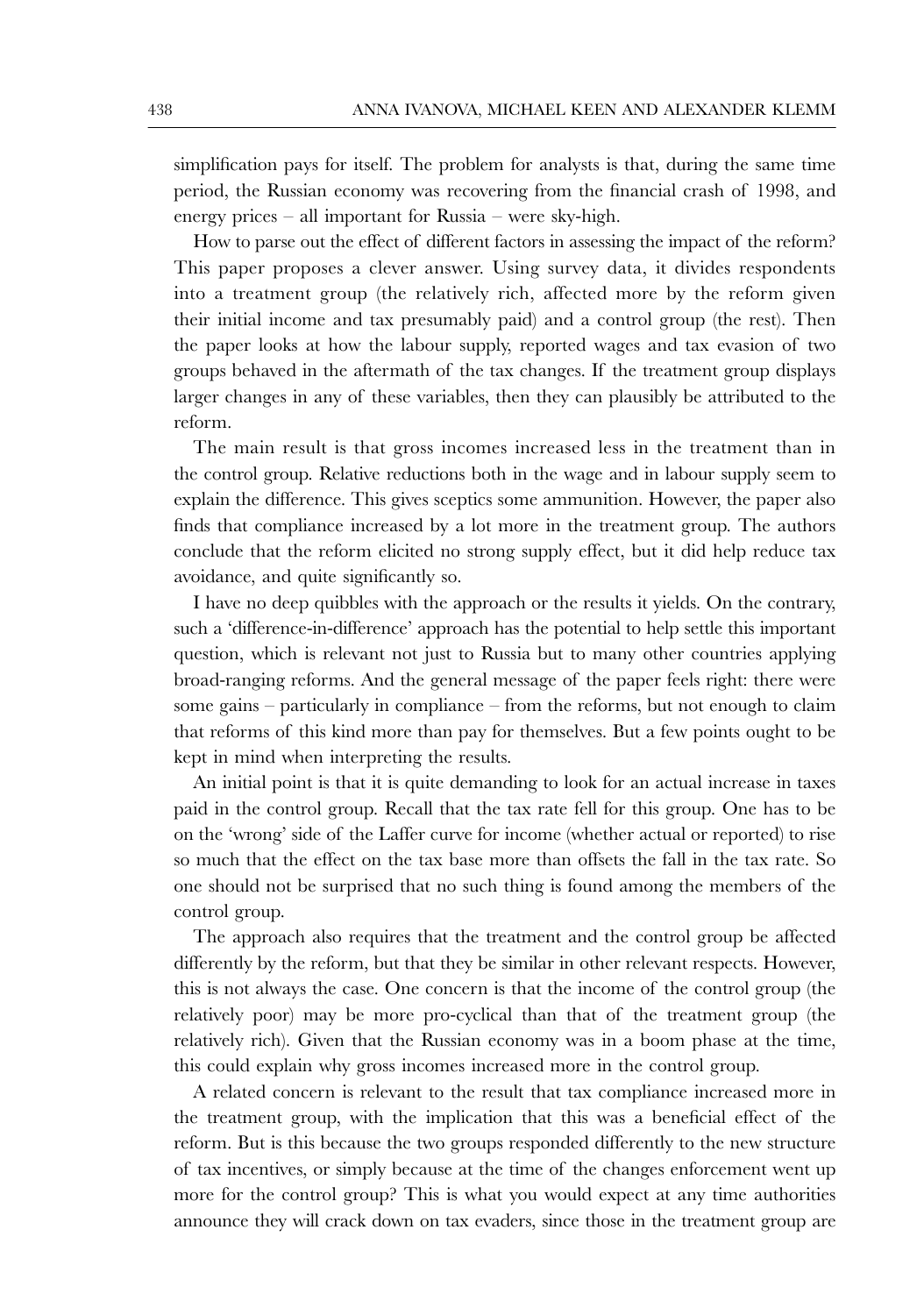the relatively rich, out of whose income the authorities can get the most additional revenue.

A final concern of this sort has to do with the role of savings. The survey includes only wage income, and capital income is completely omitted. Nor does the survey provide information on gross income or tax payments, only on net income. The former have to be inferred using some assumptions, one of which is that households do not save. This assumption is reasonable for the poorer households, but not necessarily for the richer ones. So we have another potentially distorting asymmetry between the treatment and the control groups.

Last but not least, I have a not entirely frivolous quibble with the title of the paper. 'The Russian "Flat Tax" Reform' suggests a comprehensive analysis of the reform and its consequences. Flat tax reforms are often argued to have efficiency effects (presumably positive) and distributional effects (presumably negative). The analysis here focuses mostly on revenue effects, with a little attention paid to efficiency (supply effects), and no attention at all to distribution. There is nothing wrong with that  $$ good papers do not try to say something about everything. But the reader should be warned about the actual focus of the paper.

# Panel discussion

Some panellists sought to clarify precisely what the authors were seeking to show. Eduardo Levy Yeyati was not sure that the paper actually said anything about the *flat* component of the tax, as it was shown the rate was not actually flat. Assaf Razin was similarly concerned that the question of the paper was not clear: were the writers investigating the effect of the tax cut via a Laffer curve effect, or the effect of the flatness of the tax? The authors confirmed that their aim was not to explain tax revenue in Russia, nor to test the consequences of 'flatness' *per se*, but rather to test whether changes in the tax rates were the direct cause of the revenue boom. They also pointed out that a flat tax is *not* much easier to administer, the most complicated part in tax administration typically being the calculation (and verification) of taxable income. Carlo Favero expressed some concern that the paper was about a flat tax of 13%, although it was quite possible that 13% was not the optimal tax rate.

There was an extended discussion of compliance. Giancarlo Corsetti suggested a mechanism for compliance could be through *coordination* where transactions are *visible*. For example, suppliers and buyers may need to coordinate their compliance, and in this way compliance may emerge in pairs or groups. Georges De Menil continued, explaining that peoples' decisions to avoid tax are not isolated, since individuals are affected by their beliefs of the actions of others. (Some survey evidence on this is reported in the published version). Corsetti also pointed out that total evaders may not be visible at all, which would bias the results, for example towards too many low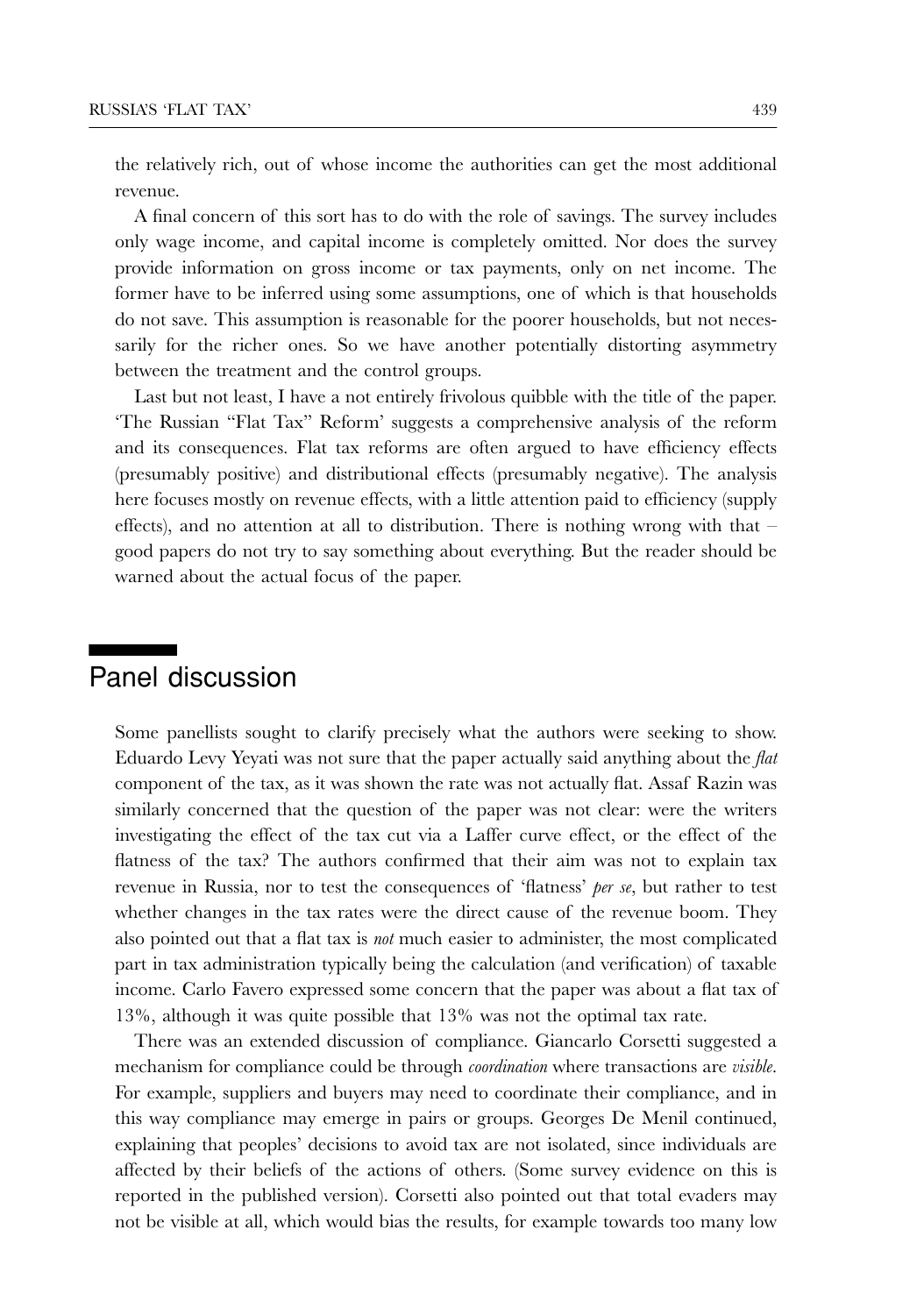income individuals. Andrea Prat suggested that tax compliance may be higher when a tax is perceived as fair; the authors replied that the tax reform was 'sold' as being fair, on the basis of increased compliance by the rich, though the public may have been sceptical. The authors added that credibility of the tax reform was also important for compliance, and anecdotal evidence says this was not high. However, measurement of the effect of credibility would be difficult as reforms have been so frequent.

There was also some discussion of the assumption that savings were unaffected by the reform. Christian Gollier was not persuaded that it was reasonable to think that the tax reform had no effect on saving; for wealthier people it would be particularly implausible, particularly if the reform was not guaranteed for the long term. Assaf Razin also remarked that the use of consumption as a proxy for income might be particularly problematic for richer groups.

Pierre-Olivier Gourinchas remarked that Russia's current account turned around to move into significant surplus at that time, so there must have been an increase in savings at the aggregate level. This implies there was some mismeasurement of savings in the sample, which would also bias compliance rates. The authors replied that while the current account suggests an increase in gross national savings, dynamics of private savings might have been different.

Pierre Cahuc wondered to what extent the difference-in-difference methodology was appropriate for big changes in an economy. As the wealthy invest more, this will improve the wages of low skill workers; according to the difference-in-difference methodology, there will be no overall effect, but there will have been a causal effect of the reform on activity. Lans Bovenberg pointed out that elasticities differ between income groups and may also be higher in the long run. Another problem with the difference-in-difference methodology is that business cycles may affect income groups differently. It would be hard for the authors to measure the normal effect of the cycle, as constructing the counterfactual of what would have happened with the two groups in the absence of the tax reform would require the data for a period when no tax reform took place; this, however, is impossible with Russian data, as the tax regime was modified essentially in every year.

Ricardo Faini was interested to know more institutional detail, for example, what type of penalties were legislated. Bovenberg agreed and thought more information on tax enforcement, and whether it was targeted at particular income groups might be very useful. The authors responded that the evidence relating to such matters was too anecdotal to be reliable.

# **DATA APPENDIX**

#### **Data sources**

Panel data: RLMS GDP deflator: IMF *World Economic Outlook.*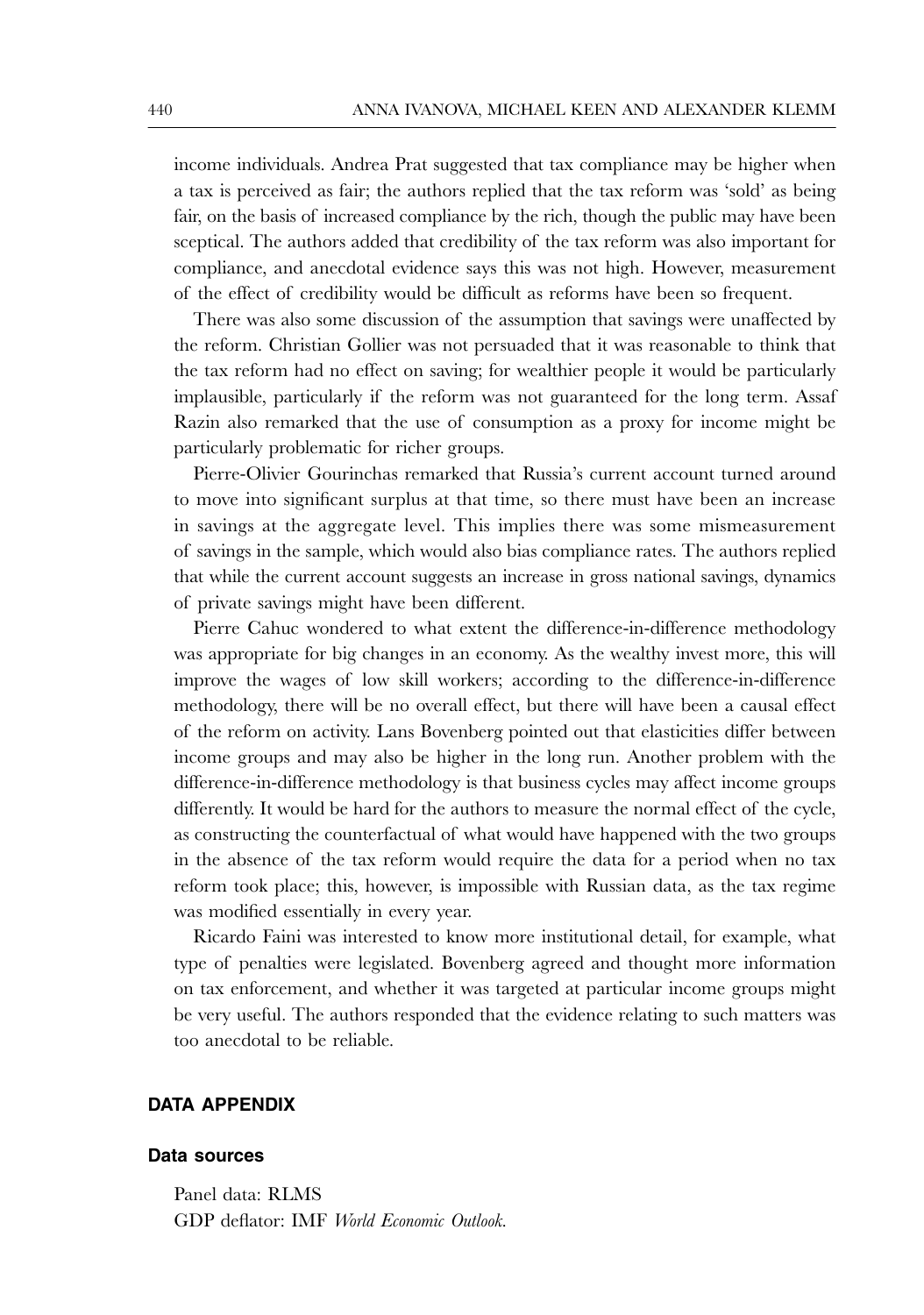#### **RLMS**

The individual and household data used in the panel data analysis are from the Russian Longitudinal Monitoring Survey (RLMS) of the Carolina Population Center at the University of North Carolina. The raw data comprise 10,975 (12,121) individuals and 4,006 (4,528) households in the year 2000 (2001). Data are also available for the years 1994 to 1996, 1998, and 2002, but are not used in this paper, except for the opinion surveys reported in Table 16 and Table 18. These are based on data from 1998 and 2002, as the 2000 and 2001 surveys did not include these questions.

The data set contains hundreds of variables. Those of interest are described in Table A1.

#### **Calculation of tax payments**

When calculating tax revenues and pre-tax incomes, care has to be taken to account correctly for the personal allowances individuals are entitled to. This is complicated by the fact that the total yearly allowance depends on the monthly pattern of income receipts. For instance, in the year 2000 an individual received a monthly allowance of 264 rubles until the month in which cumulative yearly income exceeded 20,000 rubles. From that month onwards the allowance was 132 rubles until the cumulative yearly income reached 50,000 rubles, beyond which there was no further entitlement

| Variable name                                                                                         | Explanation                                                                                                                                                                                                               |
|-------------------------------------------------------------------------------------------------------|---------------------------------------------------------------------------------------------------------------------------------------------------------------------------------------------------------------------------|
| Individual level data:                                                                                |                                                                                                                                                                                                                           |
| pjpayt                                                                                                | Average monthly wage over the last 12 months after taxes from<br>primary employer.                                                                                                                                        |
| wagelm                                                                                                | Money received after tax in last 30 days from primary job.                                                                                                                                                                |
| otjwag                                                                                                | Money received after tax in last 30 days from secondary job.                                                                                                                                                              |
| inciea                                                                                                | Money or equivalent from additional employment.                                                                                                                                                                           |
| pwrkwh                                                                                                | Hours worked in usual week at primary employment.                                                                                                                                                                         |
| owrkwh                                                                                                | Hours worked in usual week at secondary employment.                                                                                                                                                                       |
| hrsieapw                                                                                              | Hours worked in additional employment during last 30 days.                                                                                                                                                                |
| ownent                                                                                                | Whether respondent is owner or co-owner of enterprise.                                                                                                                                                                    |
| Household level data:                                                                                 |                                                                                                                                                                                                                           |
| alcohln, breadn, dairyn,<br>eatoutn, eggsn, fatn, fishn,<br>fruitsn, meatn, ofoodn,                   | Nominal expenditure on different food items.                                                                                                                                                                              |
| potaton, sugarn, vegetn<br>fuelaun, clothn, fuelgsn,<br>fuelwdn, paymntn,<br>rentun, servicn, tobacn, | Nominal expenditure on different non-food non-durable items.                                                                                                                                                              |
| assistn, luxurn<br>$ncat1 - ncat6$                                                                    | Number of individuals falling into following categories: 1: children<br>$\langle 7 \rangle$ yrs; 2: children 7–18 yrs; 3: working-age males; 4: working-age<br>females; 5: post-work age males; 6: post-work age females. |

| Table A1. Selected RLMS variables |  |  |
|-----------------------------------|--|--|
|                                   |  |  |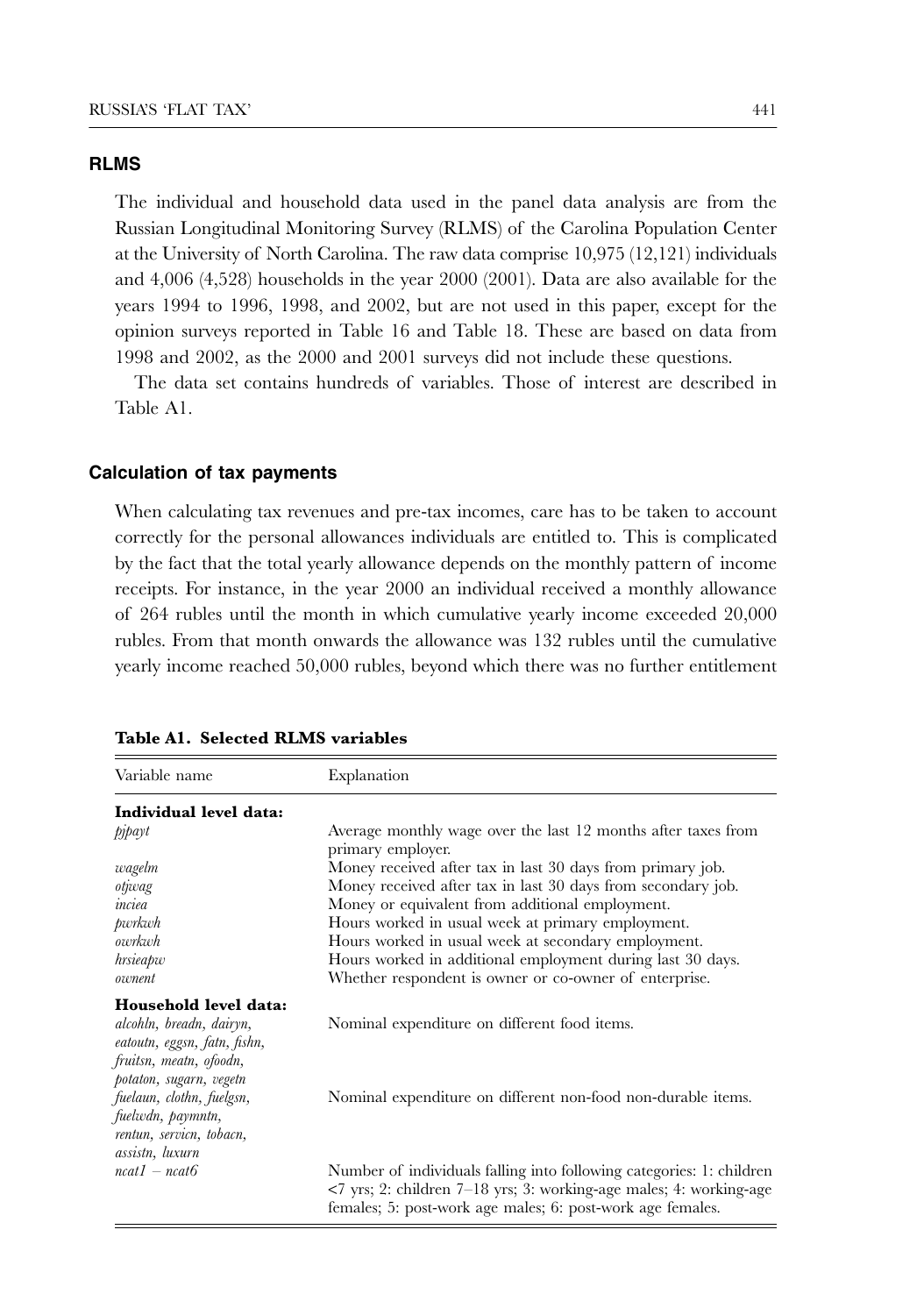to an allowance. In order to be able to calculate the yearly allowance, an assumption needs to be made about the distribution of wage payments over the year. We assume that the same nominal wage is paid evenly throughout the year, although in theory there was an incentive to postpone payments to later months, to benefit as long as possible from the allowances. This incentive is unlikely to be strong, however, given the low level of the allowance. Any additional allowances, such as those linked to dependents or incapacity, are ignored.

Having obtained an estimate of the allowance, the remaining calculations are straightforward applications of the published tax rates and thresholds. As taxes are assessed at the individual level, there is no further difficulty in calculating taxes at the household level, which are just the sum of individual taxes.

#### **Cleaning**

# **Individual data**

The raw data consist of 23,096 observations, 10,975 from 2000 and 12,121 from 2001. Table A2 shows how many observations are lost owing to cleaning for each of a list of criteria. Note that the total number of lost observations is smaller than the sum for each individual criterion, because individuals can fulfil more than one of the criteria. Dropping individuals who own their own business, for example, only leads to the additional loss of 17 individuals in 2000, once the previous criteria have been applied.

Statistics reported in the paper are based on the data cleaned only on the criteria in the upper half of the table (7,913 observations). The regressions are generally based on the balanced panel with the *pjpayt* variable present (4,828 observations or 2,414 individuals).

| Criterion                                                                                                     | <b>O</b> bservations<br>dropped (remaining) |
|---------------------------------------------------------------------------------------------------------------|---------------------------------------------|
| Keep if between 20 and 60 years of age throughout 2000 to 2001                                                | 10400                                       |
| Drop if do not report how many hours they work or claim to work more                                          | 4516                                        |
| than 84 hours per week                                                                                        |                                             |
| Drop if do not report any income from primary employment                                                      | 14131                                       |
| Drop if own their own business                                                                                | 63                                          |
| All of the above                                                                                              | 15183 (7913)                                |
| Additionally                                                                                                  |                                             |
| keep if report <i>wagelm</i> (necessary for Table 6)                                                          | 1117 (6796)                                 |
| keep if report <i>pipayt</i>                                                                                  | 704 (7209)                                  |
| keep if present in both 2000 and 2001                                                                         | 2437 (5476)                                 |
| keep if present in both 2000 and 2001 and report wagelm                                                       | 3637 (4276)                                 |
| keep if present in both 2000 and 2001 and report <i>ppayt</i> (basis for<br>regressions from Table 7 onwards) | 3085 (4828)                                 |

#### **Table A2. Cleaning of individual-level data**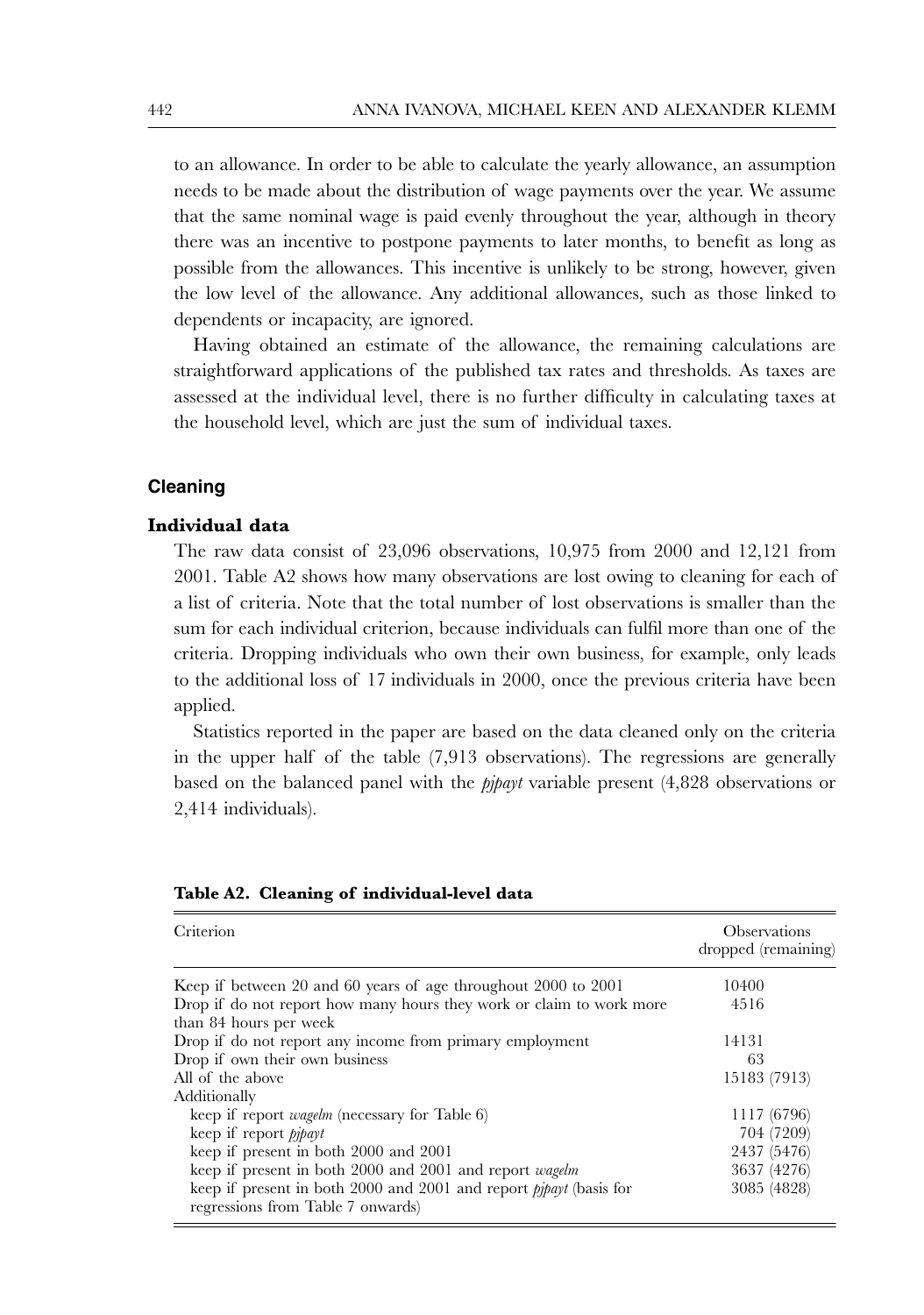| Criterion                                                                                    | <b>O</b> bservations<br>dropped (remaining) |
|----------------------------------------------------------------------------------------------|---------------------------------------------|
| Keep if can be matched to individual data, in case of family split keep                      | 743 (7791)                                  |
| larger part of a family                                                                      |                                             |
| Additionally                                                                                 |                                             |
| keep if at least one working-age adult in household                                          | 1977 (5814)                                 |
| keep if report <i>ppayt</i> for at least one member of household                             | 2963 (4828)                                 |
| both of the above                                                                            | 3207 (4584)                                 |
| Additionally                                                                                 |                                             |
| keep if households present in 2000 and 2001 and the household<br>composition does not change | 2092 (2492)                                 |

|  |  |  | Table A3. Cleaning of household-level data |  |
|--|--|--|--------------------------------------------|--|
|--|--|--|--------------------------------------------|--|

#### **Household data**

The raw data consist of 8,534 observations, 4,006 from 2000 and 4,528 from 2001. Table A3 reports the number of observations lost owing to cleaning.

#### **WEB APPENDIX**

Available at: www.economic-polic.org

#### **REFERENCES**

- Allingham, M. and A. Sandmo (1972). 'Income tax evasion: A theoretical analysis', *Journal of Public Economics*, 1, 323–38.
- Andreoni, J., B. Erard and J. Feinstein (1998). 'Tax compliance', *Journal of Economic Literature*, 36, 818–60.
- Blundell, R., A. Duncan and C. Meghir (1998). 'Estimating labour supply responses using tax reforms', *Econometrica*, 66, 827–61.
- Brooks, N. (2001). 'Key issues in income tax: Challenges of tax administration and compliance', document of 2001 Tax Conference of the Asian Development Bank, at <http://> www.adb.org/Documents/Events/2001/Tax\_Conference/paper\_brooks.pdf.
- Chay, K., P. McEwan and M. Urquiola (forthcoming). 'The central role of noise in evaluations that use test scores to rank schools', forthcoming in the *American Economic Review*.
- Chua, D. (2003). 'Tax reform in Russia', pp. 77–98 in D. Owen and D. Robinson (eds.), *Russia Rebounds*, International Monetary Fund, Washington, DC.
- Desai M., A. Dyck and L. Zingales (2004). 'Theft and taxes', NBER Working Paper No. 10978.
- Eissa, N. (1995). 'Taxation and labour supply of married women: The Tax Reform Act of 1986 as a natural experiment', NBER Working Paper No. 5023.
- Eilat, Y. and C. Zinnes (2000). 'The evolution of the shadow economy in transition countries: consequences for economic growth and donor assistance', CAER II Discussion Paper 83.
- Engel, E.E. and J.R. Hines, Jr (1999). 'Understanding tax evasion dynamics', NBER Working Paper 6903.
- Feige, E.L. and I. Urban (2003). 'Estimating the size and growth of unrecorded economic activity in transition countries: a re-evaluation of electric consumption method estimates and their implications', William Davidson Institute Working Paper 636.
- Feldstein, M. (1995). 'The effect of marginal tax rates on taxable income: A panel study of the 1986 Tax Reform Act', *Journal of Political Economy*, 103, 551–72.